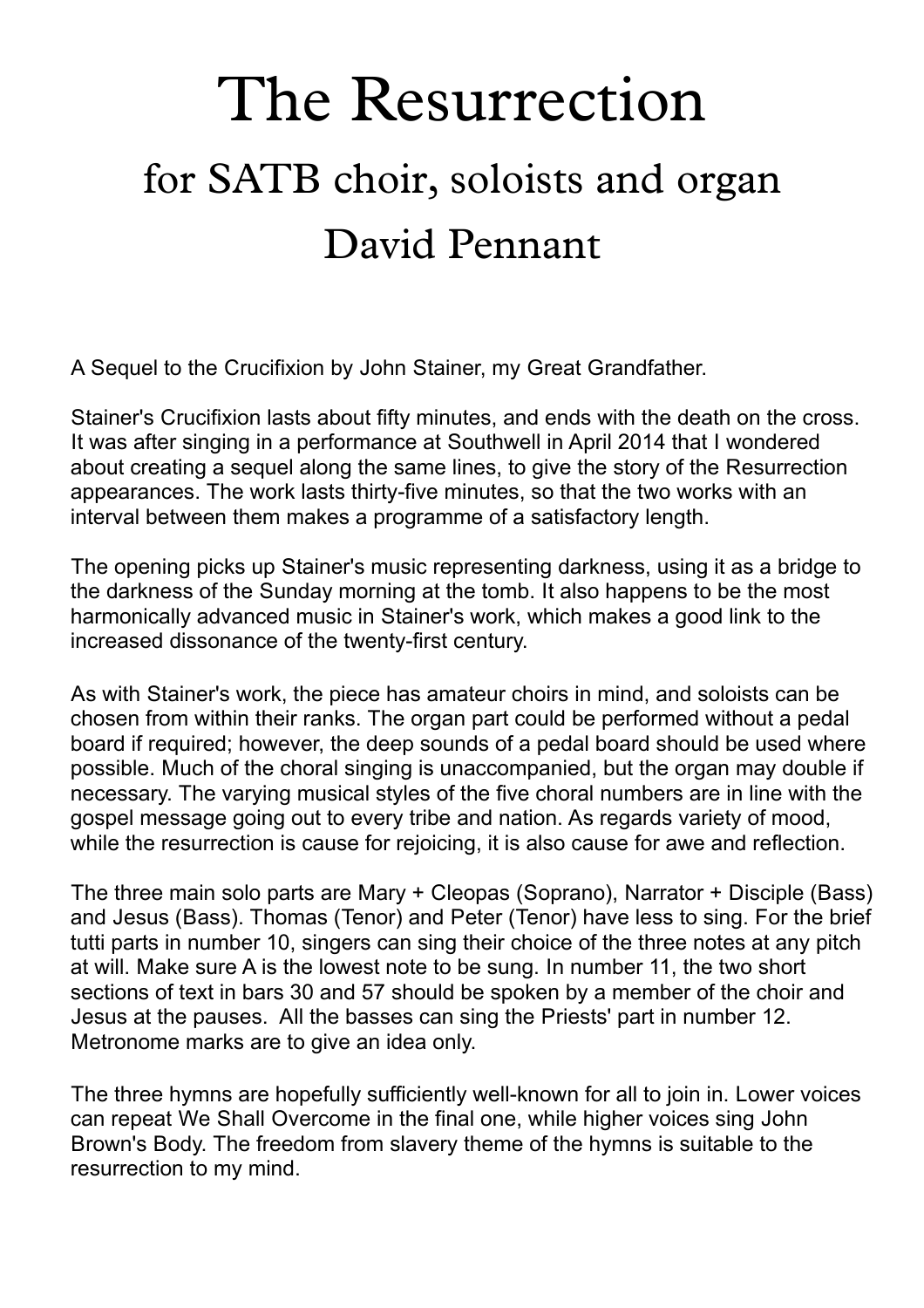# 1. Early Morning (Evangelist, Mary)

David Pennant

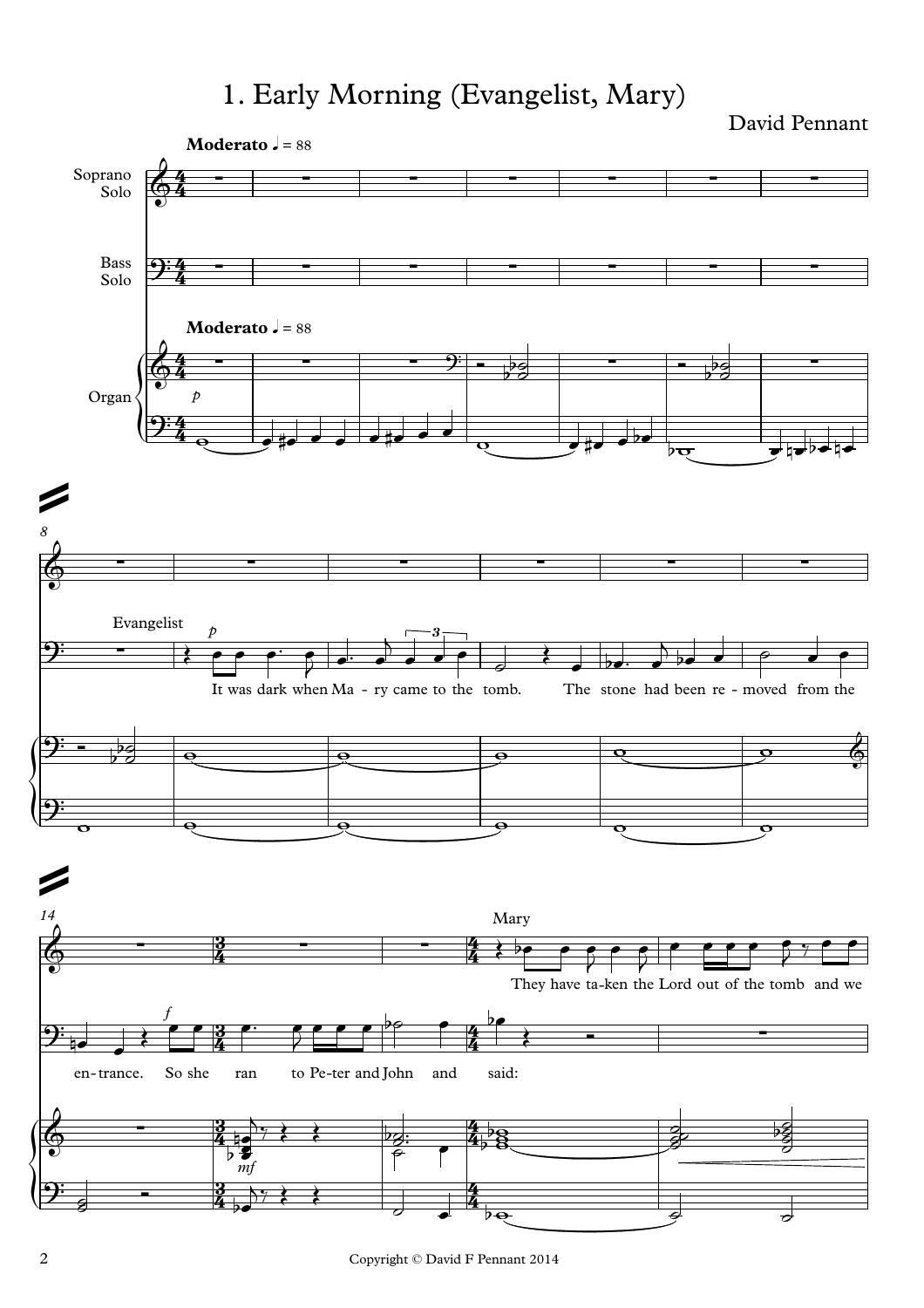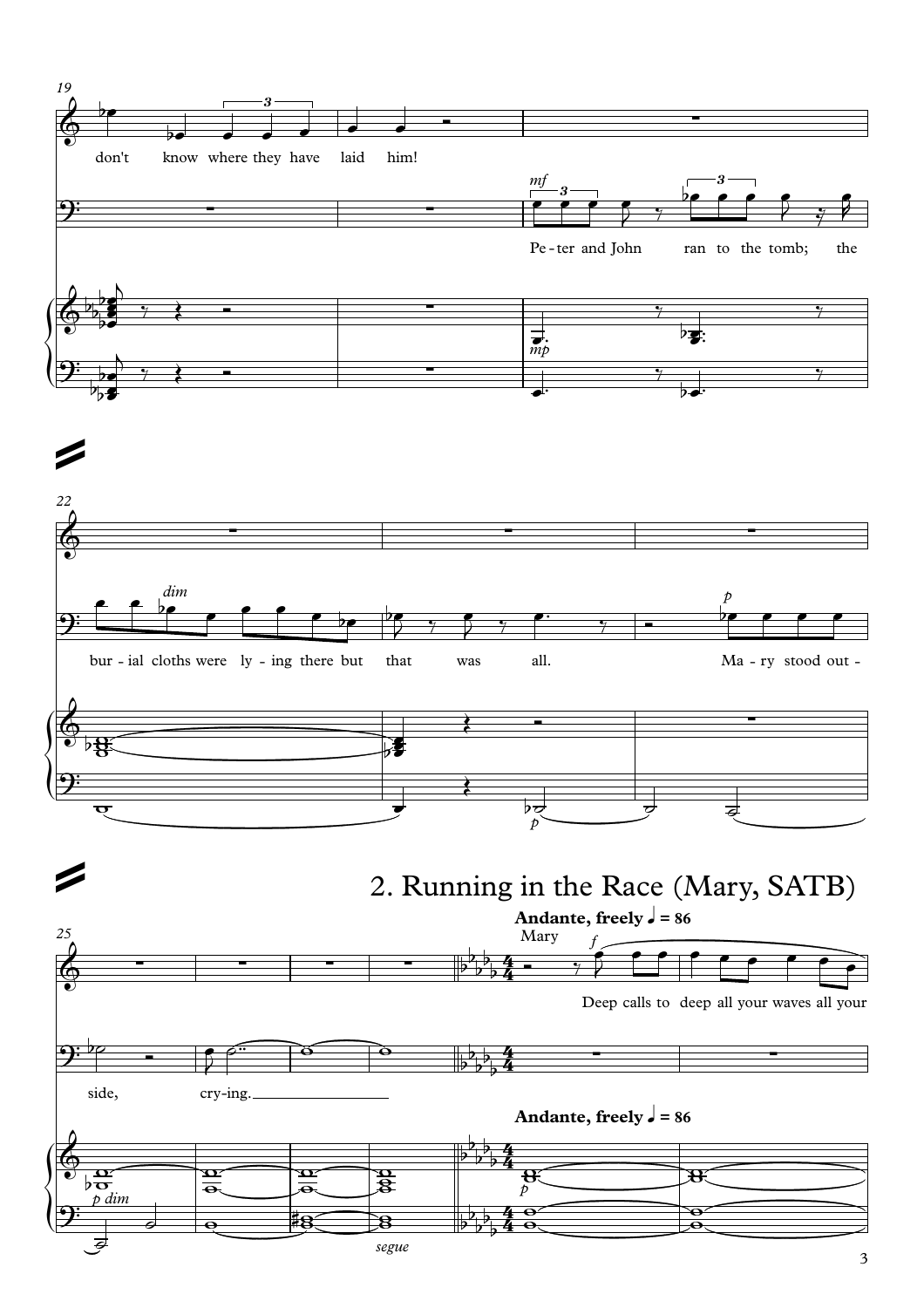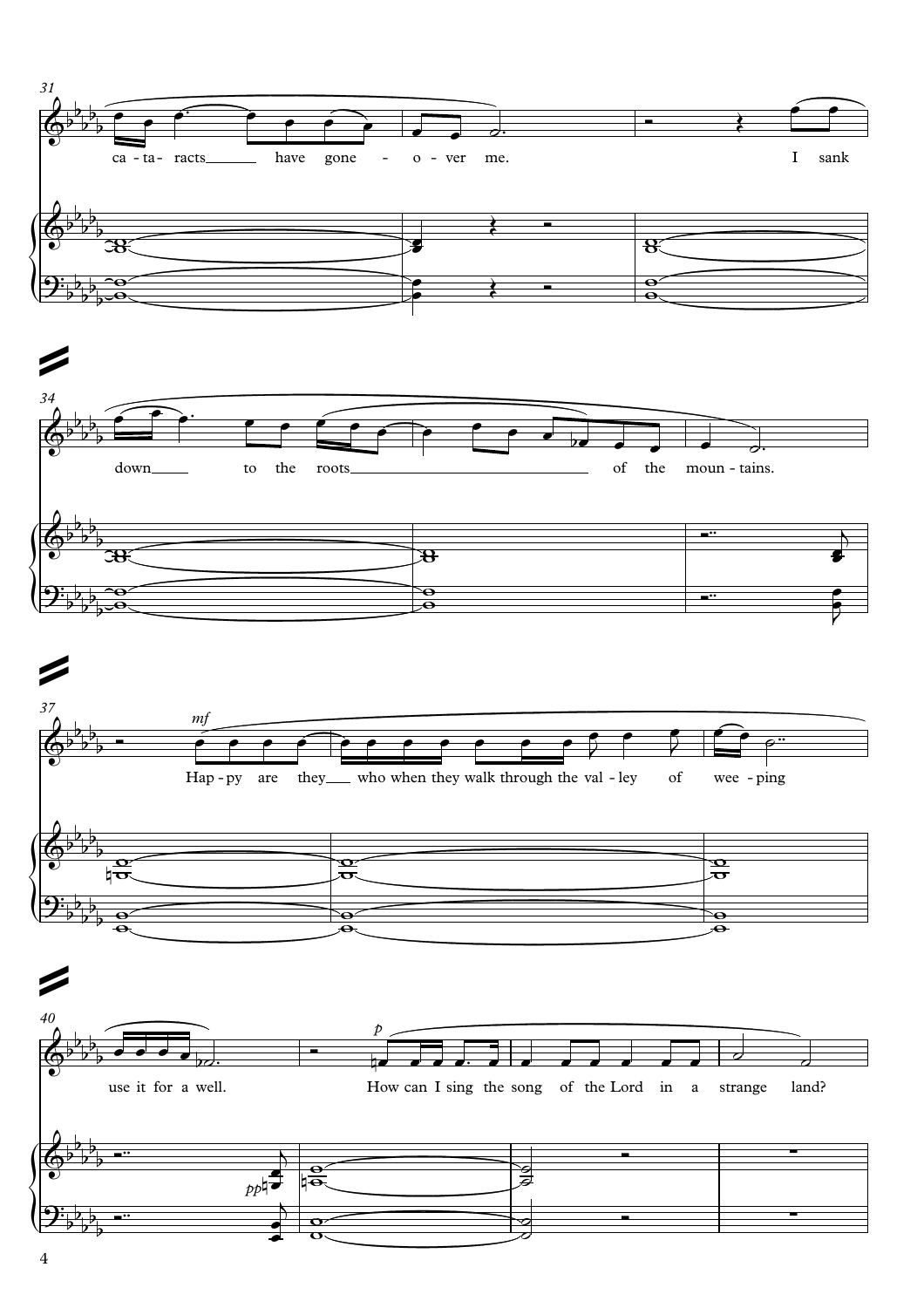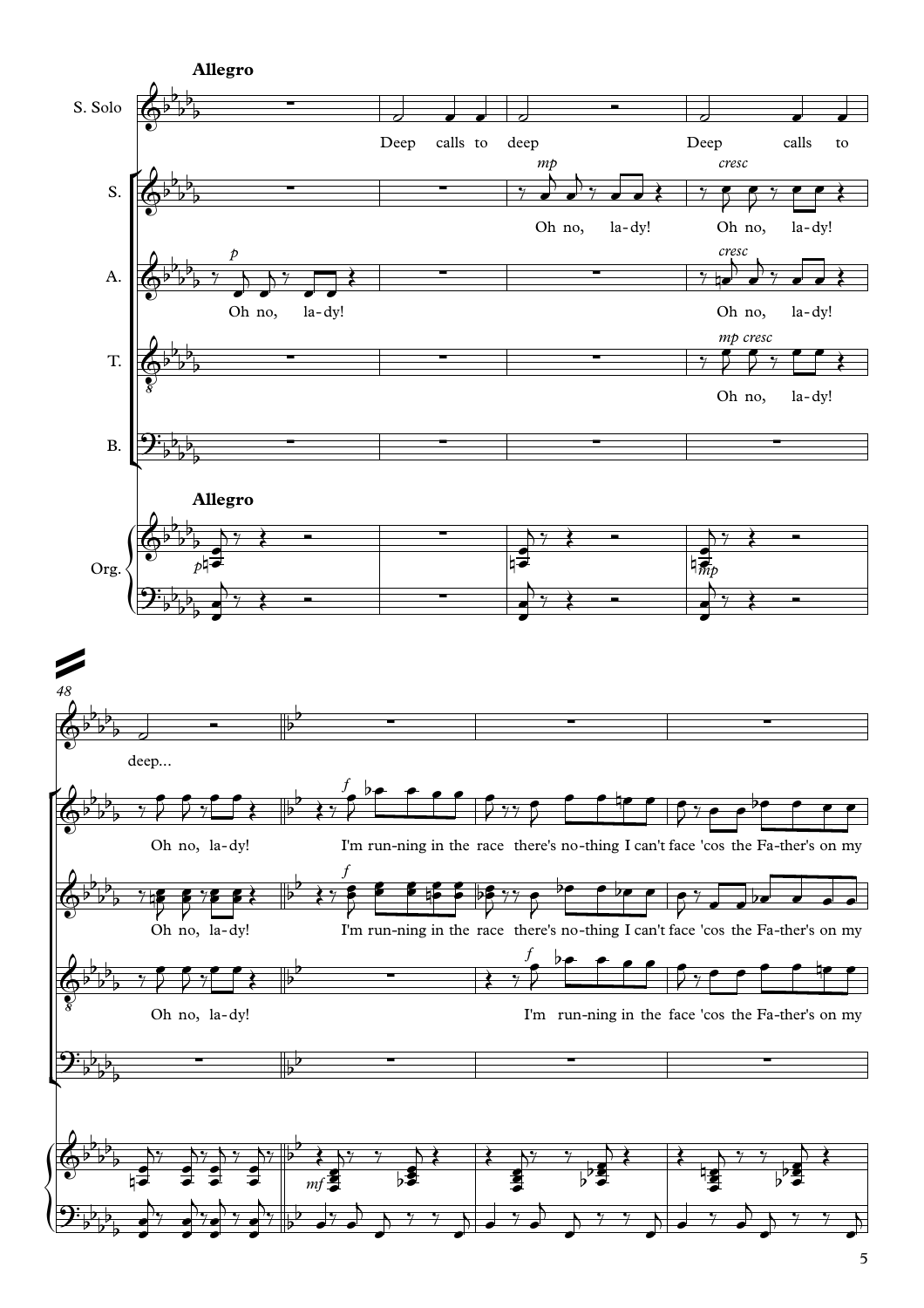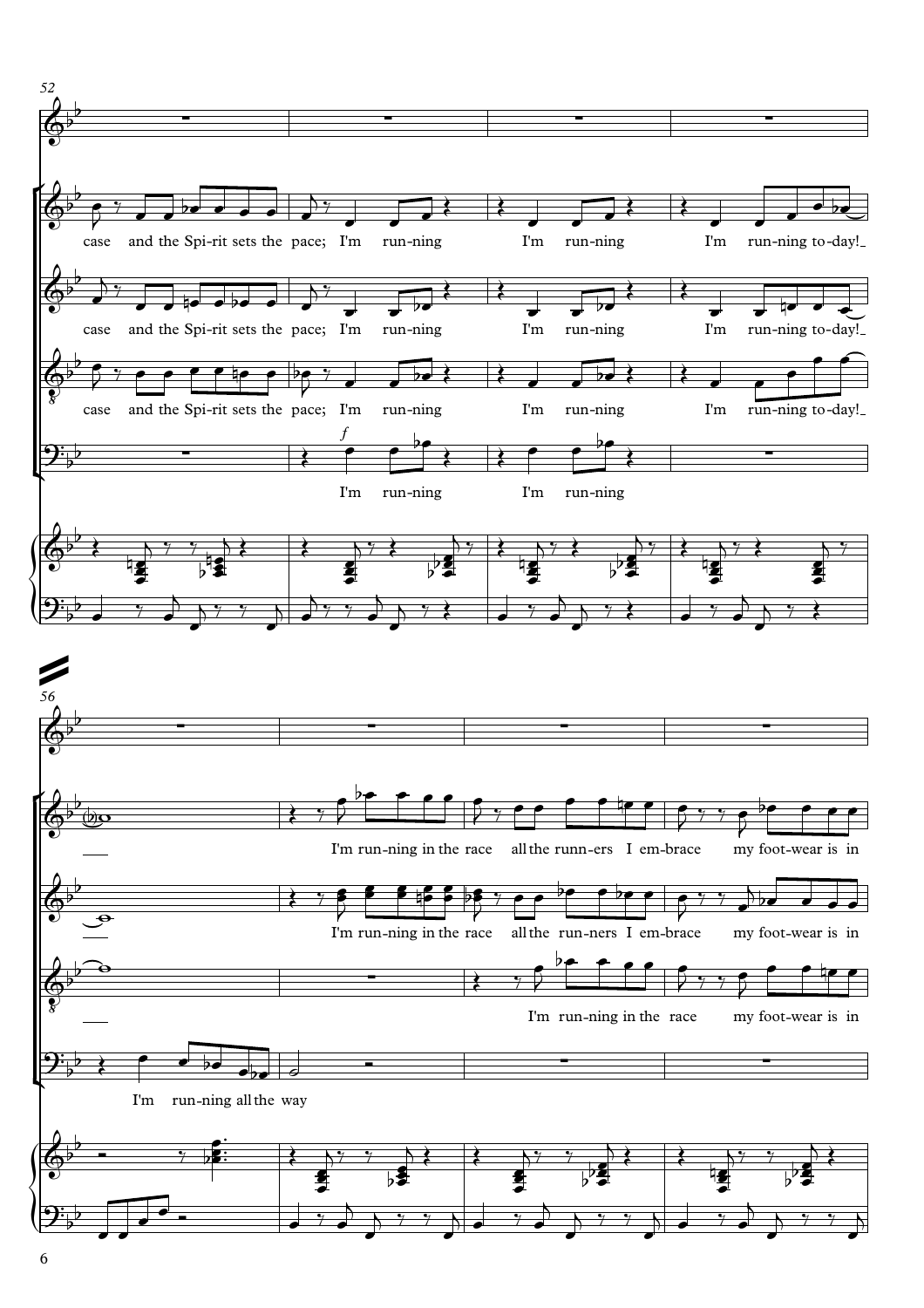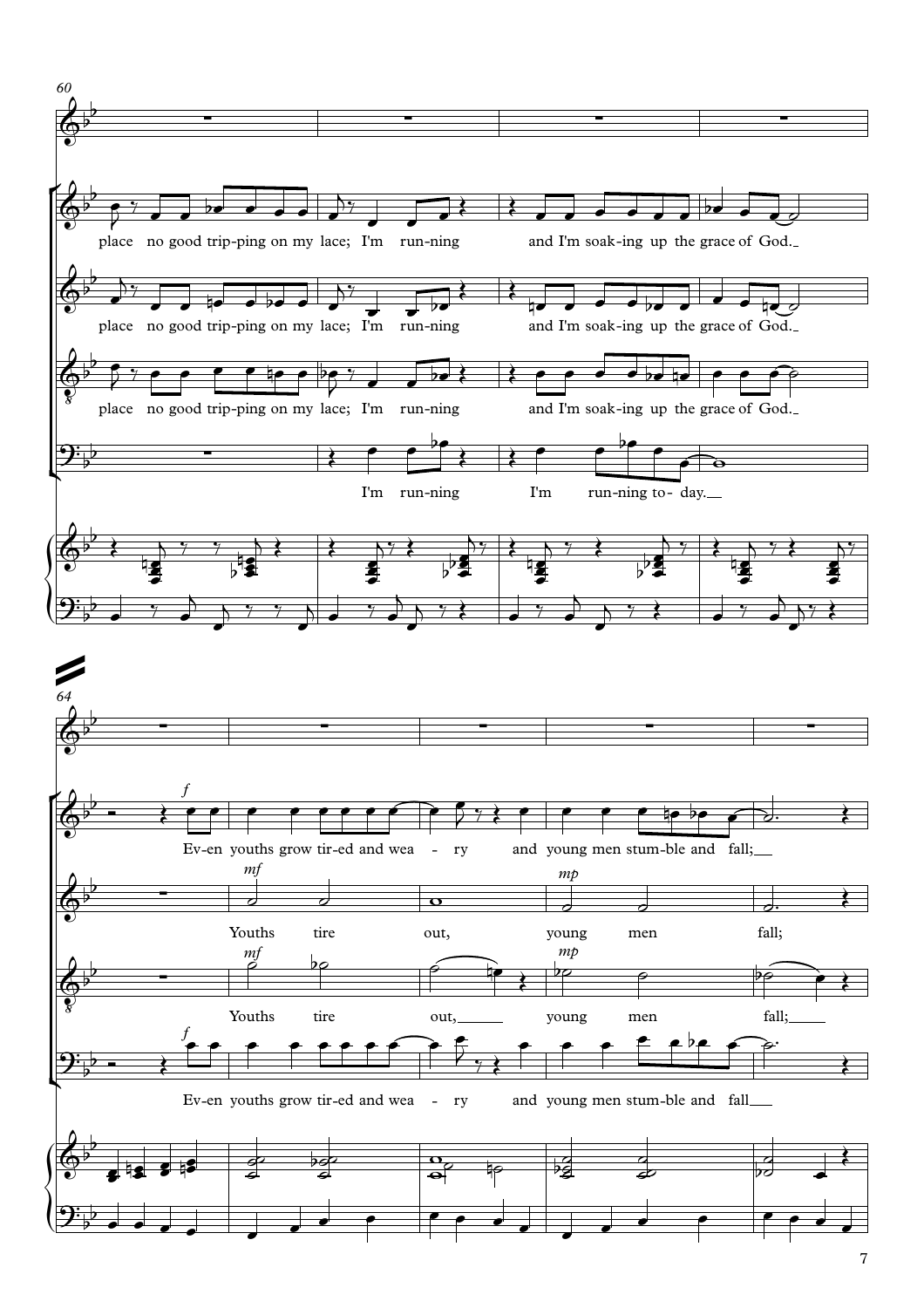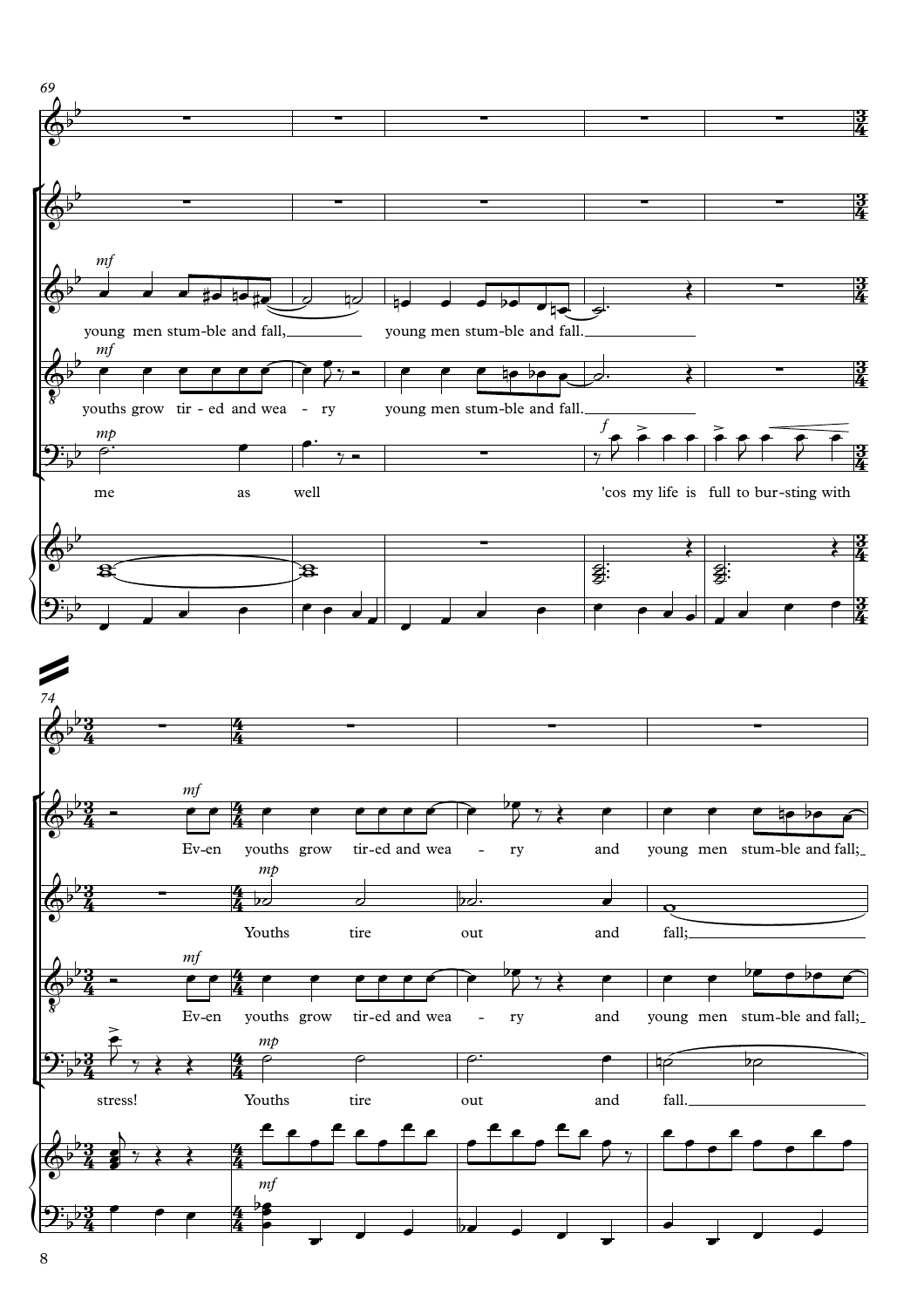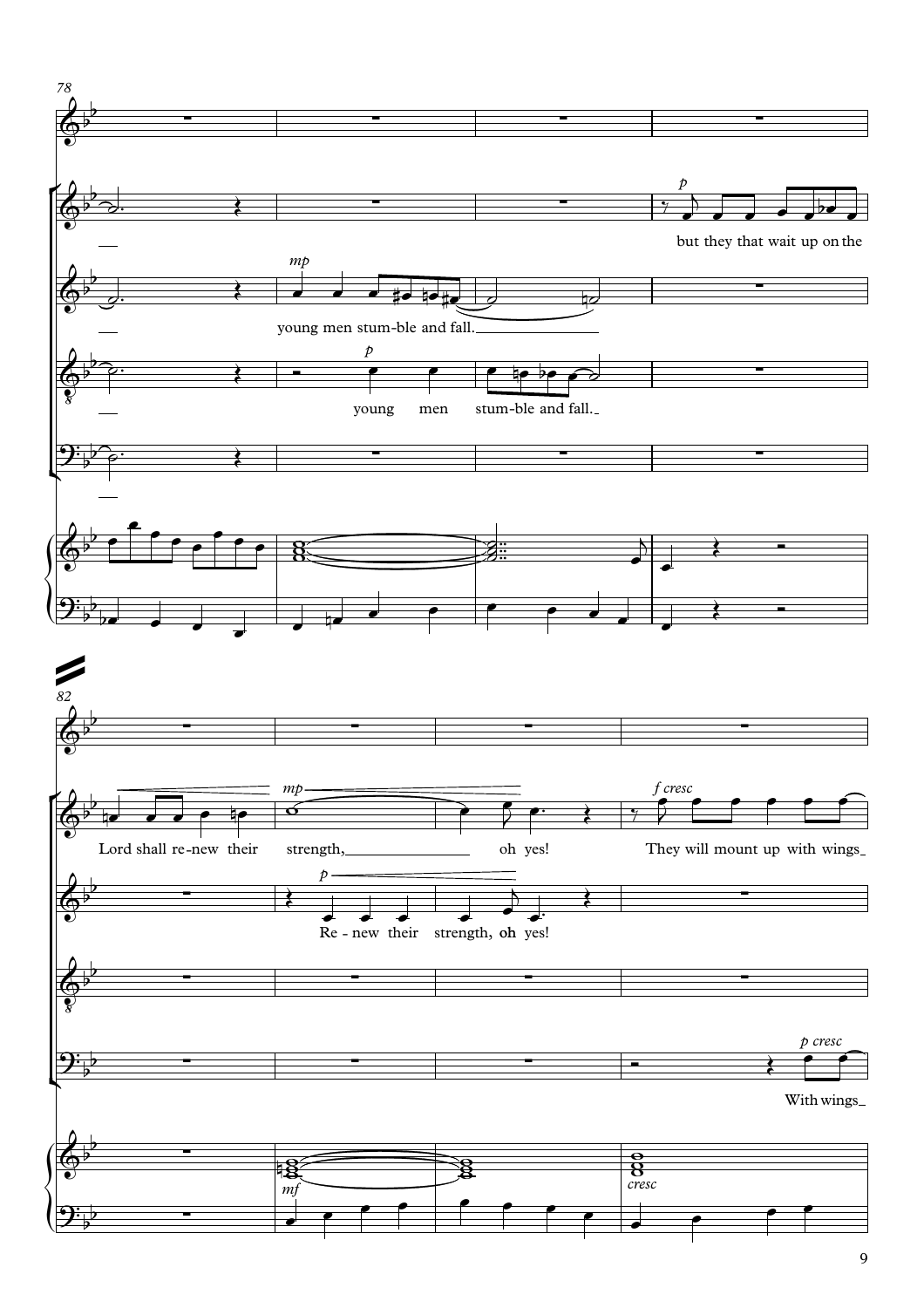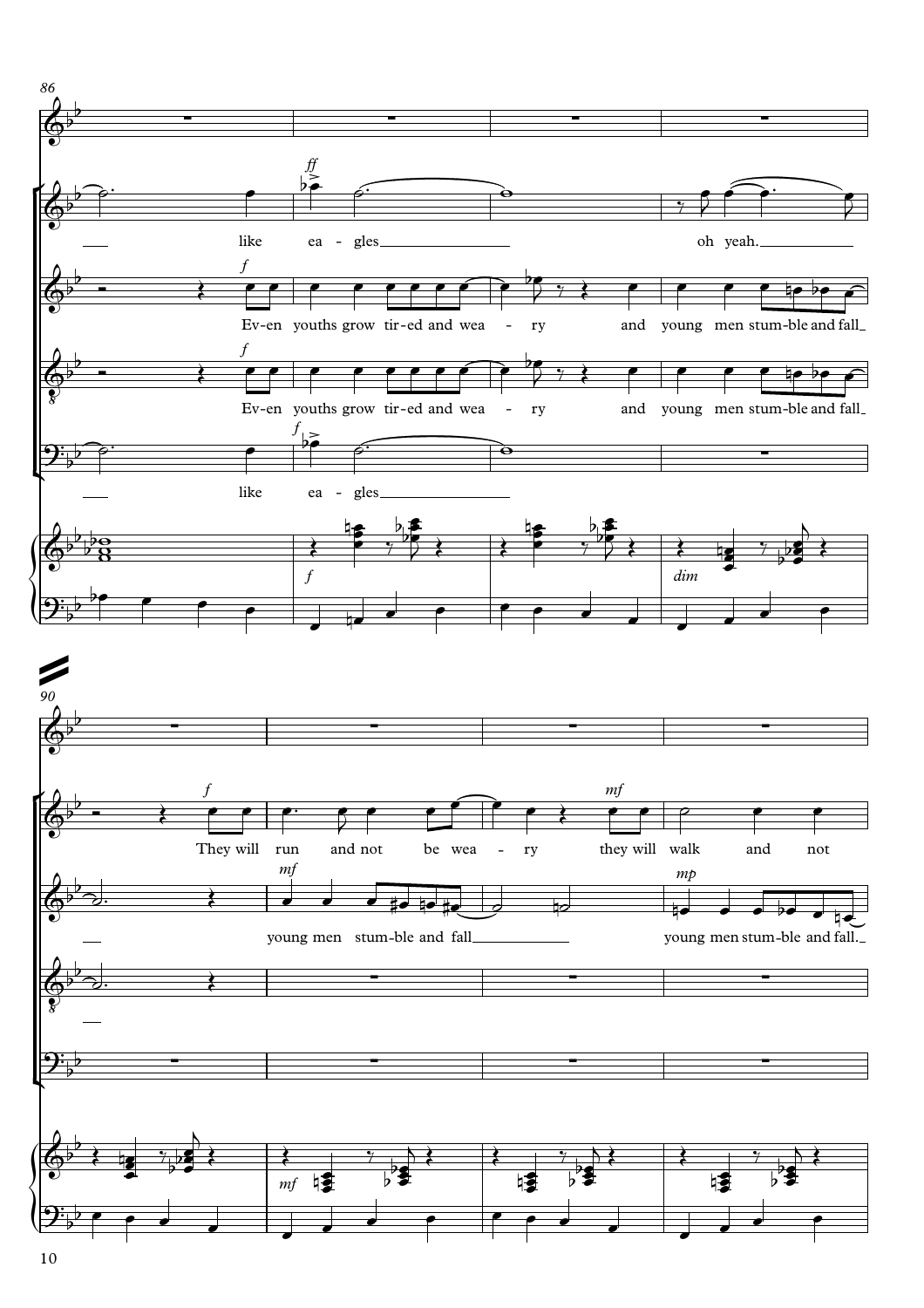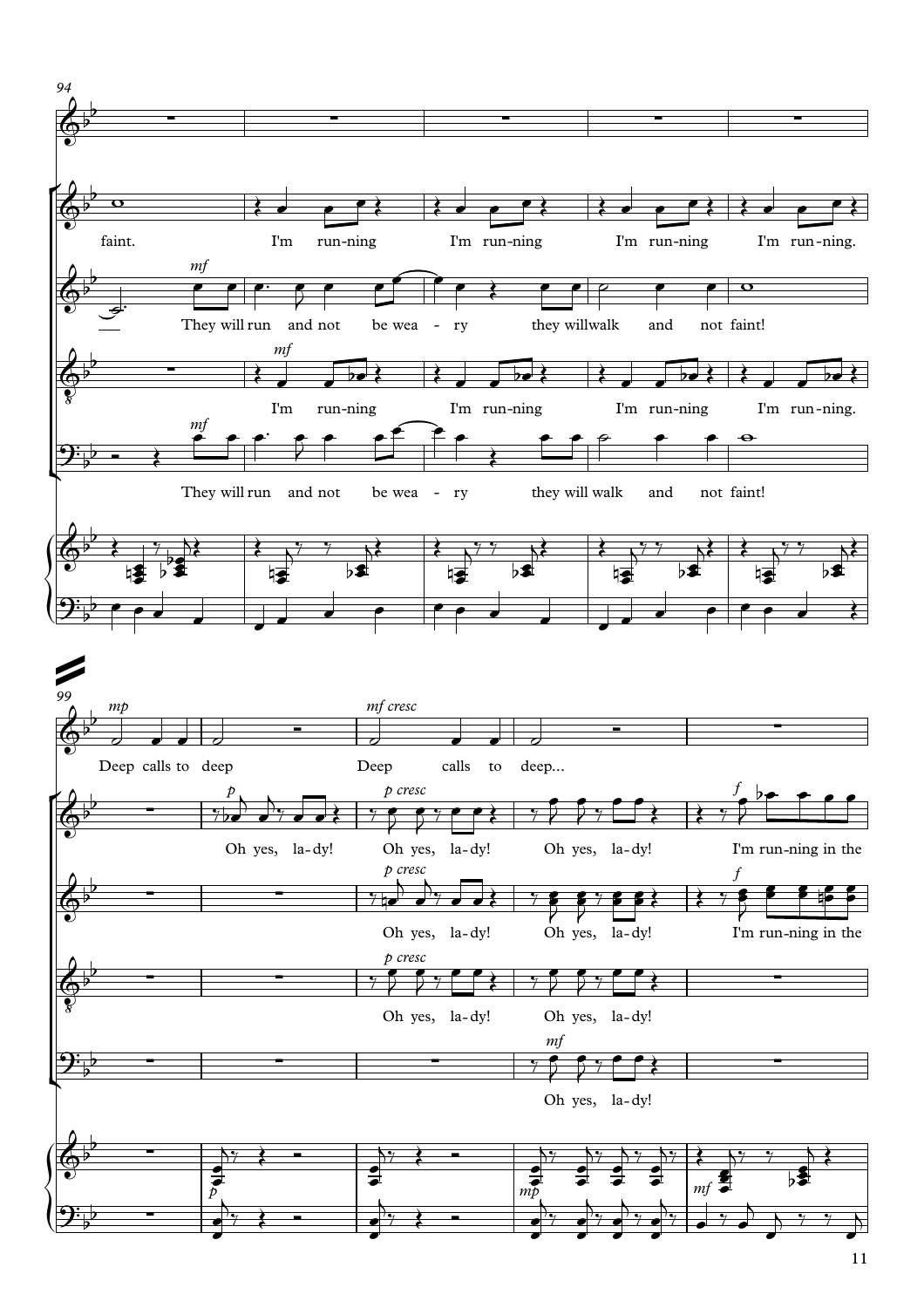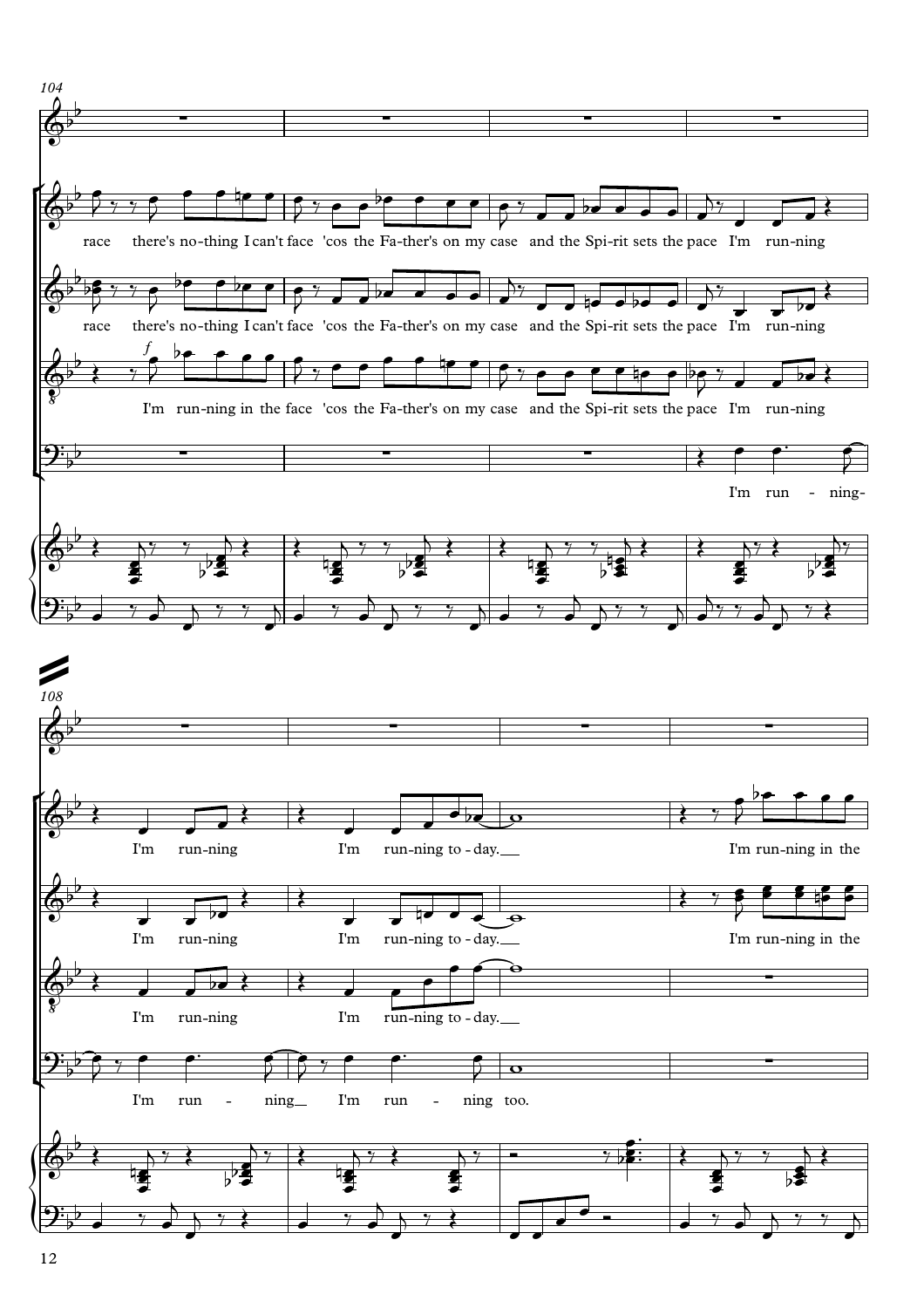

<sup>13</sup>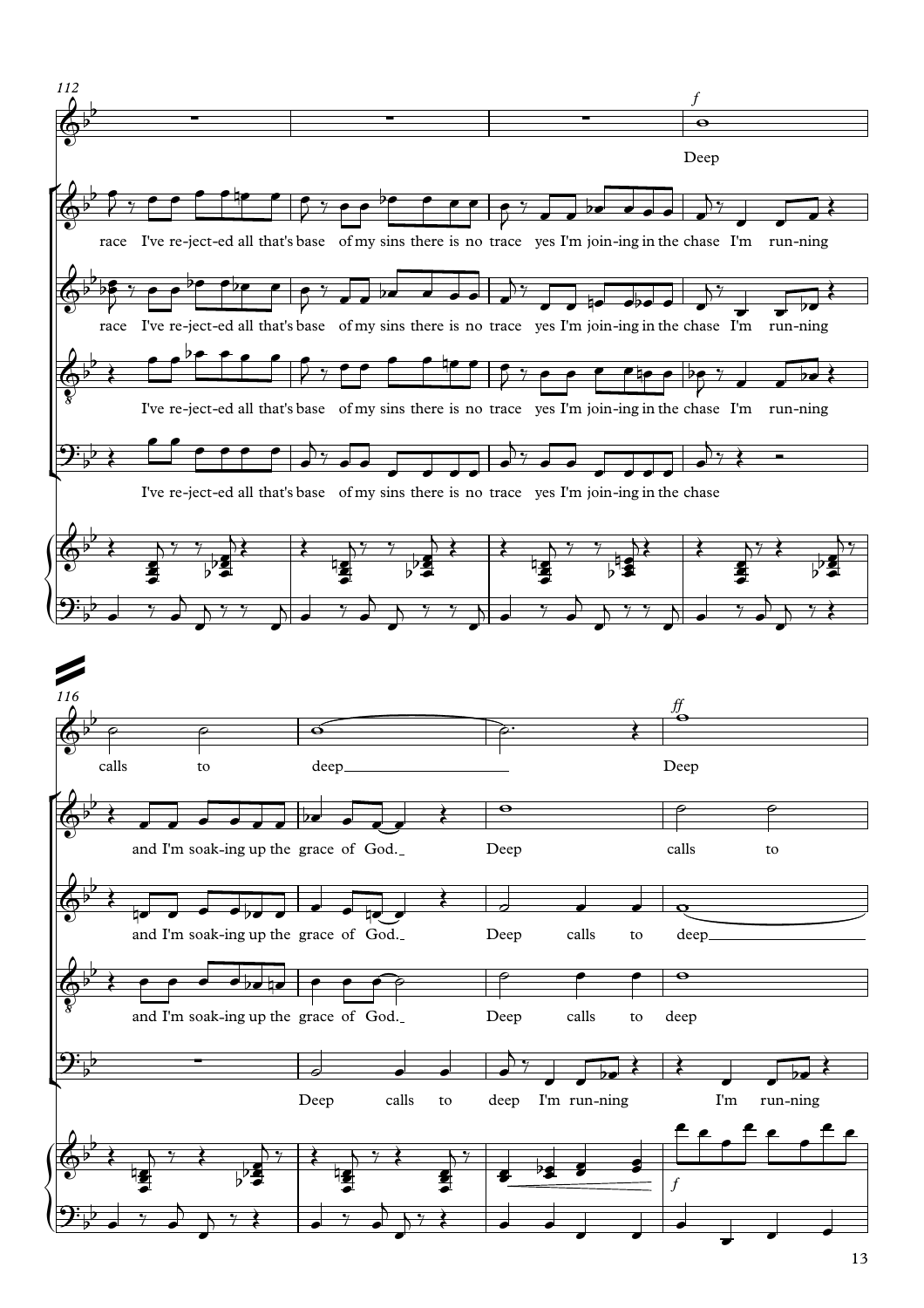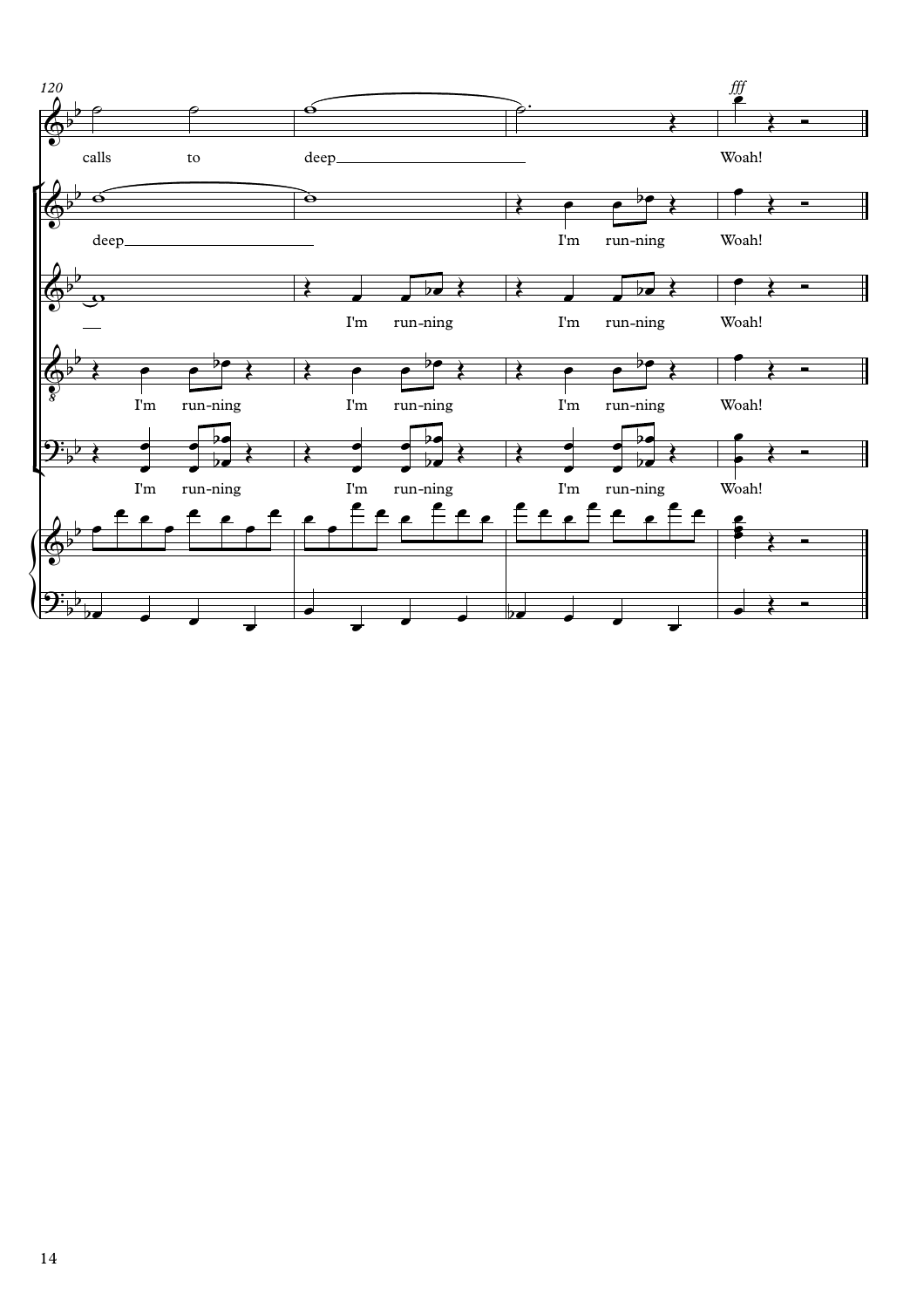### 3. Sunrise (Mary, Angels, Evangelist, Jesus)

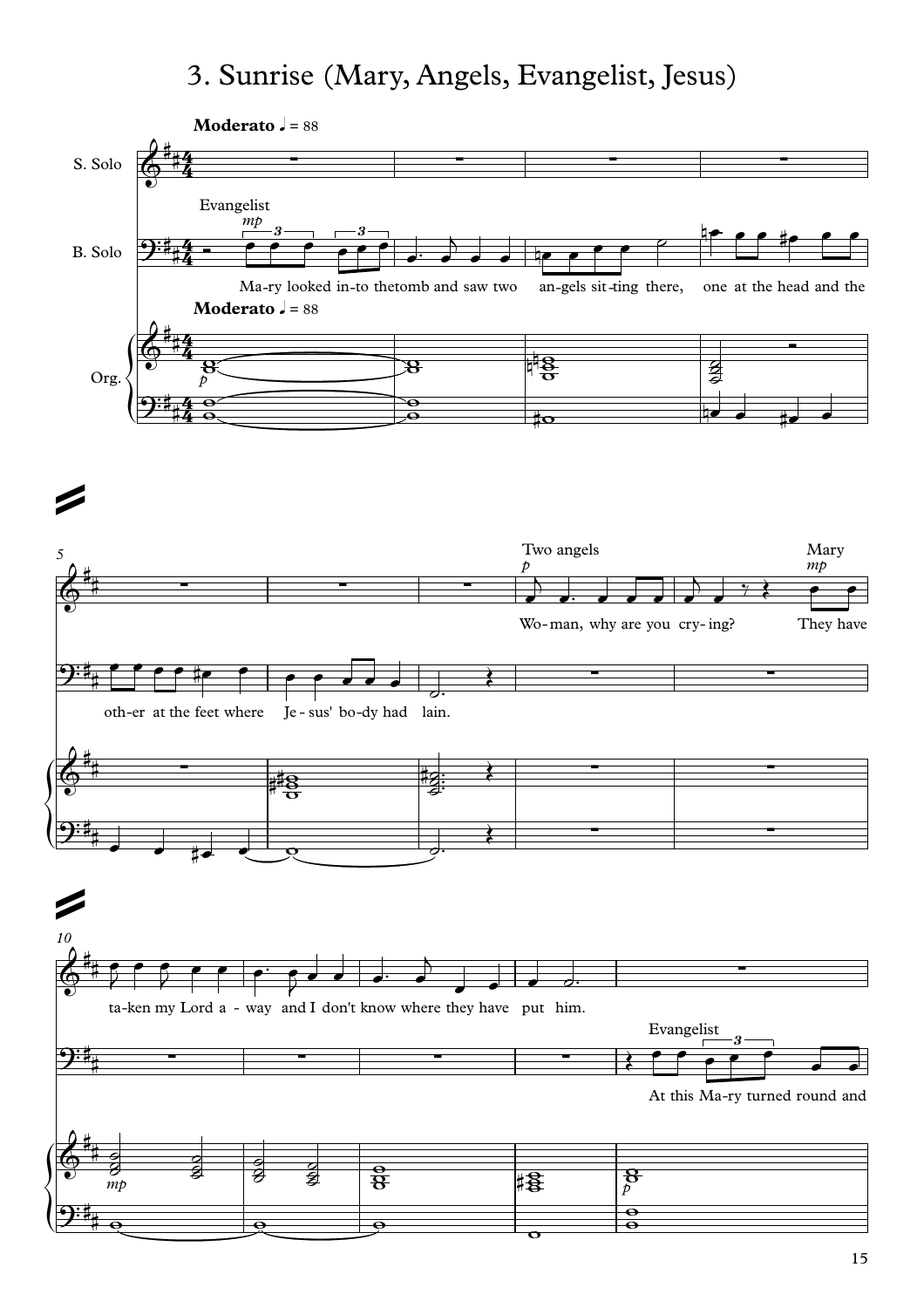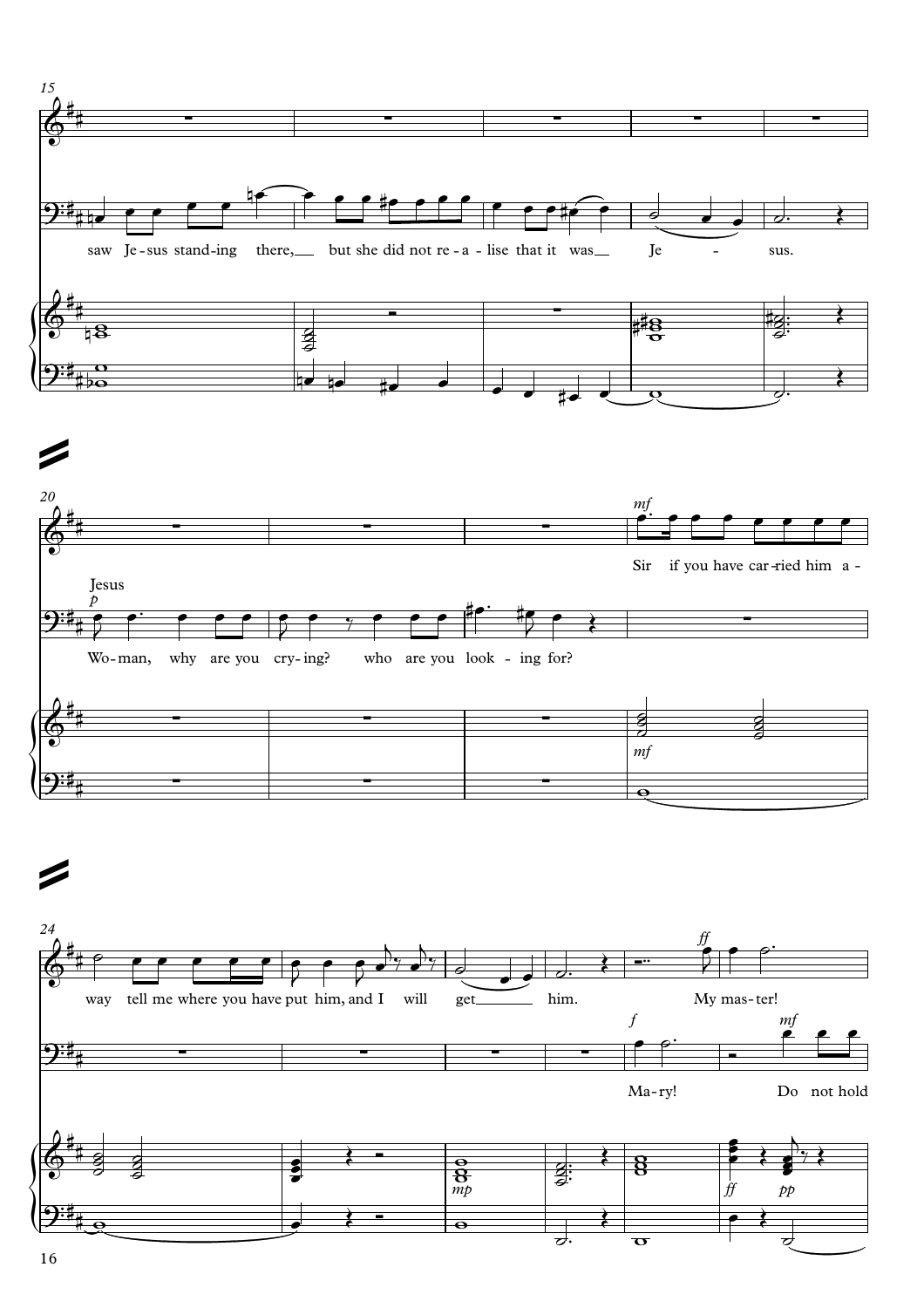![](_page_16_Figure_0.jpeg)

![](_page_16_Figure_1.jpeg)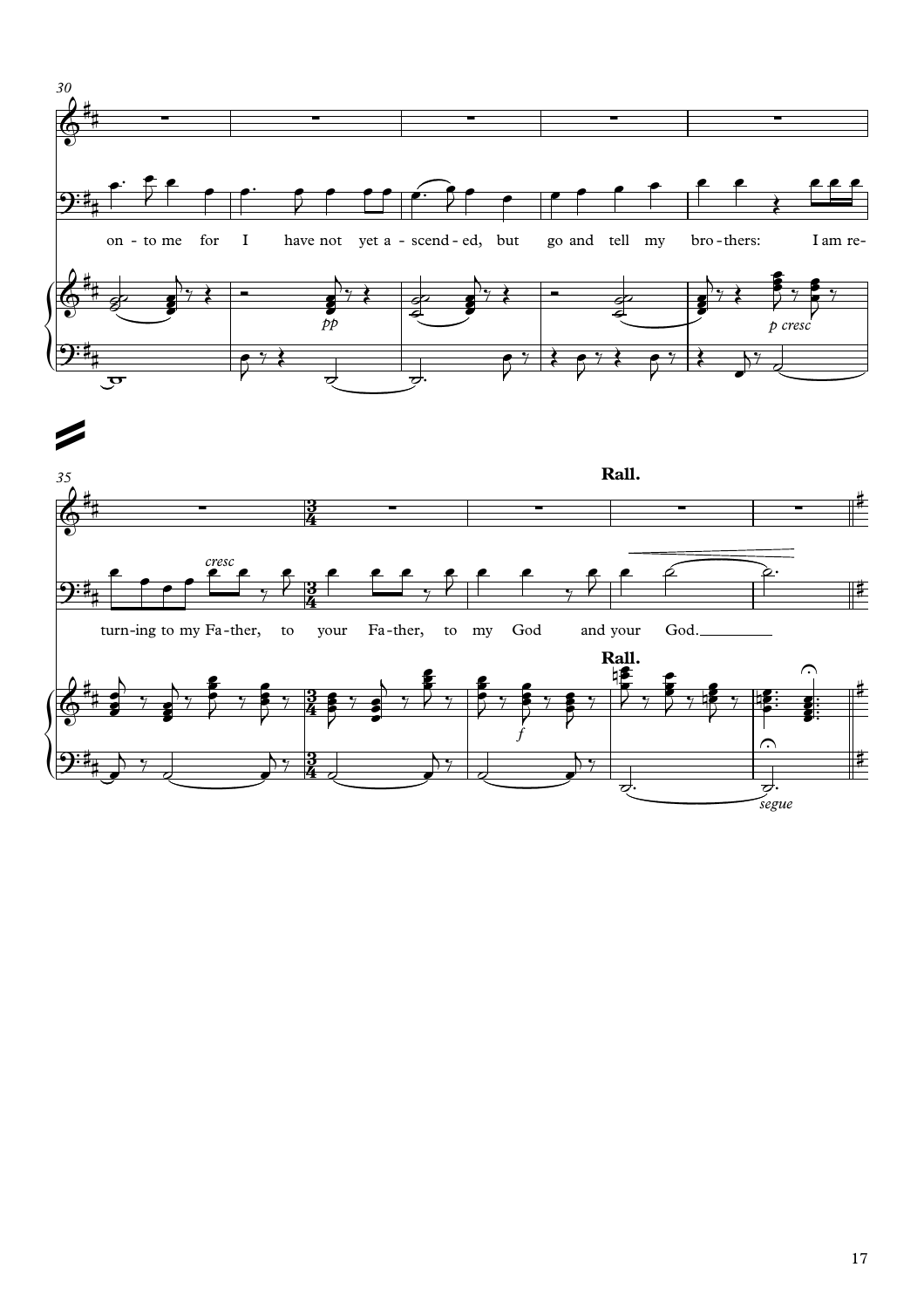#### 4. Hymn: Praise to the Lord of Glory

Jeremiah Clarke

![](_page_17_Figure_2.jpeg)

![](_page_17_Figure_3.jpeg)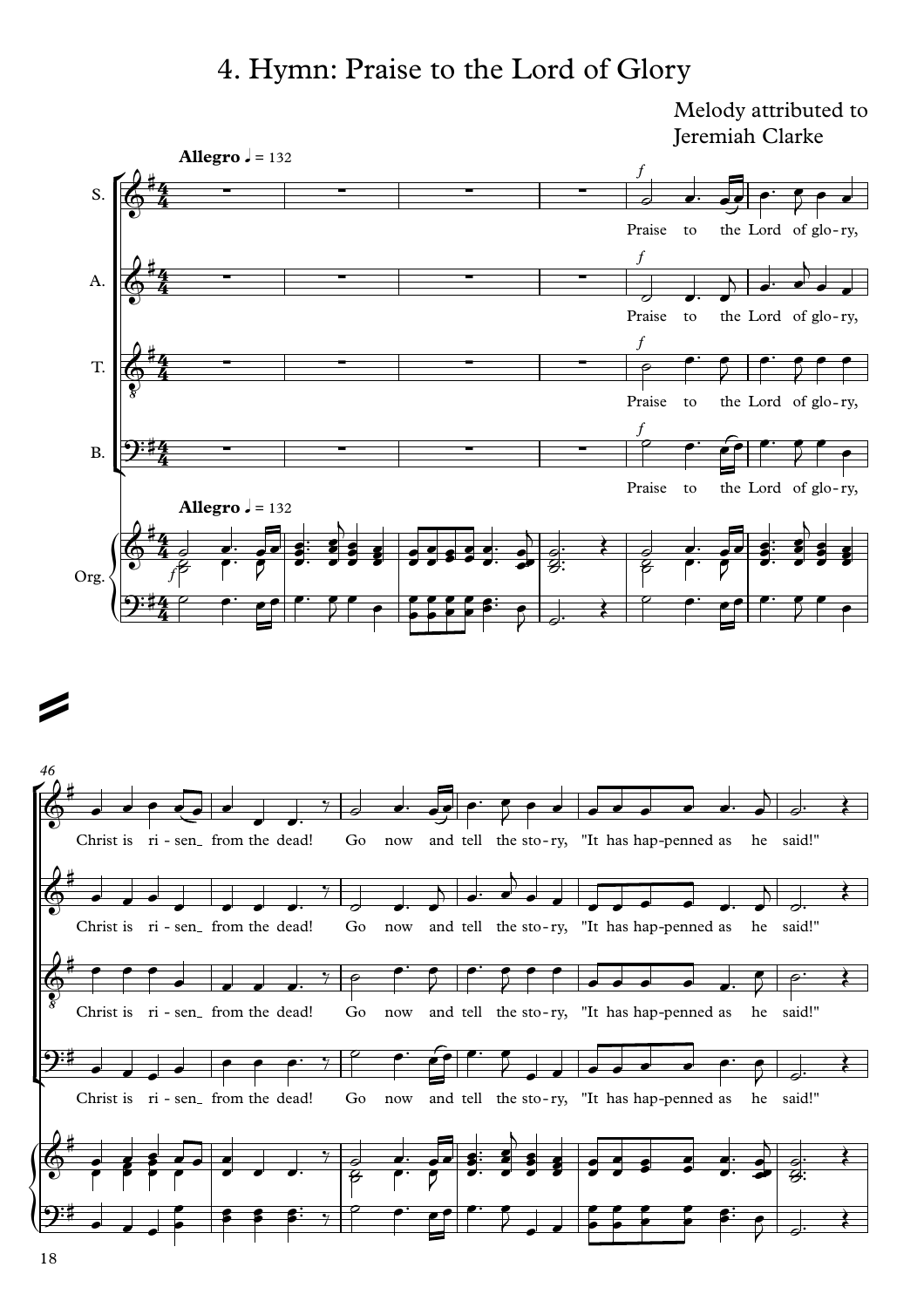![](_page_18_Figure_0.jpeg)

![](_page_18_Figure_2.jpeg)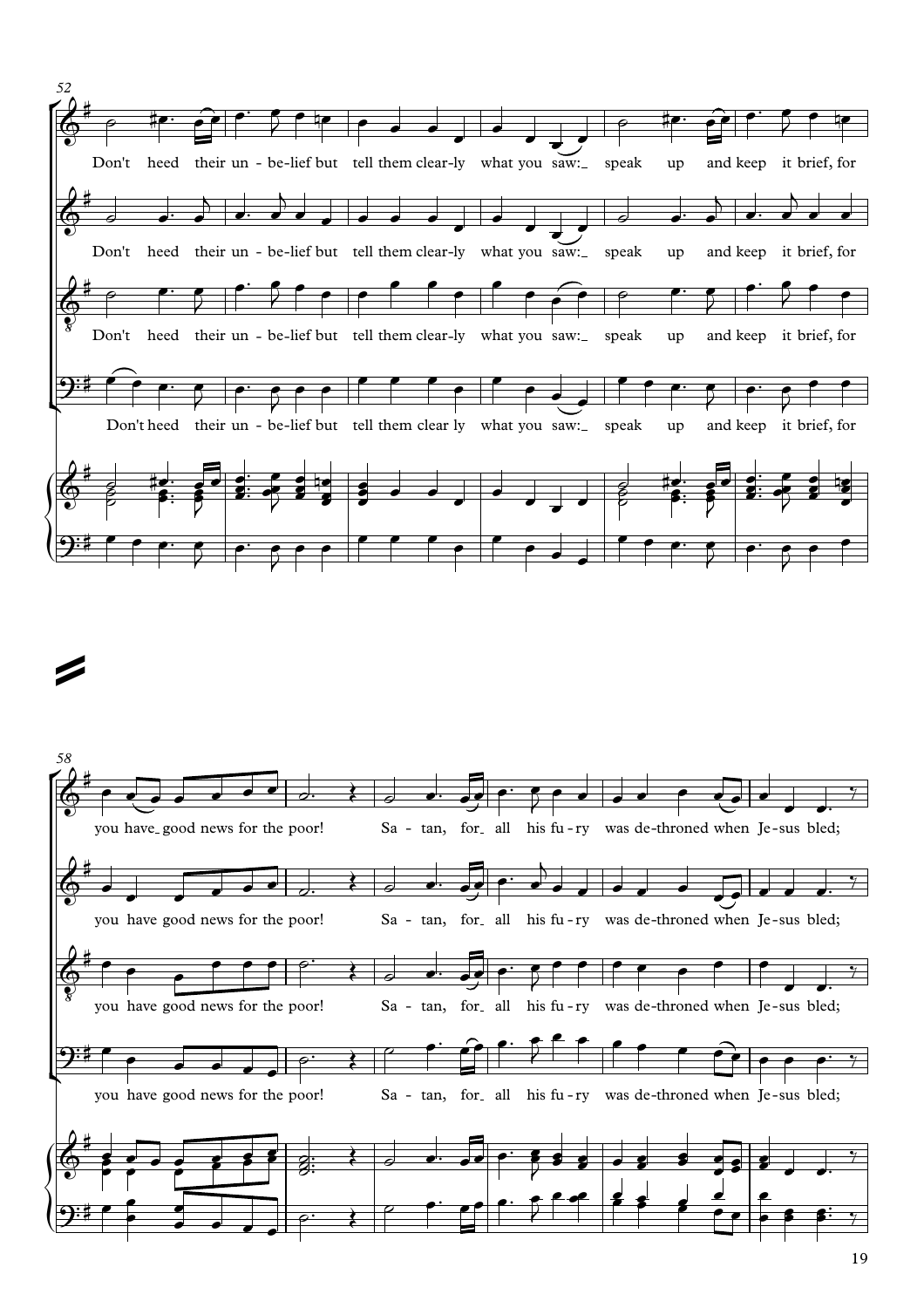![](_page_19_Figure_0.jpeg)

![](_page_19_Figure_1.jpeg)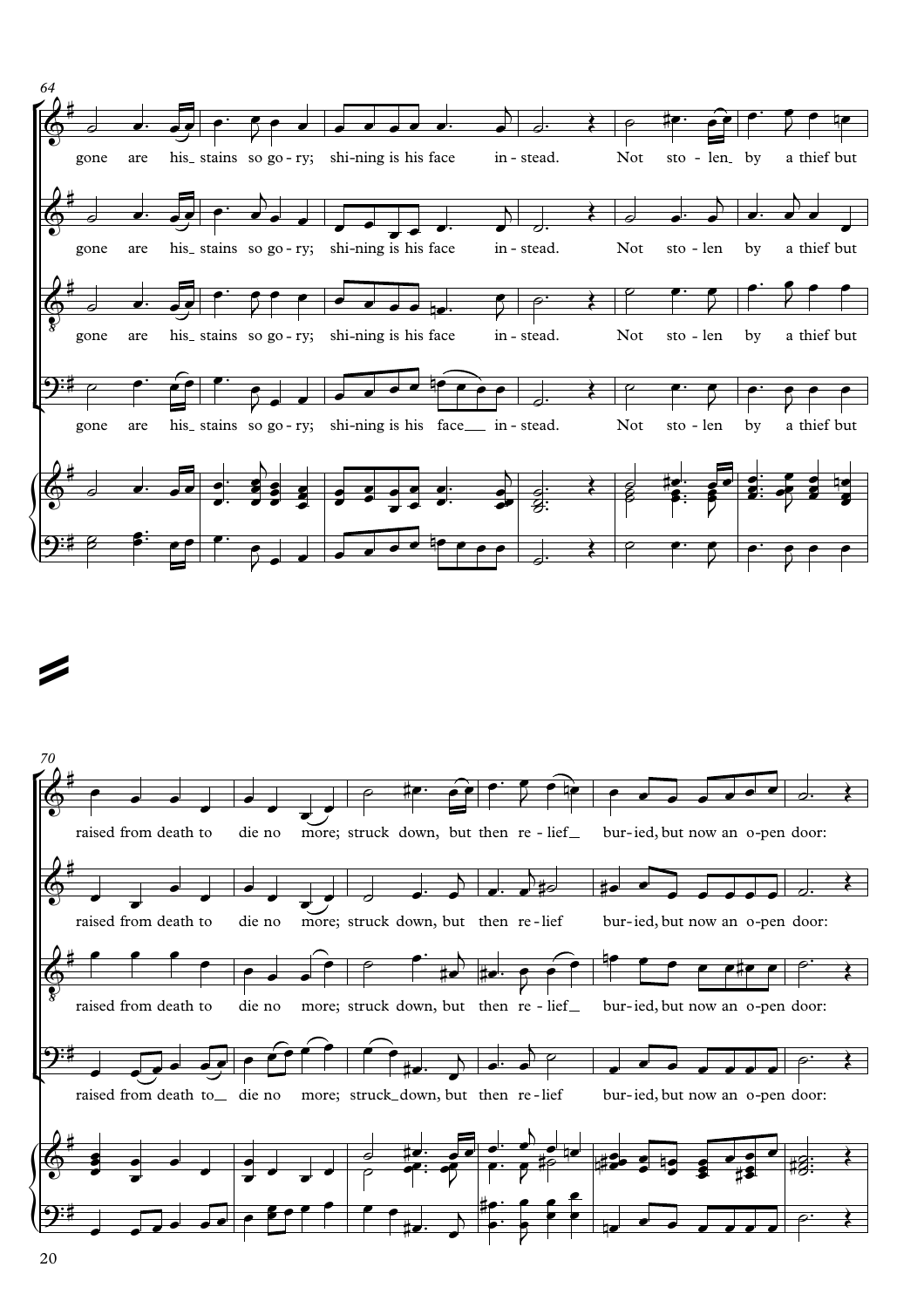![](_page_20_Figure_0.jpeg)

![](_page_20_Figure_1.jpeg)

![](_page_20_Figure_2.jpeg)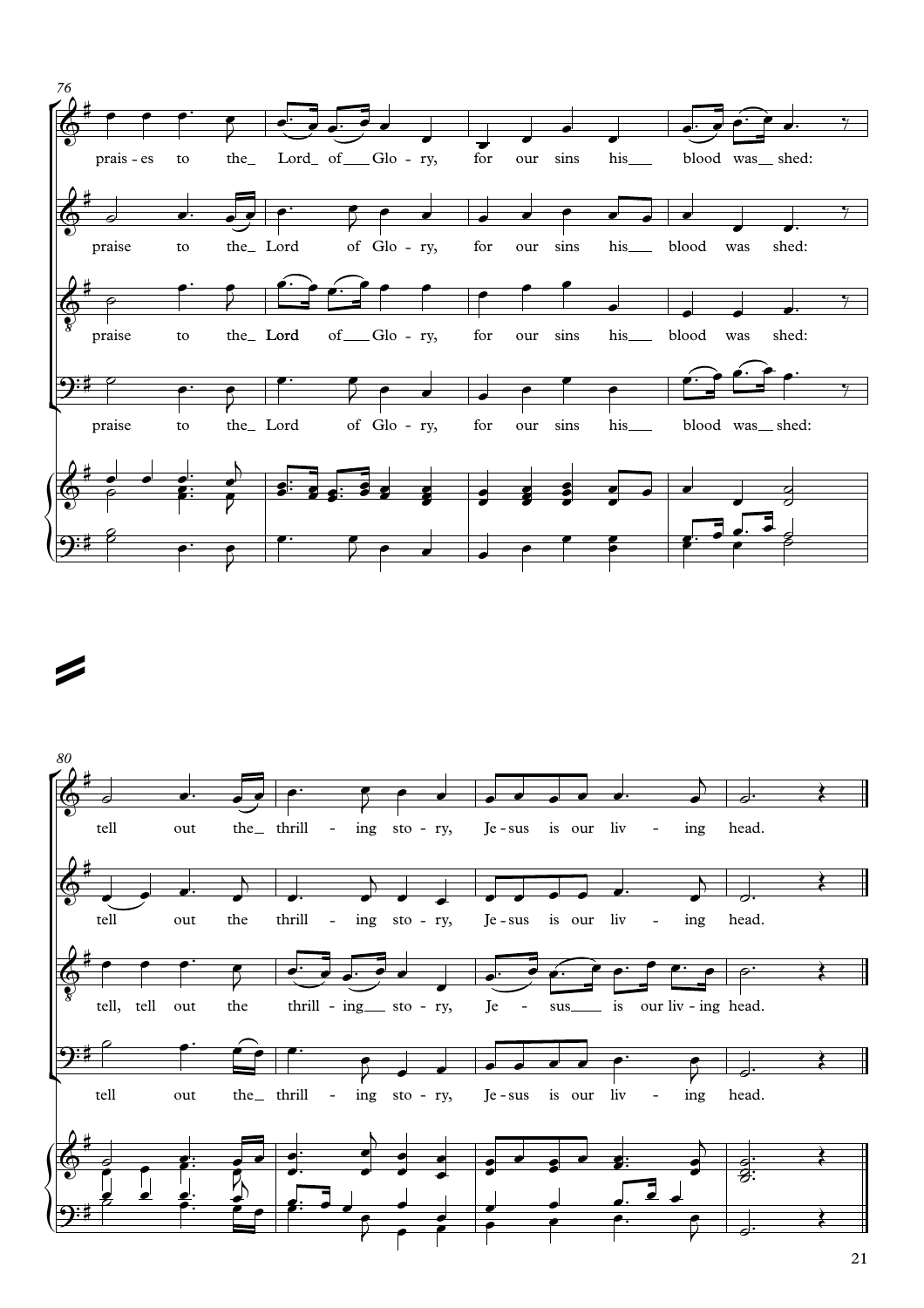# 5. On the Road (Cleopas, Disciple, Jesus)

![](_page_21_Figure_1.jpeg)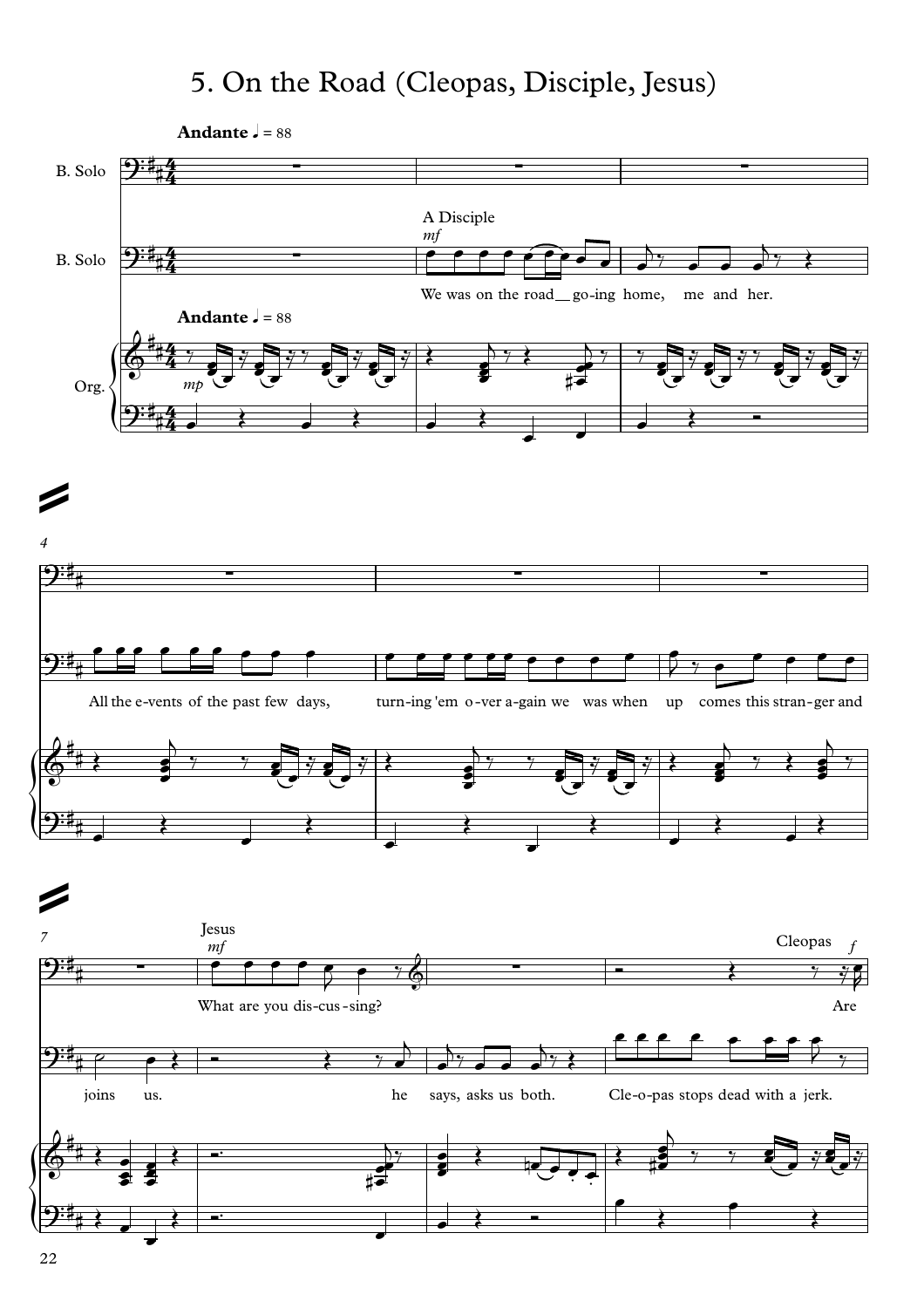![](_page_22_Figure_0.jpeg)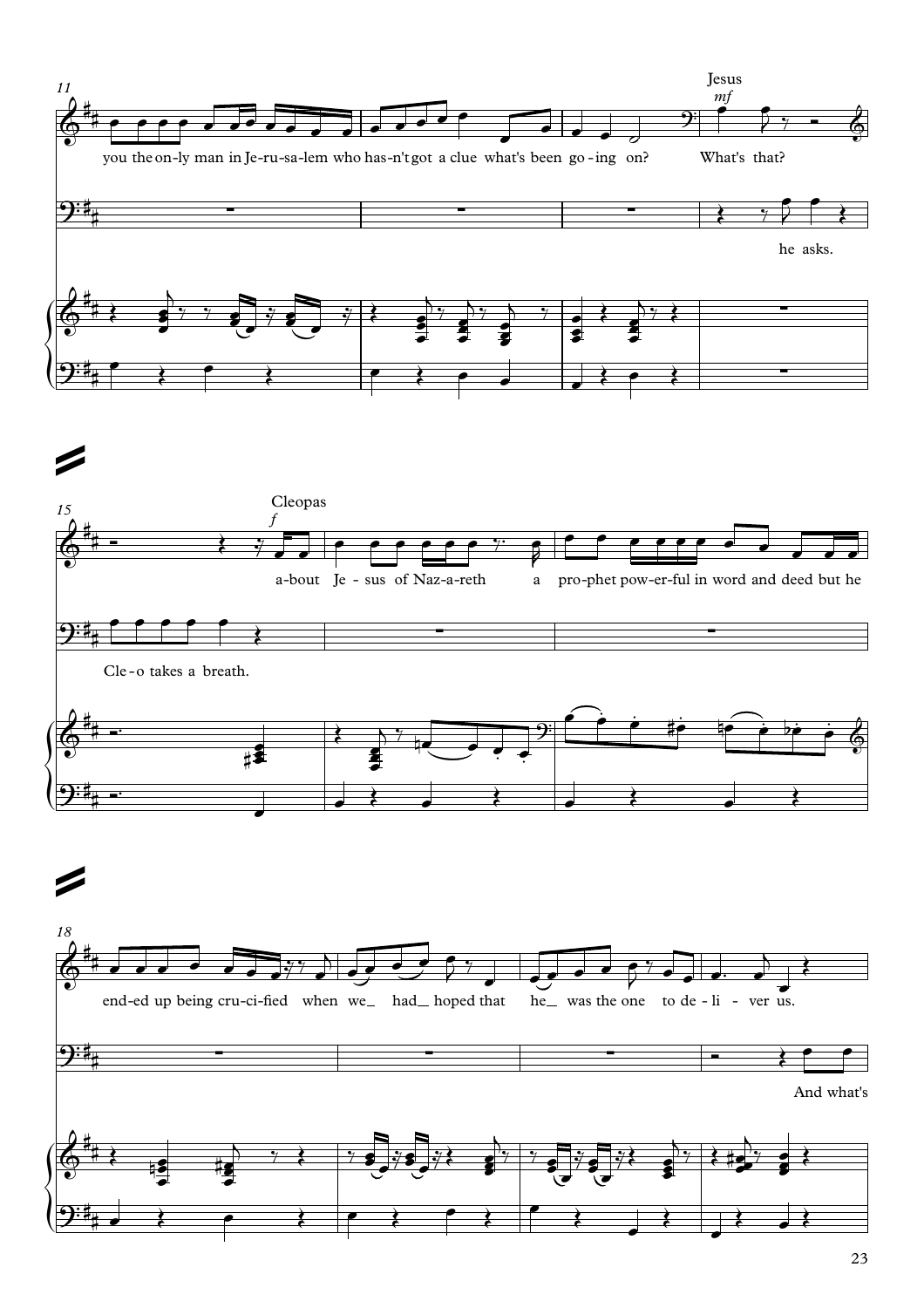![](_page_23_Figure_0.jpeg)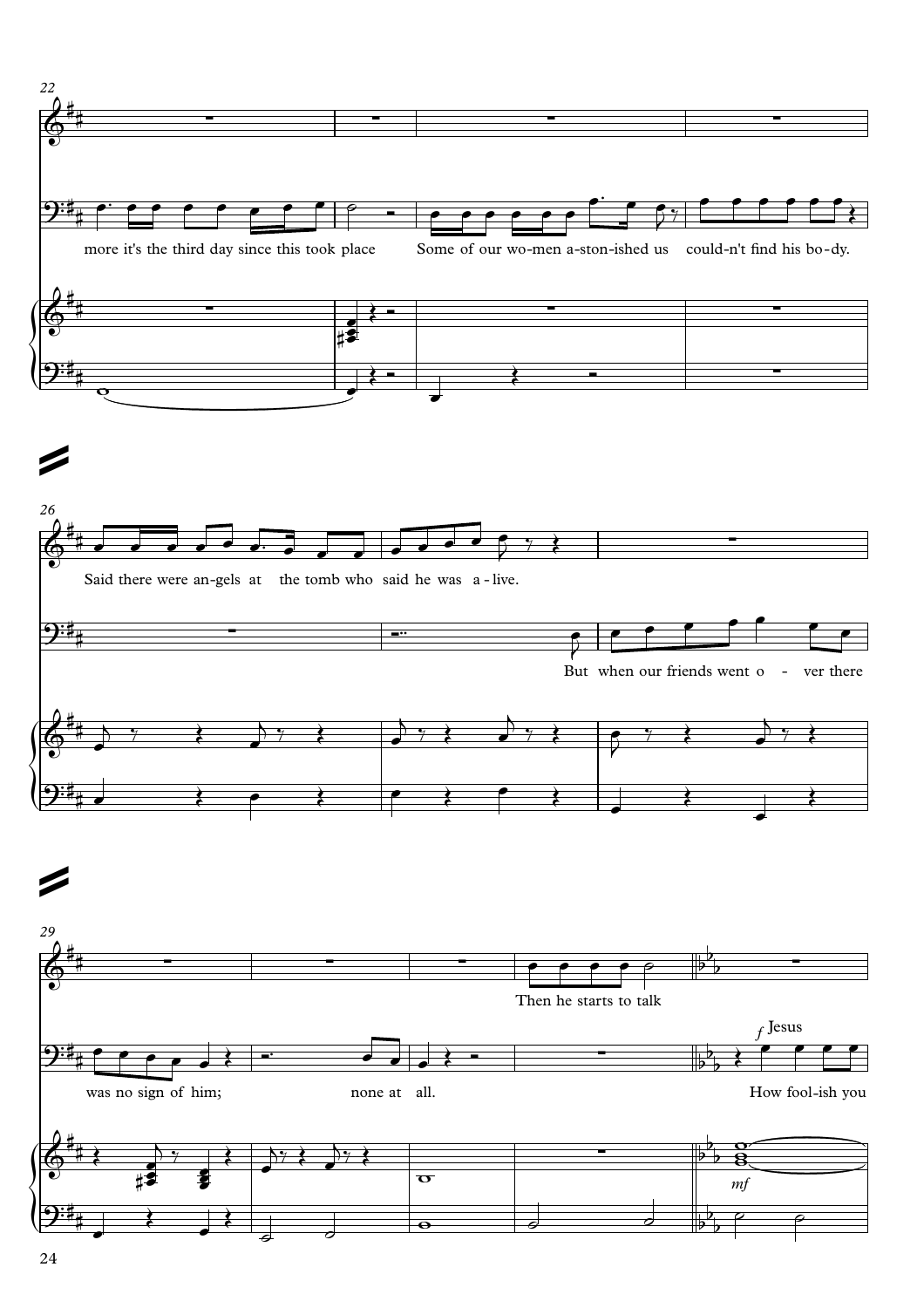![](_page_24_Figure_0.jpeg)

![](_page_24_Figure_1.jpeg)

![](_page_24_Figure_2.jpeg)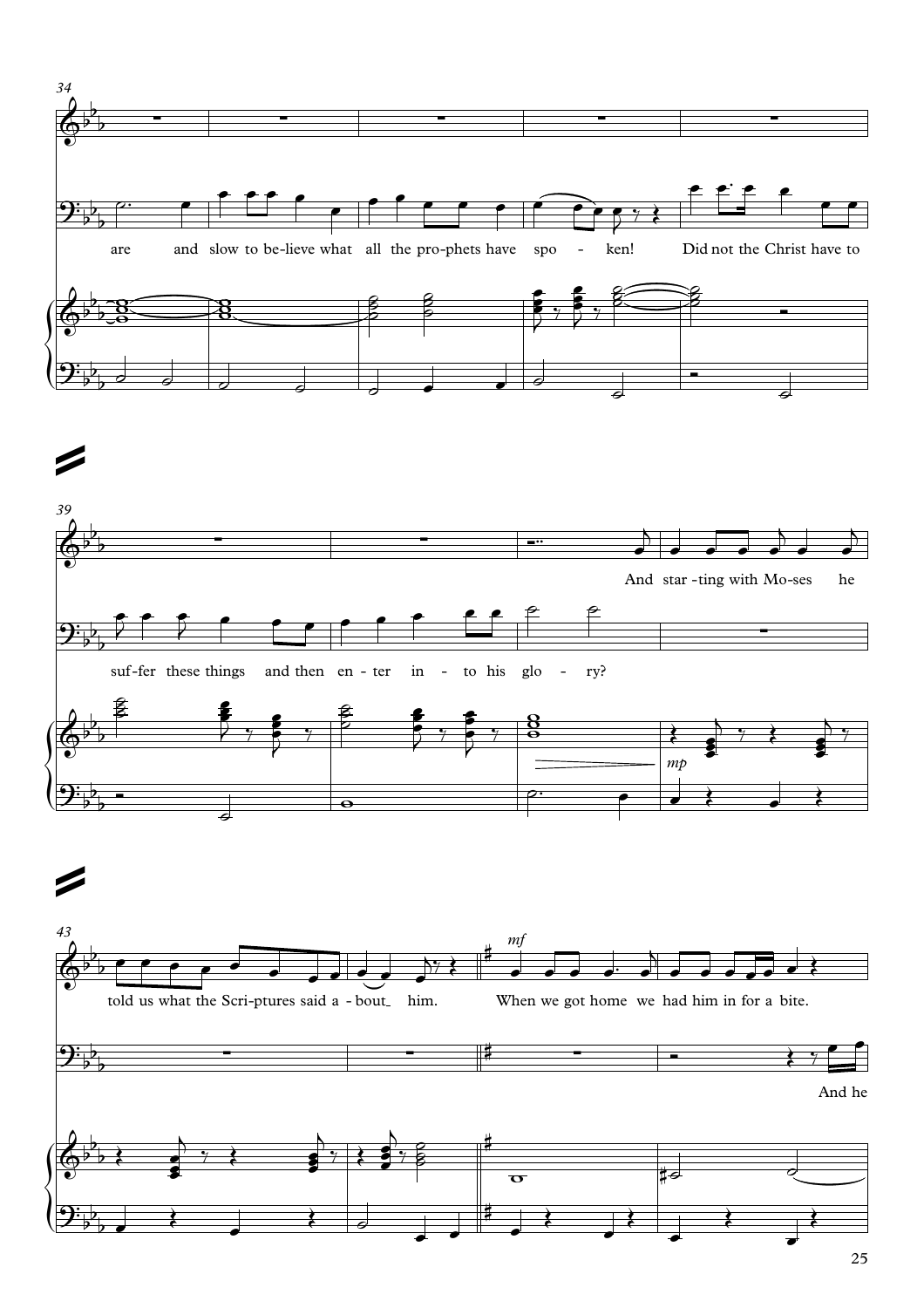![](_page_25_Figure_0.jpeg)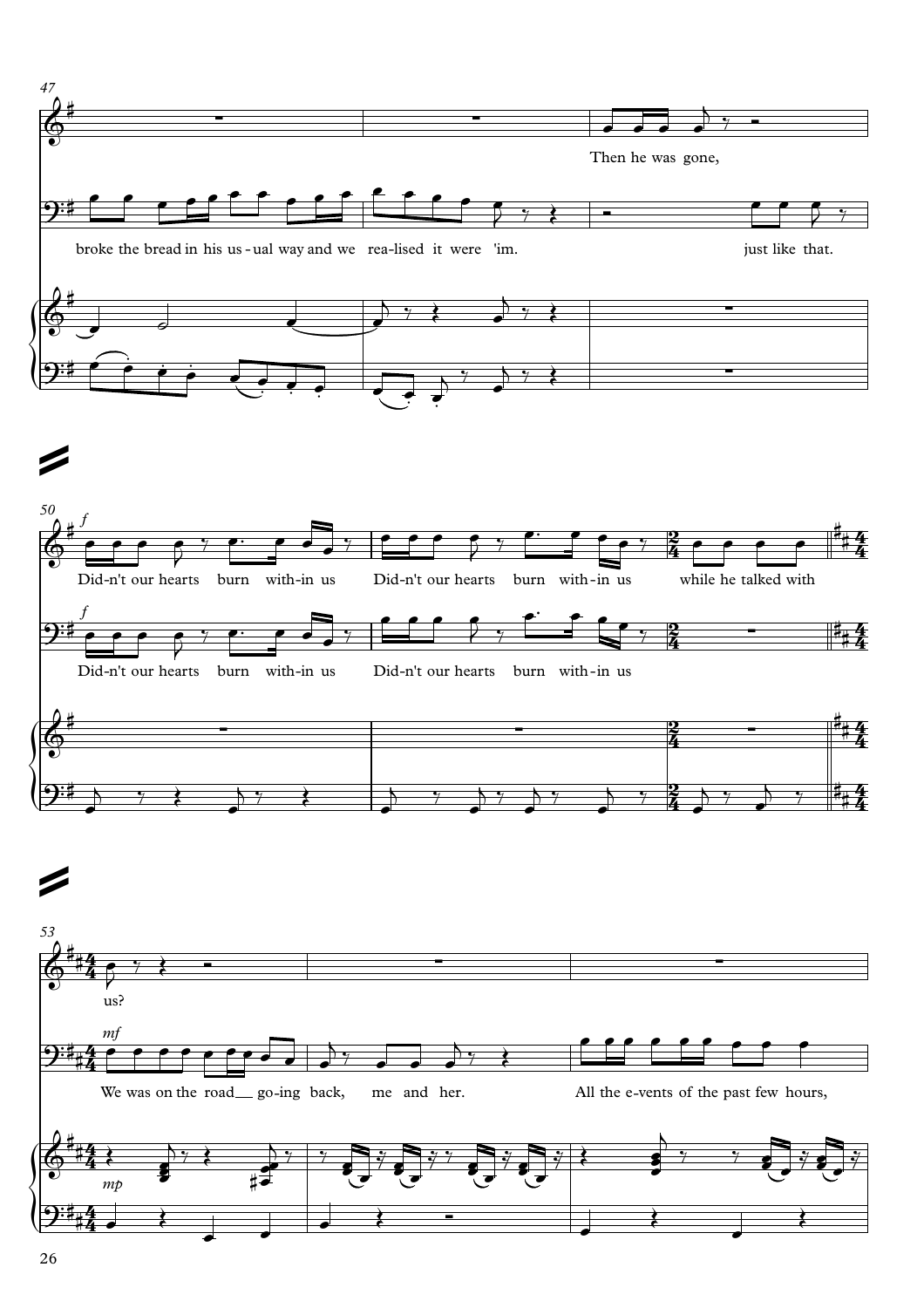![](_page_26_Figure_0.jpeg)

![](_page_26_Figure_2.jpeg)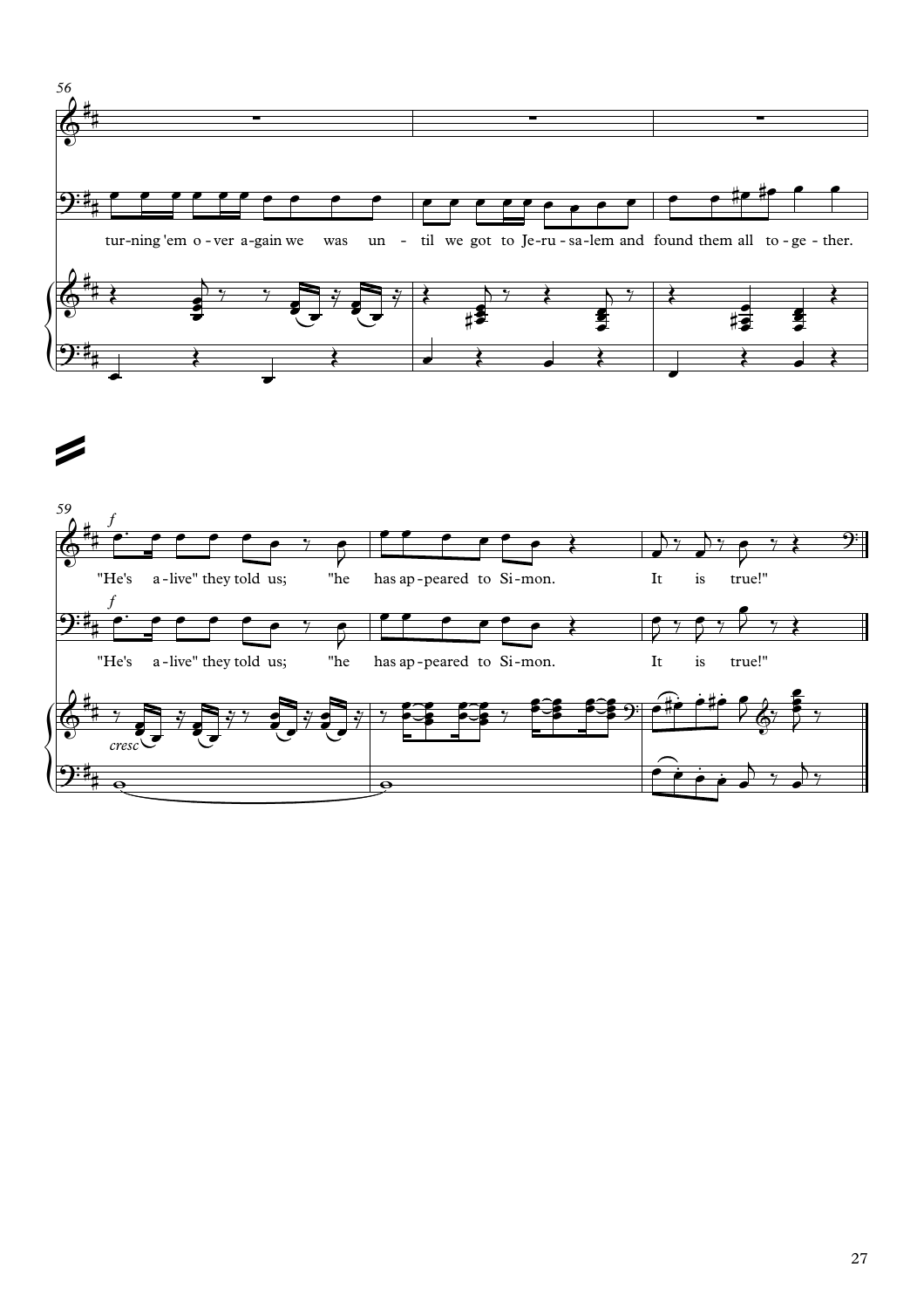# 6. I am sending you (Evangelist, Jesus)

![](_page_27_Figure_1.jpeg)

![](_page_27_Figure_2.jpeg)

![](_page_27_Figure_3.jpeg)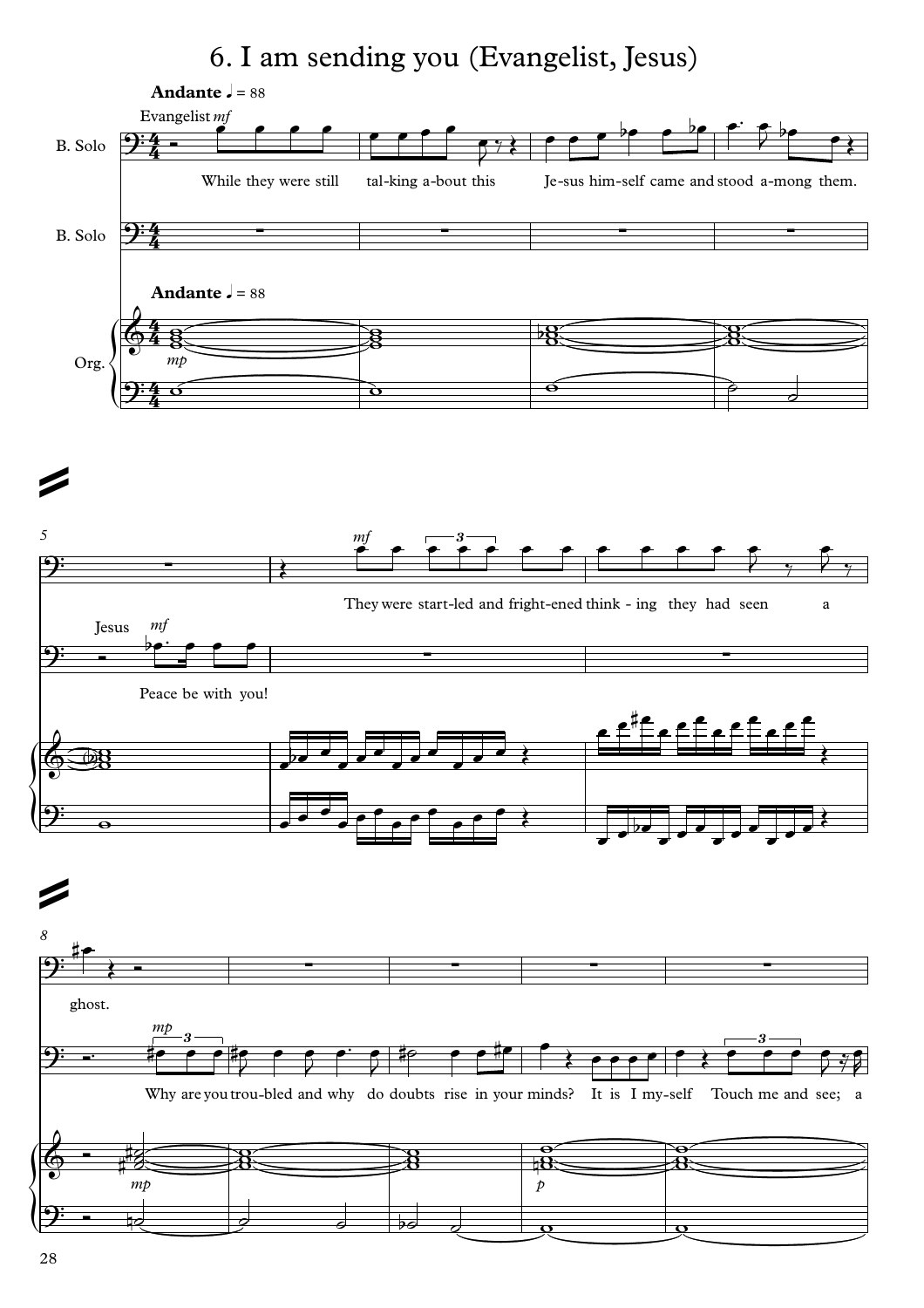![](_page_28_Figure_0.jpeg)

![](_page_28_Figure_2.jpeg)

![](_page_28_Figure_3.jpeg)

![](_page_28_Figure_4.jpeg)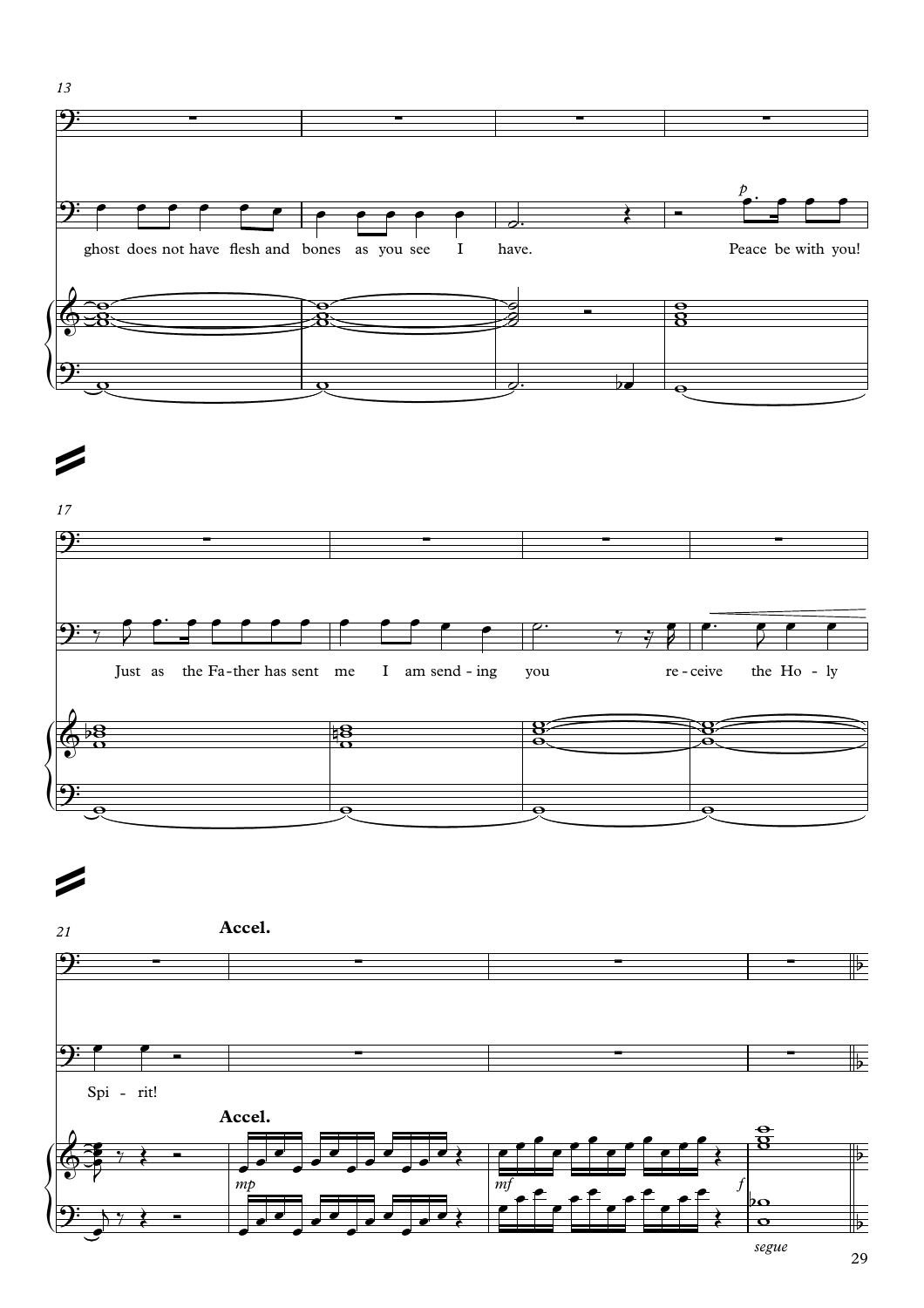#### 7.The Message (SATB)

![](_page_29_Figure_1.jpeg)

![](_page_29_Figure_2.jpeg)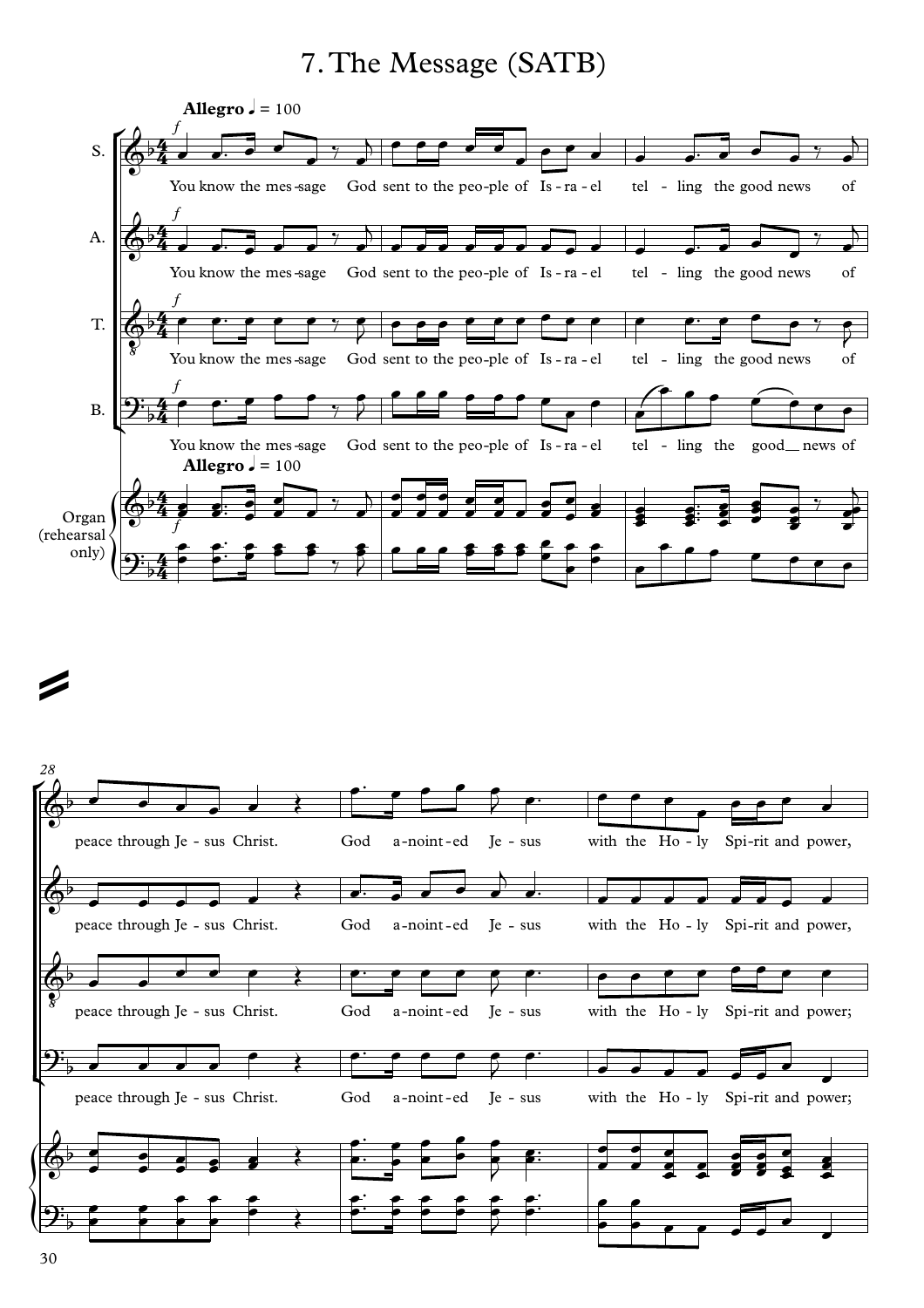![](_page_30_Figure_0.jpeg)

![](_page_30_Figure_2.jpeg)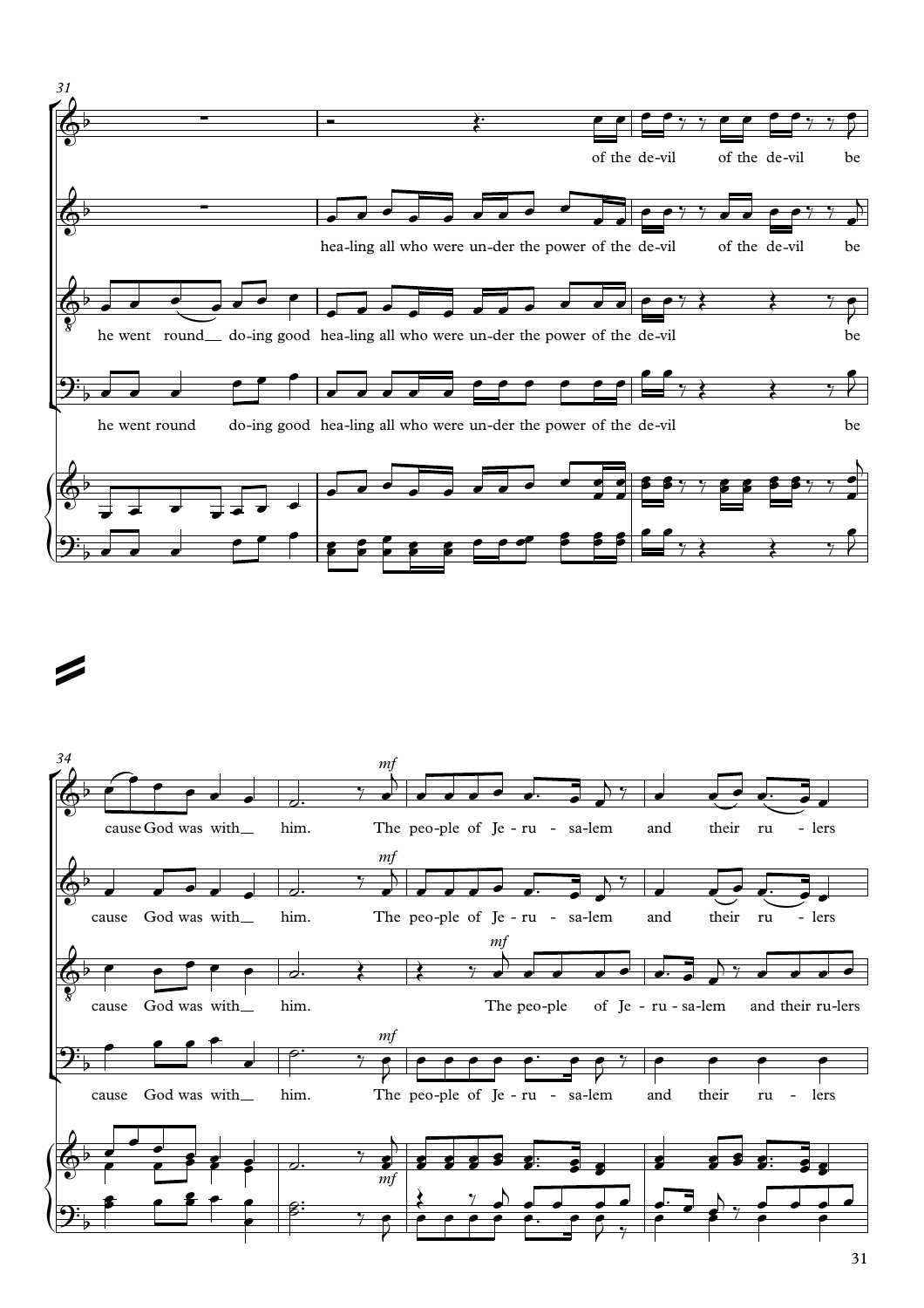![](_page_31_Figure_0.jpeg)

![](_page_31_Figure_2.jpeg)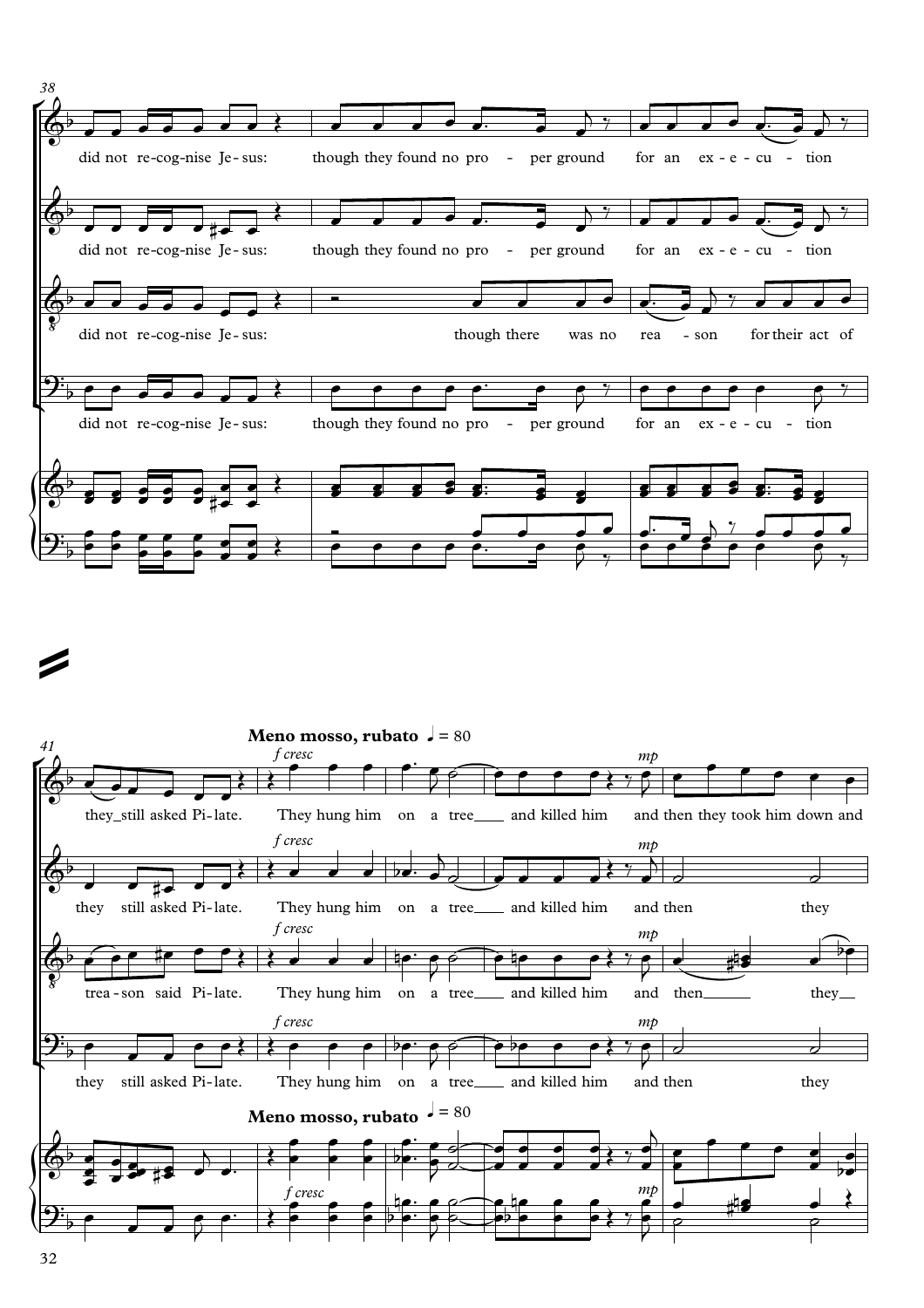![](_page_32_Figure_0.jpeg)

![](_page_32_Figure_1.jpeg)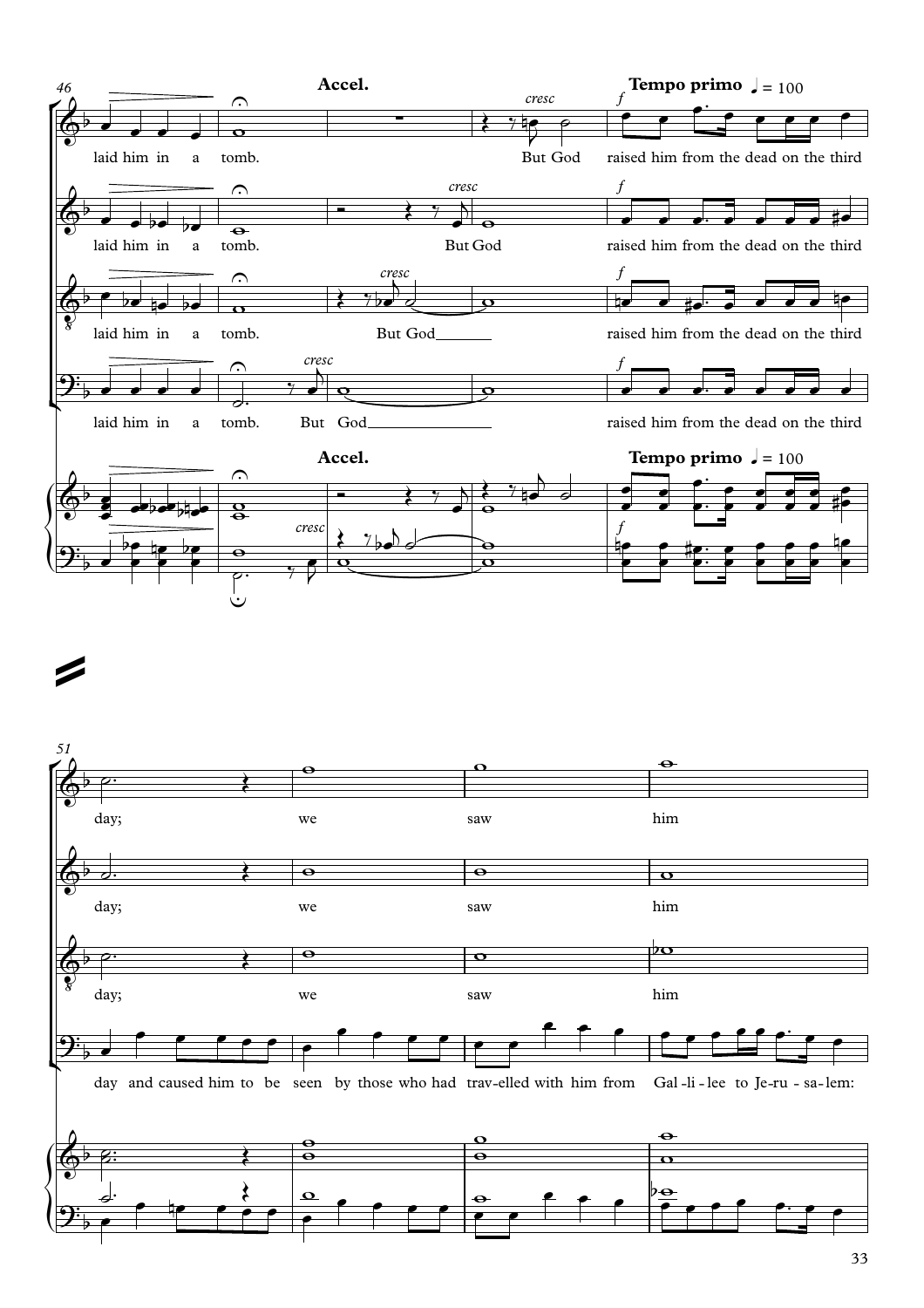![](_page_33_Figure_0.jpeg)

![](_page_33_Figure_1.jpeg)

![](_page_33_Figure_2.jpeg)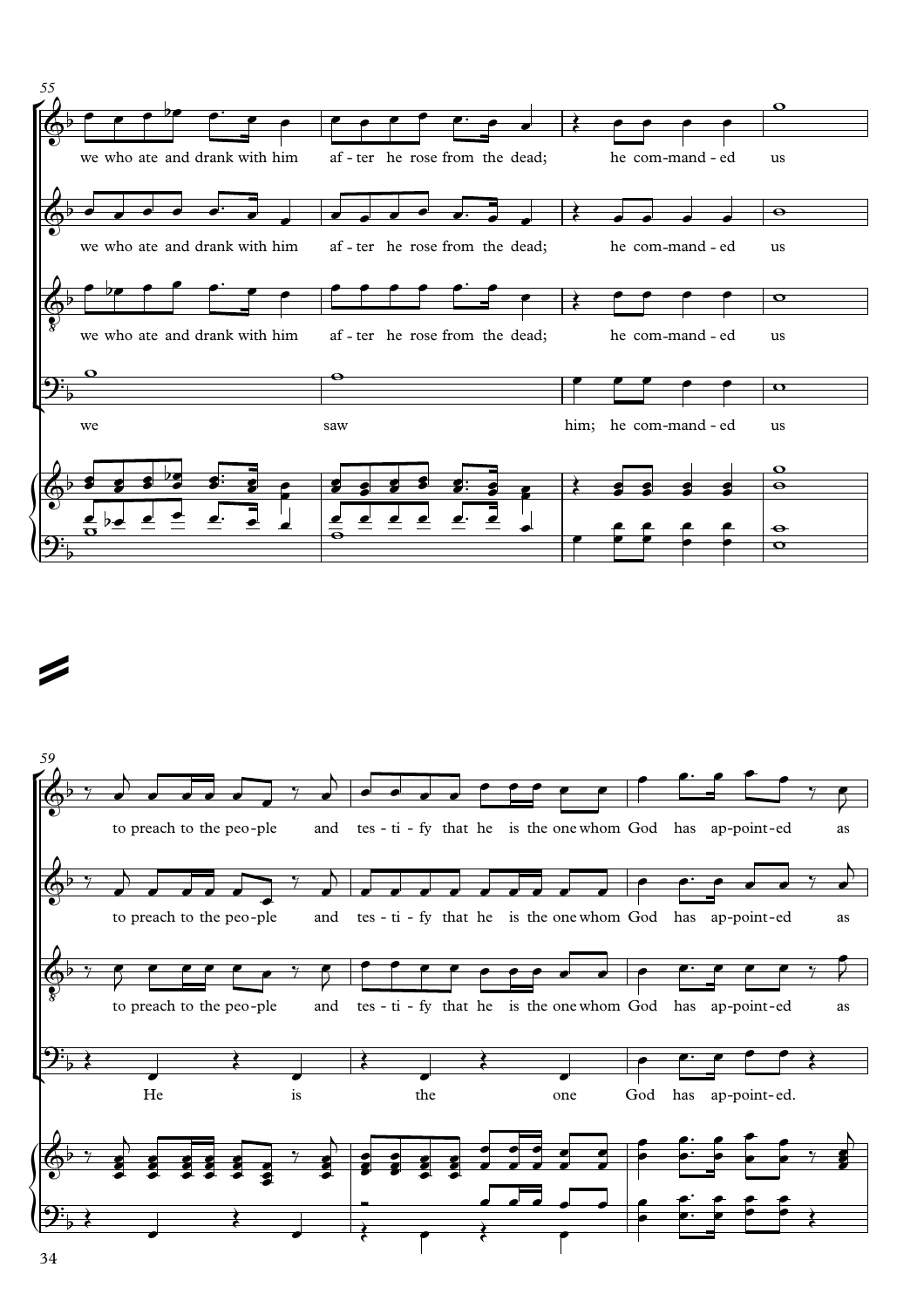![](_page_34_Figure_0.jpeg)

![](_page_34_Figure_2.jpeg)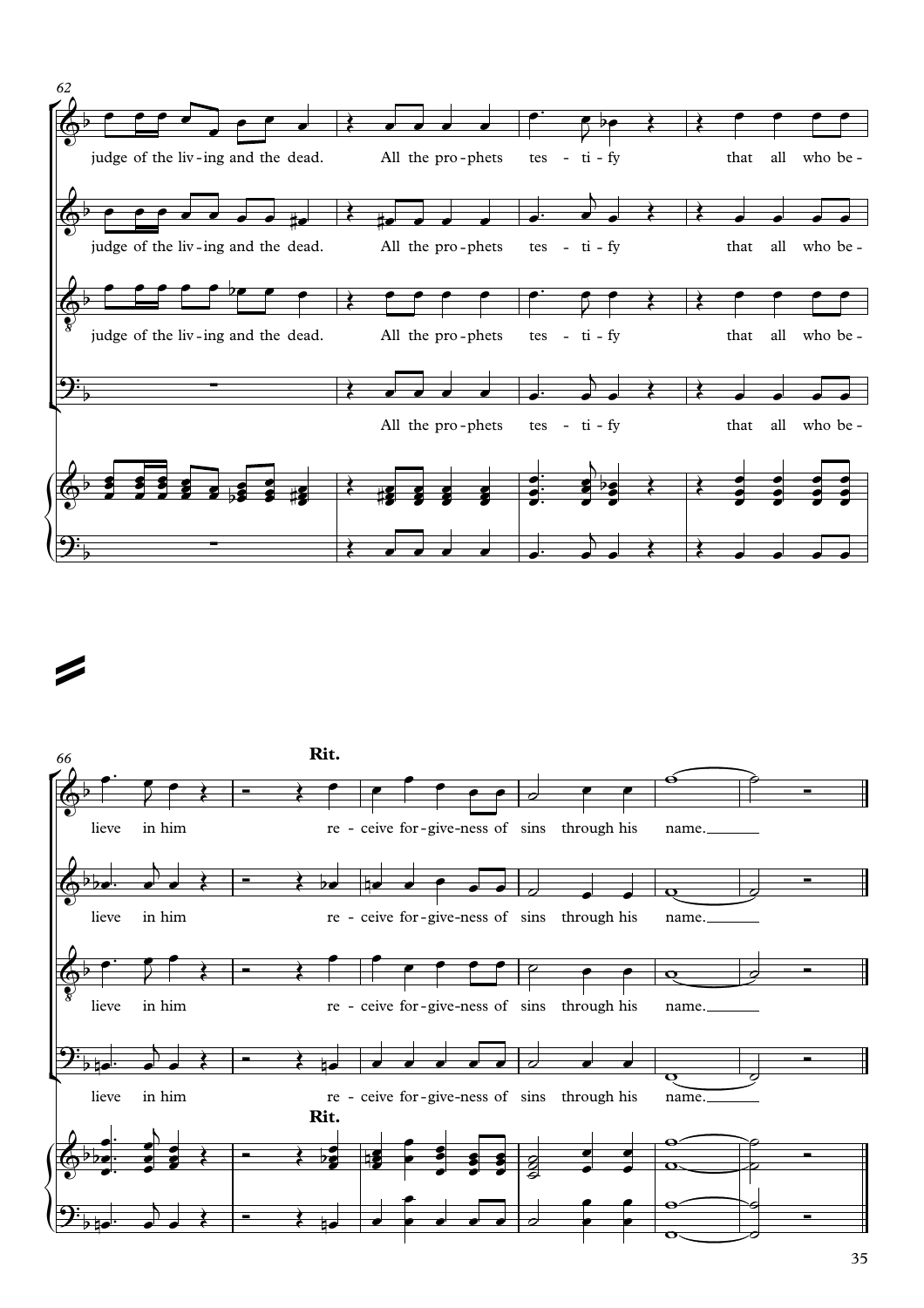#### 8. Hymn:We shall Overcome

#### $\int$  $\frac{1}{2}$  $\sqrt{\frac{1}{2}}$ S. A. T. B. Org. 1. We shall o-ver - come\_\_\_ We shall o-ver - come\_\_\_ We shall o-ver-2.We will live *mf* in peace **Allegro**  $\sqrt{ } = 100$ 1.We<br>2.We 2. We will live in 1 *mf* shall 0-ver - come\_\_\_ W in peace  $\equiv$  We shall o-ver - come $\equiv$  We shall o-ver-1. We shall o-ver - come\_\_\_ We shall o-ver - come\_\_\_ We shall o-ver-2.We will live *mf* in peace 1. We shall o-ver - come\_\_\_ We shall o-ver - come\_\_\_ We shall o-ver-2.We will live in peace *mf p* **Allegro**  $\sqrt{ } = 100$  $4 \frac{4}{4}$  - $4 \frac{4}{4}$  - $4 \frac{4}{4}$  - $4 \frac{4}{4}$  - $4 \frac{1}{2}$  $\frac{4}{4}$ ,  $\frac{4}{4}$ ,  $\frac{4}{4}$  $\frac{1}{4}$  $\frac{4}{4}$  $\oint_0^{\pi} \frac{44}{4}$  -## <sup>∑</sup> <sup>∑</sup> <sup>∑</sup> <sup>∑</sup> Unknown Spiritual newsletch with the set of the set of the set of the set of the set of the set of the set of the set of the set of the set of the set of the set of the set of the set of the set of the set of the set of th  $\oint_0^{\pi} \frac{44}{4}$  - - $\frac{1}{4}$   $\frac{1}{4}$ # ∑ ∑ ∑ ∑  $\oint_0^{\pi} \frac{44}{4}$  - $\frac{1}{8}$  $\frac{1}{4}$   $\frac{1}{4}$ # ∑ ∑ ∑ ∑  $9:44$ # ∑ ∑ ∑ ∑  $\oint_0^{\pi} 4.224$  $t_{\rm H}$   $\mu$  $\frac{1}{2}$  $9:44$  $\frac{4}{4}$ œ œ œ œ œ™ œ  $\overline{\ }$ ˙ œ œ œ œ œ™ œ  $\overline{\phantom{0}}$ ˙  $\bullet$   $\bullet$   $\bullet$   $\bullet$ œ œ œ œ œ™ œ  $\overline{\ }$ ˙ œ œ œ œ œ™ œ  $\overline{\phantom{a}}$ ˙ œ œ œ œ  $e$   $e$   $e$   $e$   $e$   $e$   $e$ ˙  $\bullet$   $\bullet$   $\bullet$   $\circ$   $\circ$   $\bullet$   $\bullet$  $\overline{\phantom{a}}$  $e$  e e  $e$ œ œ œ œ w œ œ œ œ w œ œ œ œ **esse e** ec. 2 2 œ  $\frac{1}{2}$   $\frac{1}{2}$   $\frac{2}{3}$   $\frac{2}{3}$   $\frac{2}{3}$   $\frac{2}{3}$   $\frac{2}{3}$   $\frac{2}{3}$   $\frac{2}{3}$   $\frac{2}{3}$   $\frac{2}{3}$   $\frac{2}{3}$   $\frac{2}{3}$   $\frac{2}{3}$   $\frac{2}{3}$   $\frac{2}{3}$   $\frac{2}{3}$   $\frac{2}{3}$   $\frac{2}{3}$   $\frac{2}{3}$   $\frac{2}{3}$   $\frac{2}{3}$   $\frac{2}{3}$  $\frac{2}{3}$  $\frac{2}{3}$  $\frac{1}{2}$  $\sharp$ ə $\parallel$ əə $\parallel$  $\frac{2}{3}$   $\frac{2}{3}$   $\frac{6}{9}$  $\frac{22}{6}$  $\frac{2}{3}$  $\frac{1}{3}$  $\frac{1}{3}$  $\frac{1}{3}$  $\frac{1}{3}$  $\frac{1}{2}$   $\frac{1}{2}$  $\frac{\alpha}{\theta}$ **<u>∞</u>** *e* **e e e e e**<br>∞  $\cdot$   $\cdot$   $\cdot$   $\cdot$   $\cdot$   $\cdot$  $\overline{\ }$ g <del>8 8 3</del> **∉ ≉ ≉ ≉ ∉**  $\cdot$   $\cdot$   $\cdot$   $\cdot$   $\cdot$  $\overline{\ }$ g <del>1 1 j</del>  $e$   $e$   $e$ œ œœ œ  $\bullet \bullet \bullet \bullet \bullet \bullet \bullet$  $\frac{1}{8}$  $\sim$  8  $\rightarrow$  8  $88.8$   $\cdot$   $\cdot$   $\cdot$  $e$   $e$   $e$  $\overline{\phantom{a}}$  $e$   $e$   $e$   $|$  $\overline{\phantom{a}}$ œ  $\bullet$   $\bullet$ œ  $\bullet$   $\bullet$   $\bullet$ œ œ™  $\frac{1}{\sqrt{1-\frac{1}{2}}}$  $\bullet$ **JEHRE**  $\rho$   $\rho$   $\rho$   $\rho$  $\circ$   $\bullet$   $\bullet$   $\bullet$ œ  $\overline{\phantom{a}}$ œ . . . .  $\mathbf{e} \neq |\mathbf{e} \cdot \rangle$  $\overrightarrow{z}$  $\epsilon \mid \epsilon$  $\bullet$   $\bullet$   $\bullet$ œ œ™  $\frac{1}{\sqrt{1-\frac{1}{2}}}$  $\bullet$ J T  $\circ$   $\overline{\phantom{a}}$  $\circ$   $\bullet$   $\bullet$   $\bullet$  $\bullet$   $\bullet$  $\overline{\phantom{a}}$ œ  $\bullet$   $\bullet$   $\bullet$

![](_page_35_Figure_2.jpeg)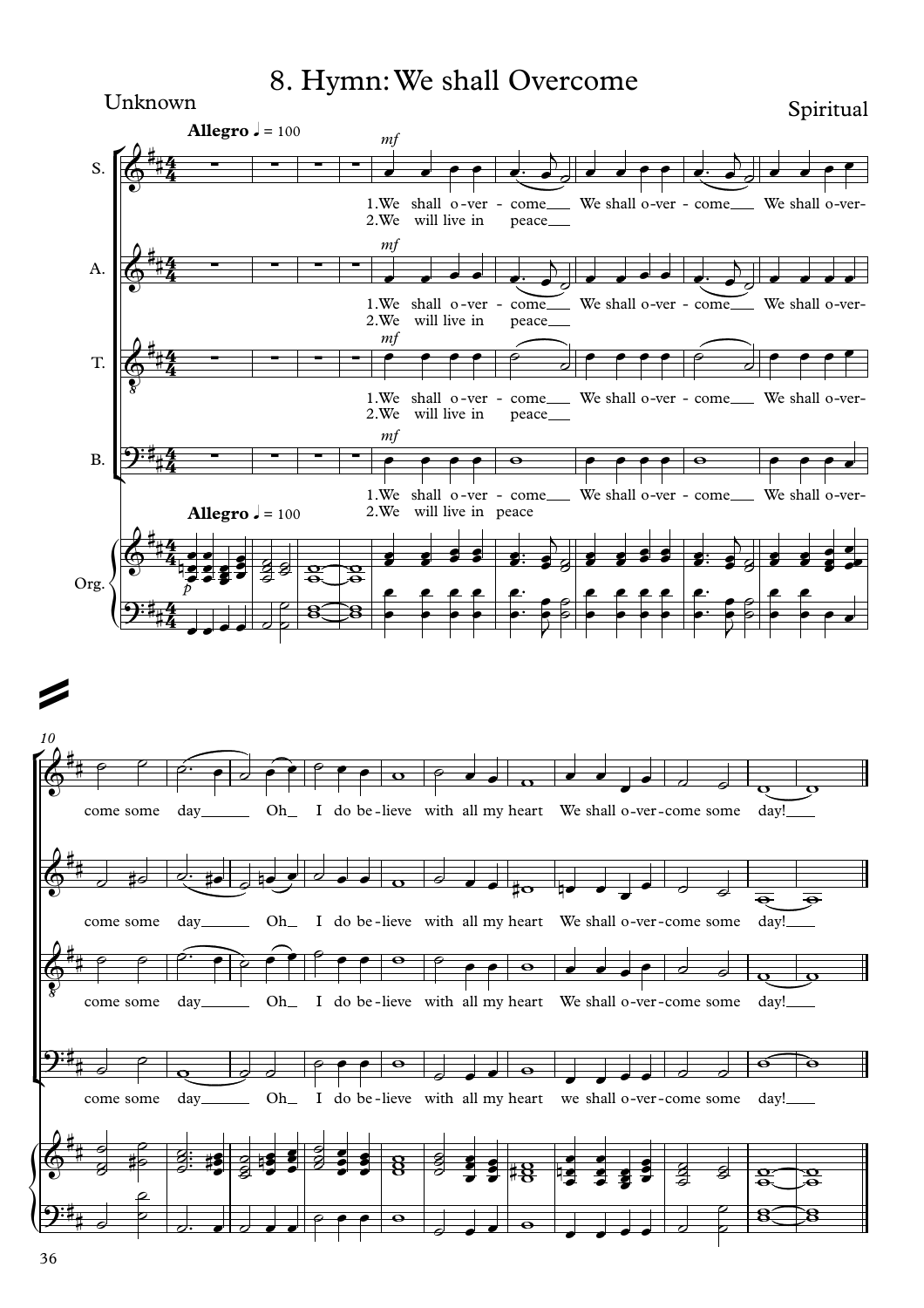### 9. Alive for Evermore (SATB)



### $\mathbb{Z}$  and the set of  $\mathbb{Z}$

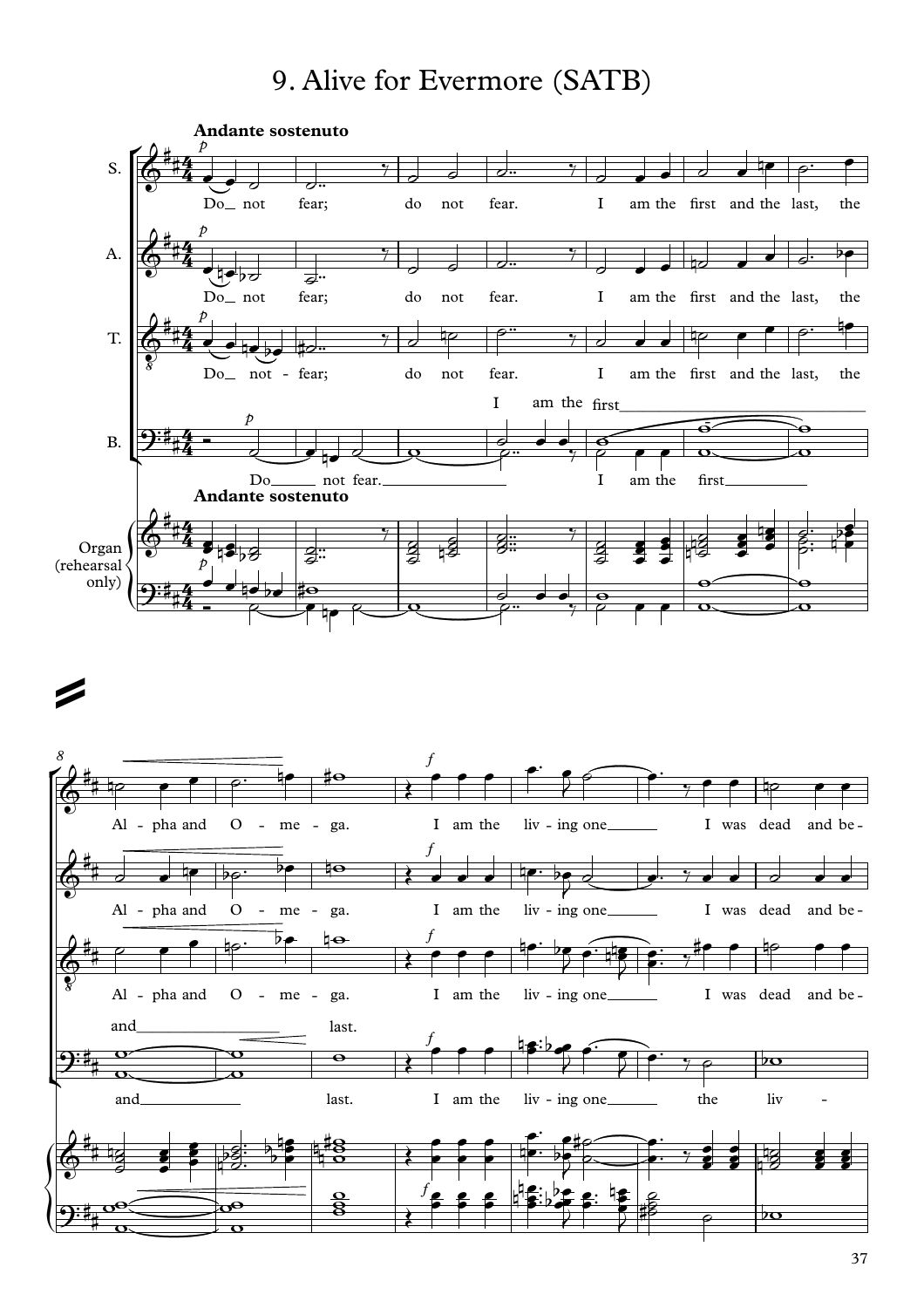



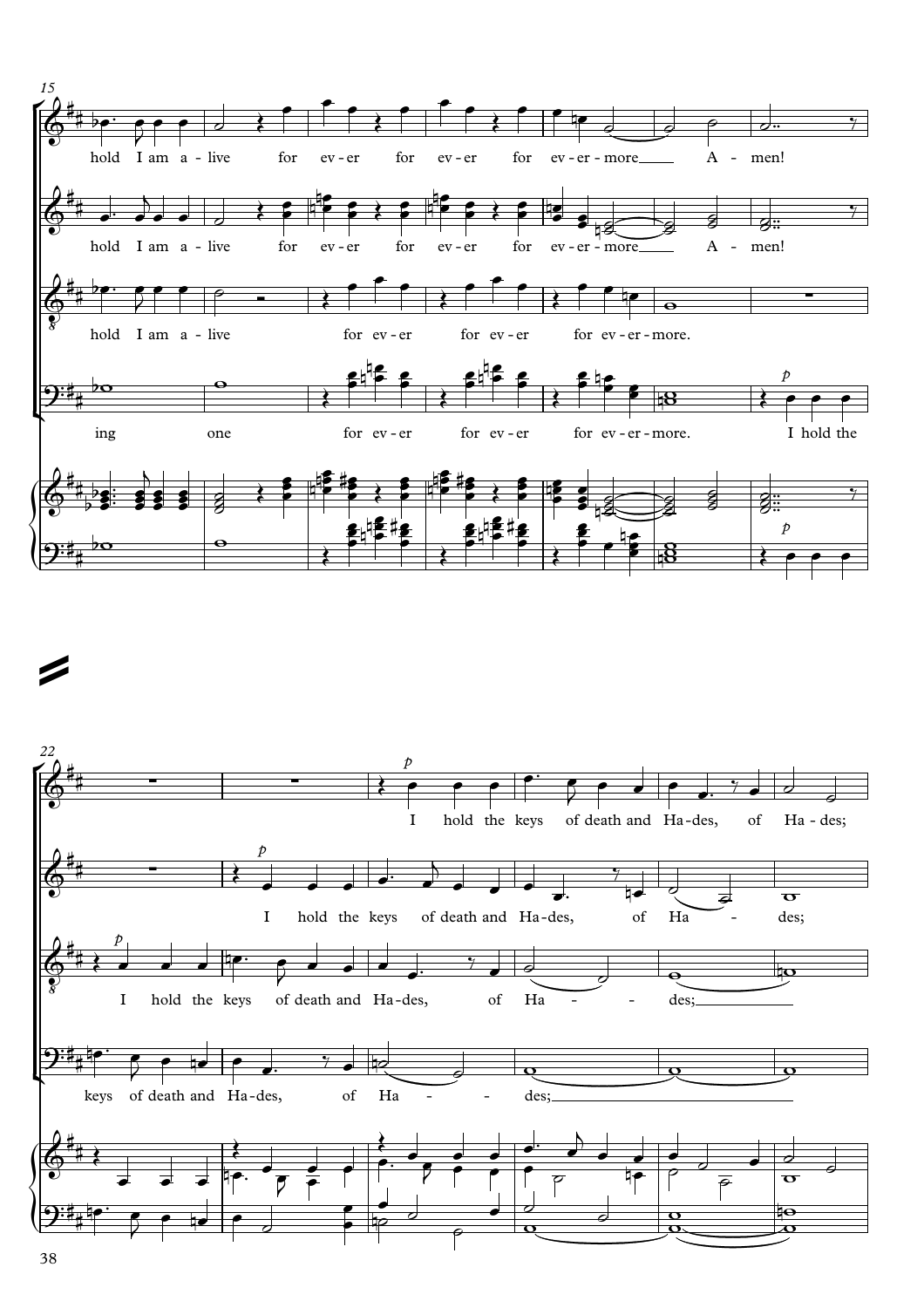

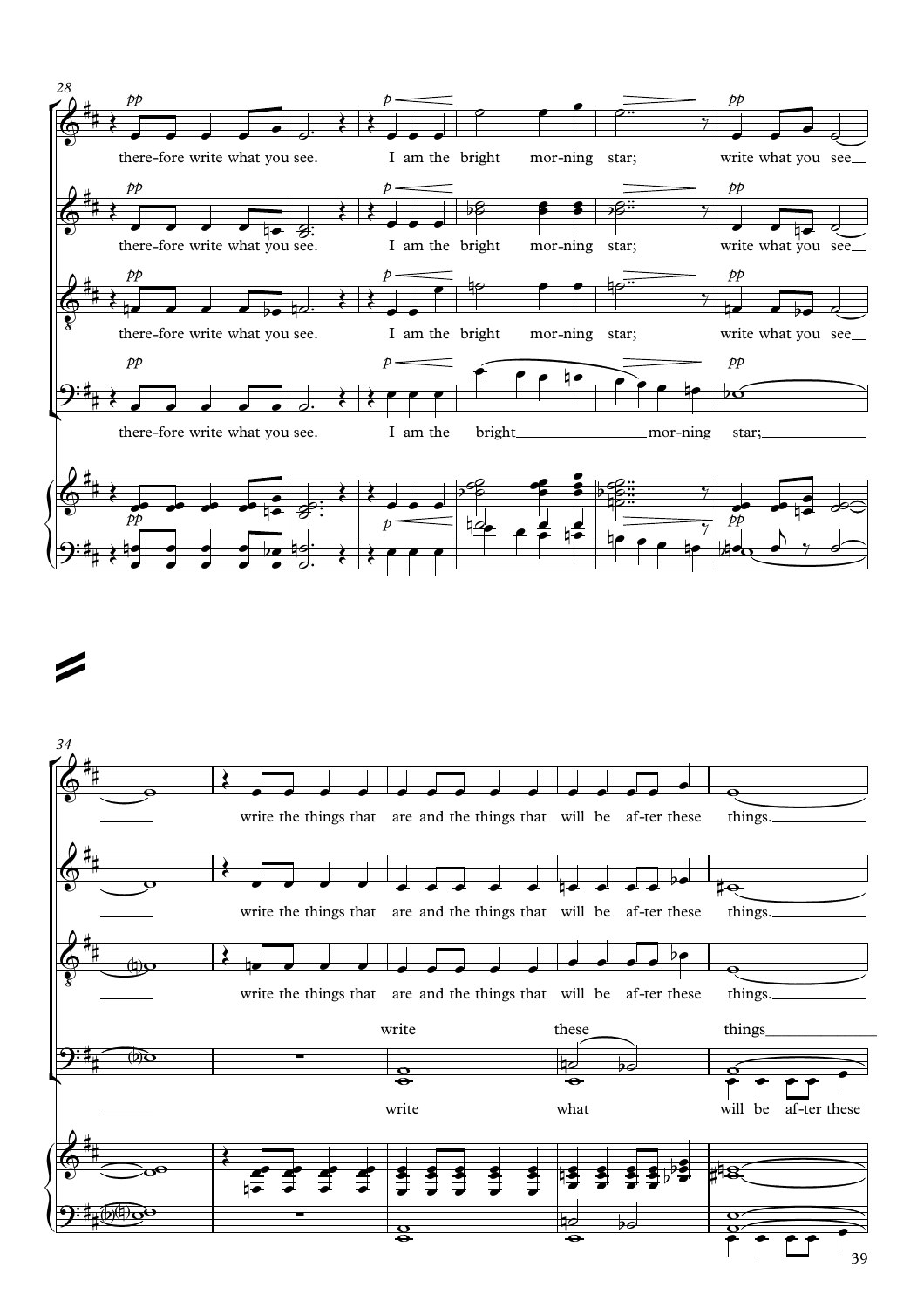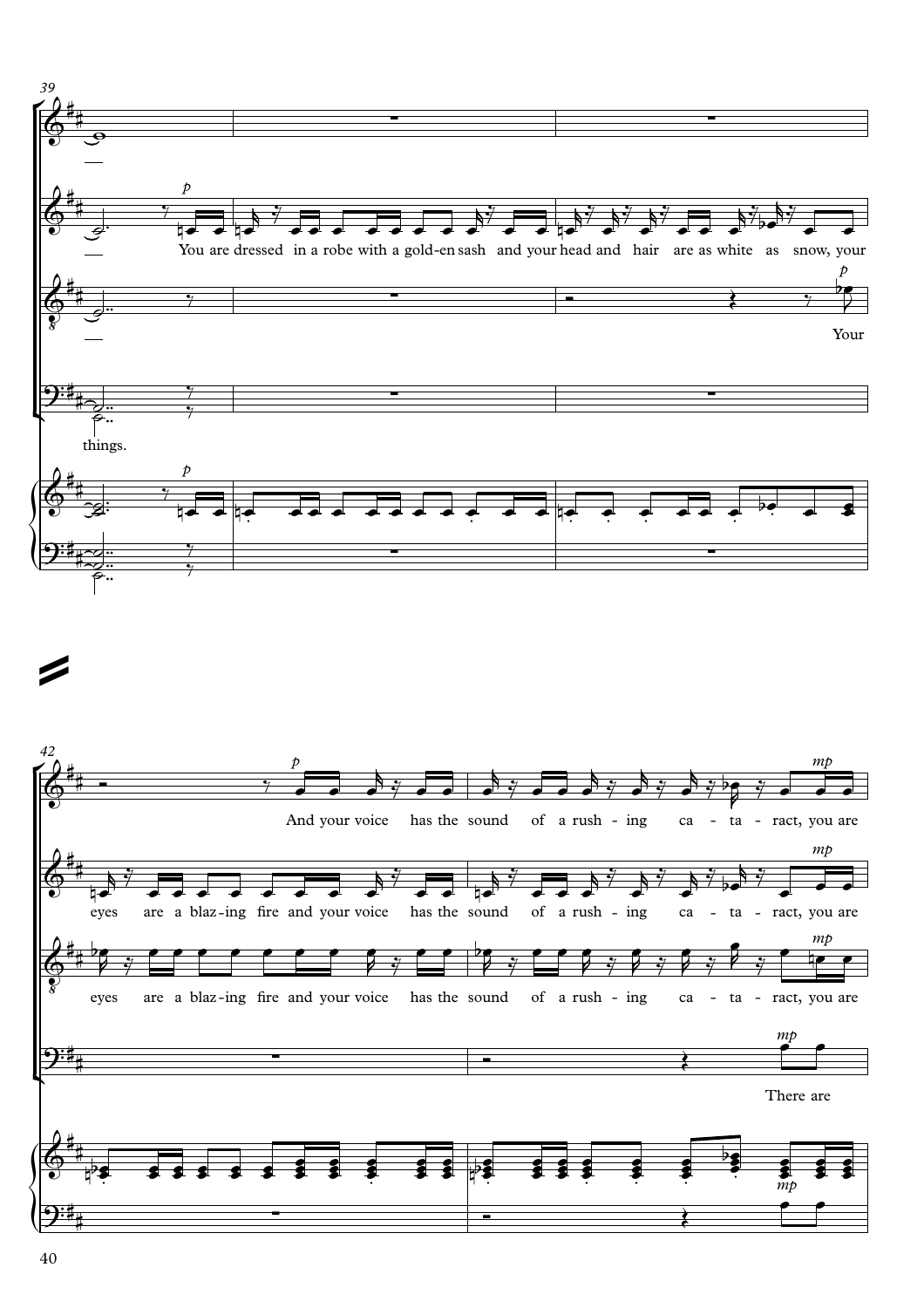

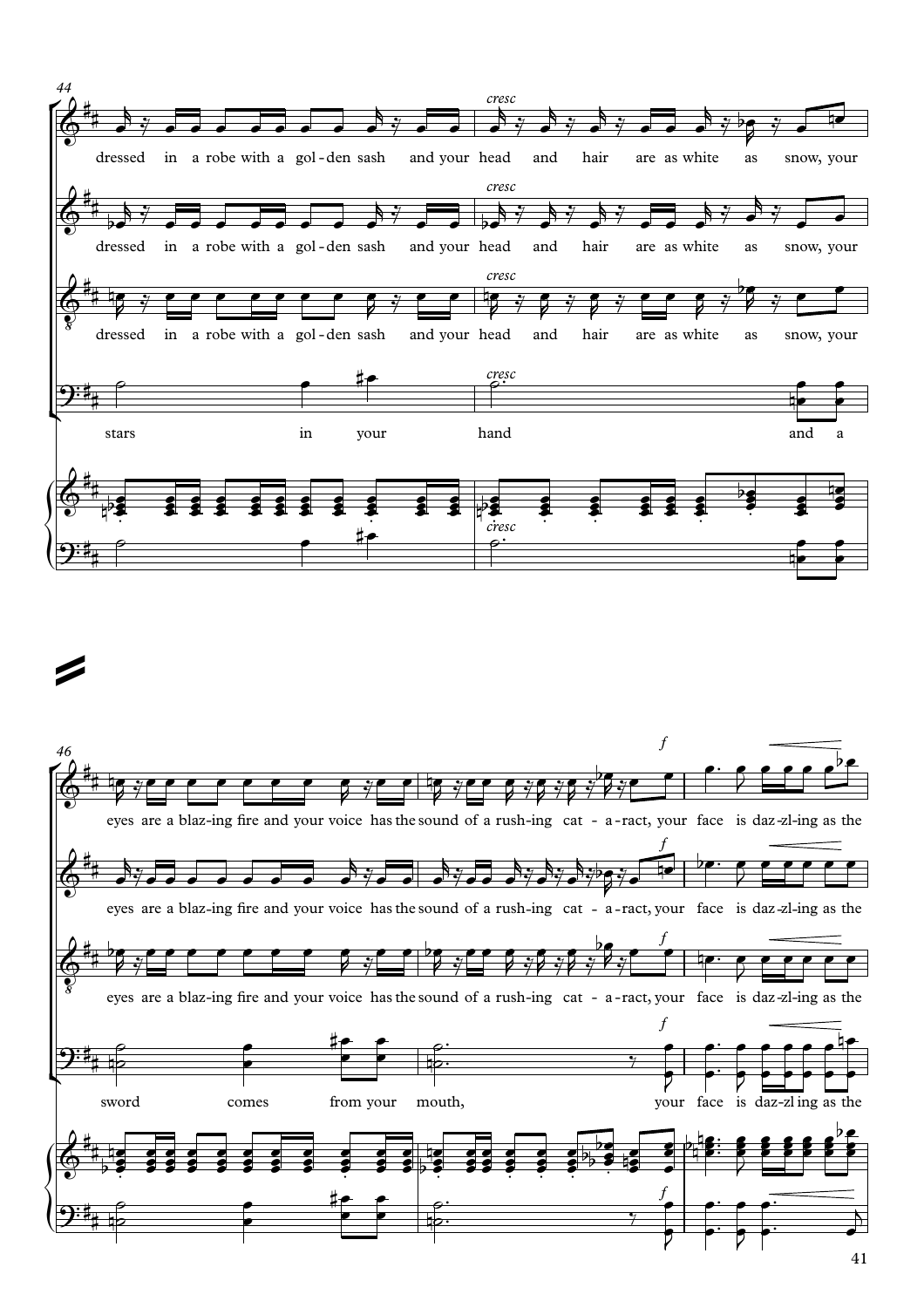

# $\mathbb{Z}$  and the set of  $\mathbb{Z}$

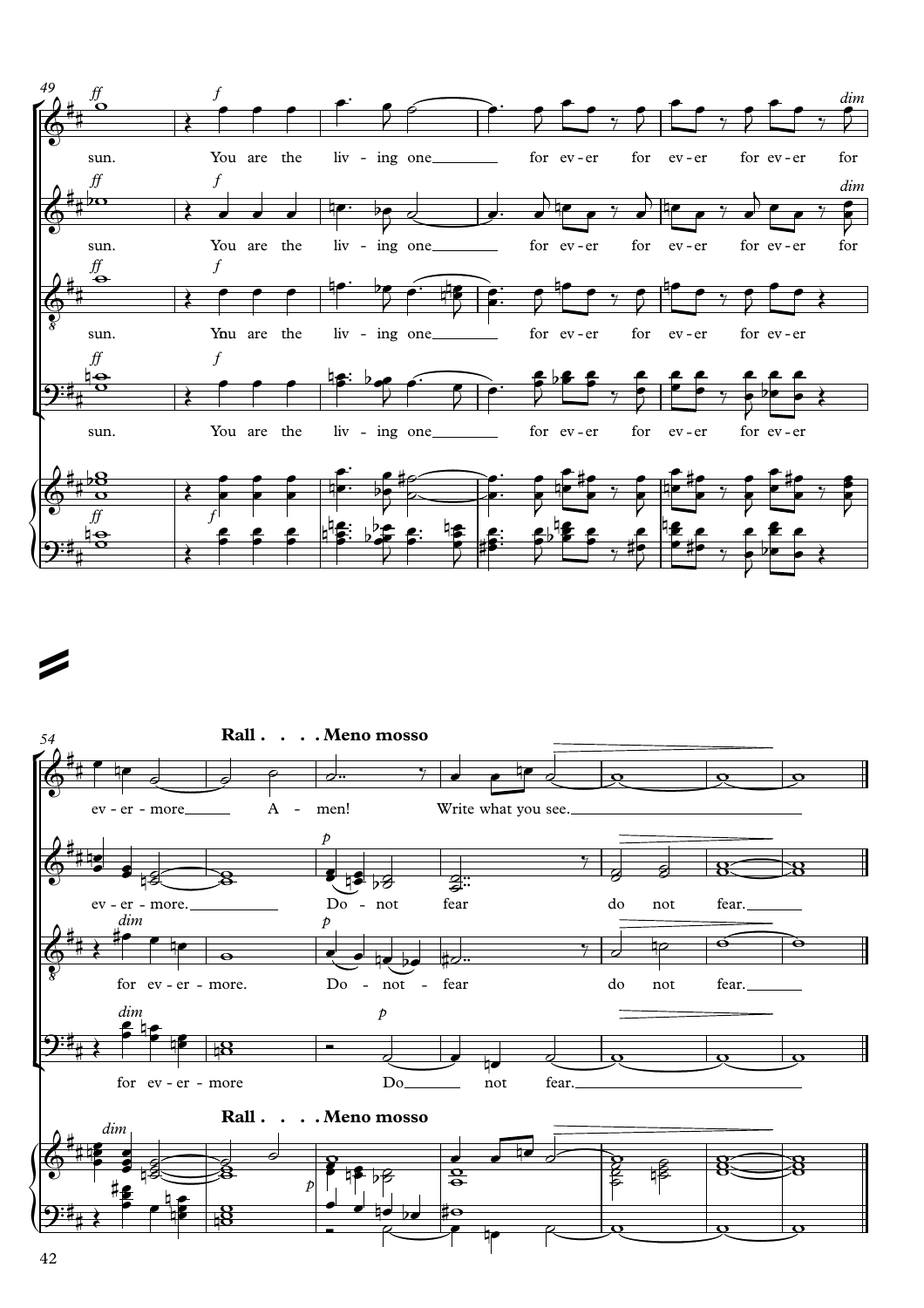#### 10. Doubting Thomas (Thomas, Evangelist, Jesus)

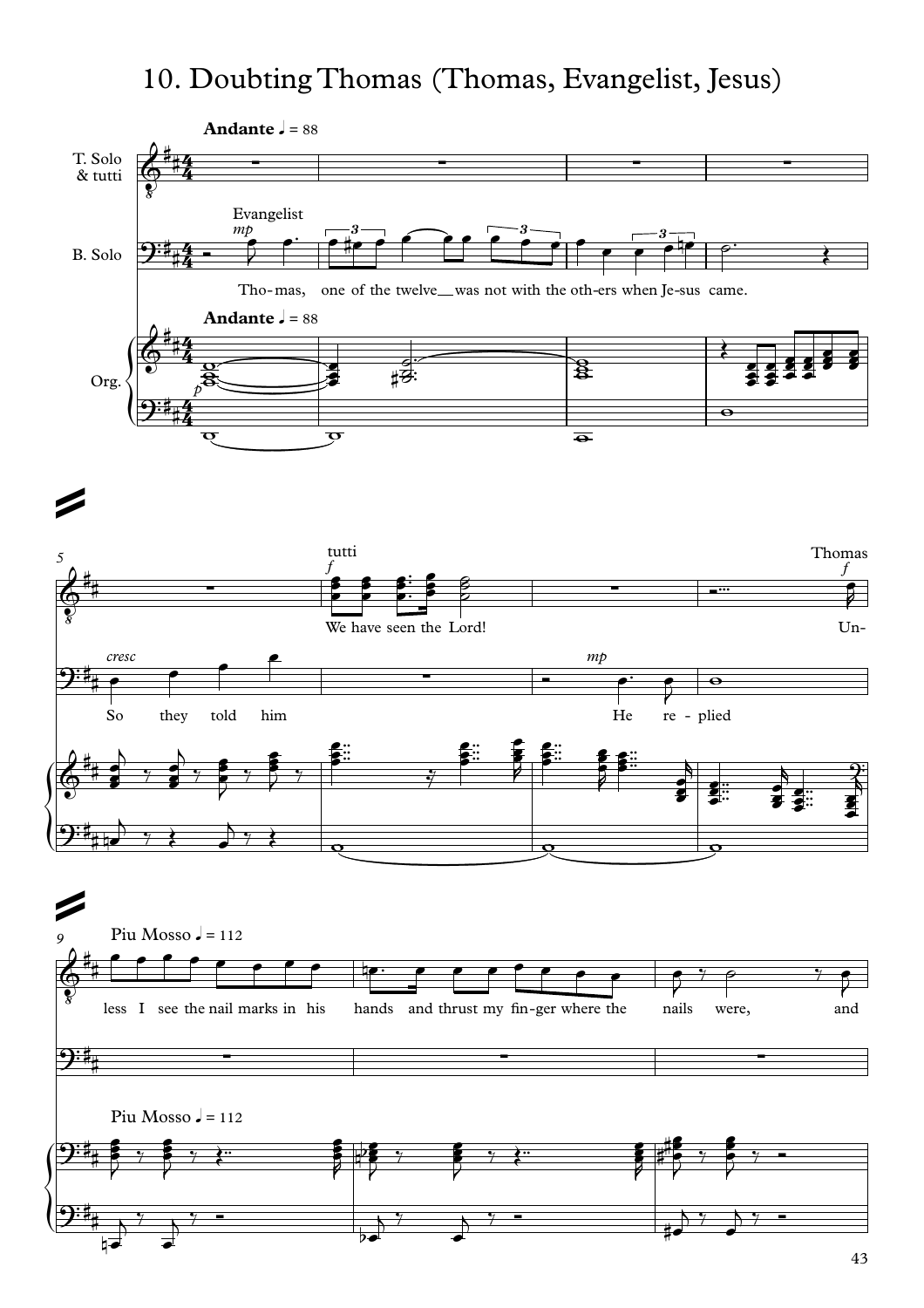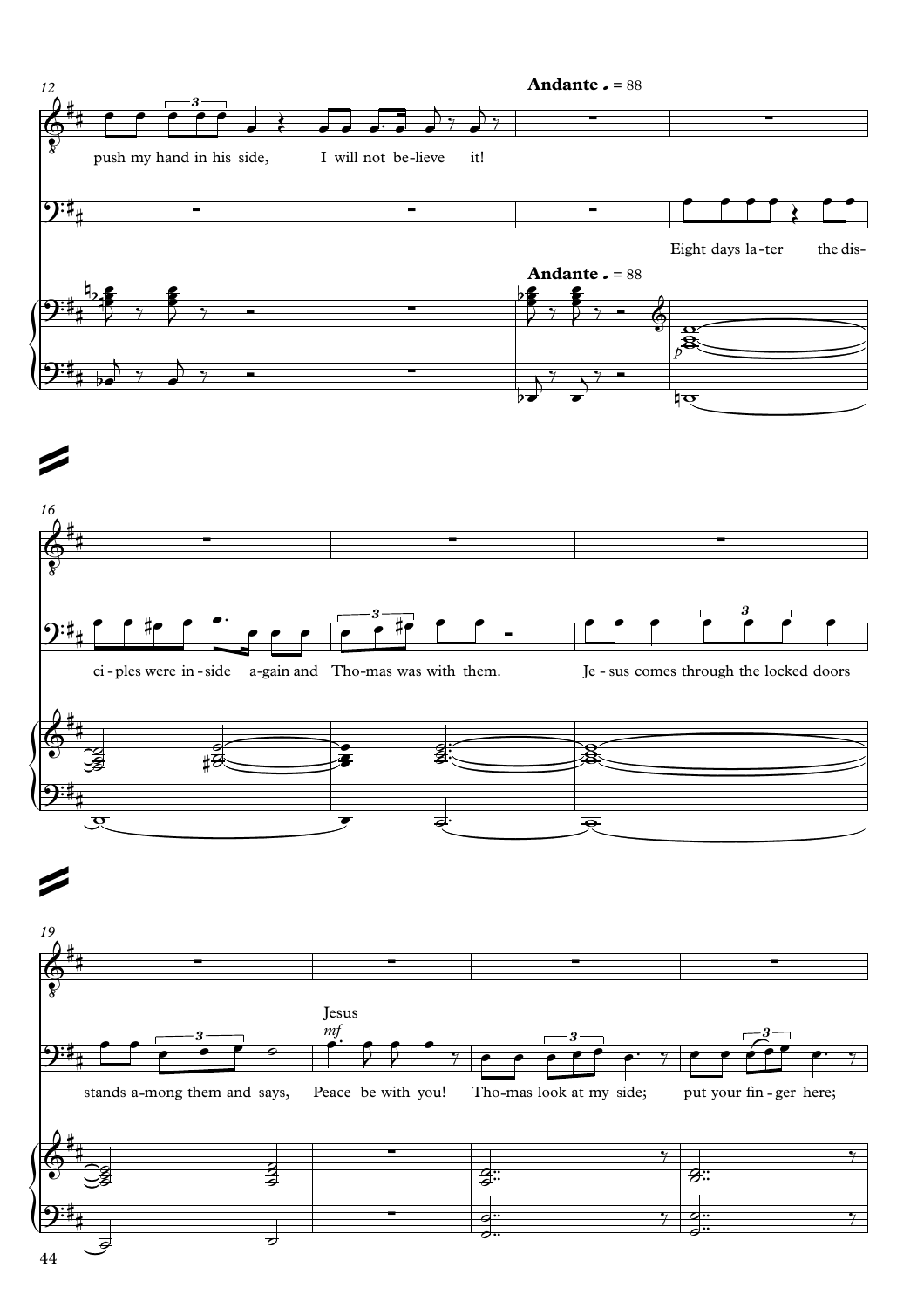

 $\mathbb{Z}$  and the set of  $\mathbb{Z}$ 



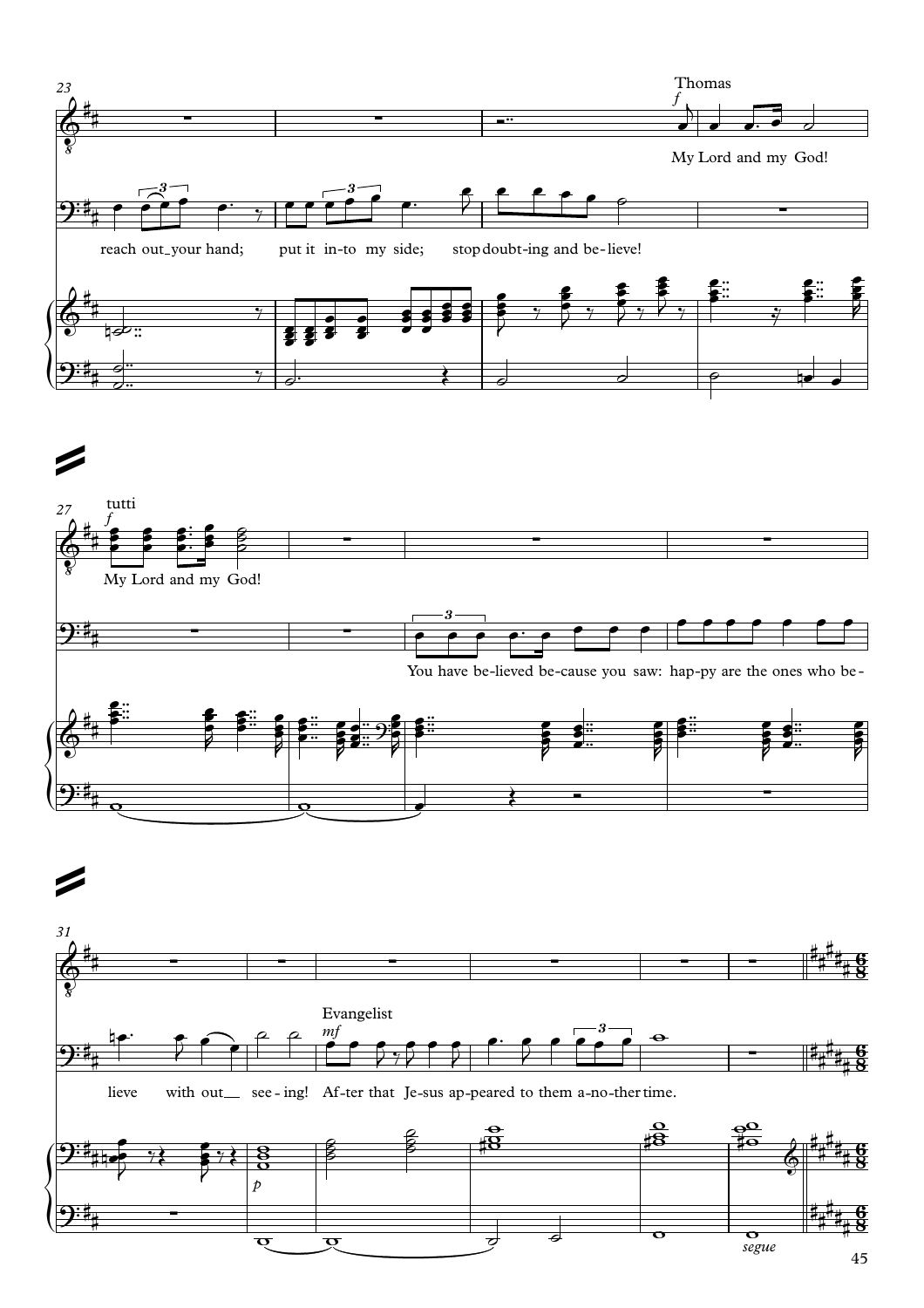### 11. Fishing all Night (Peter, Jesus, SATB)



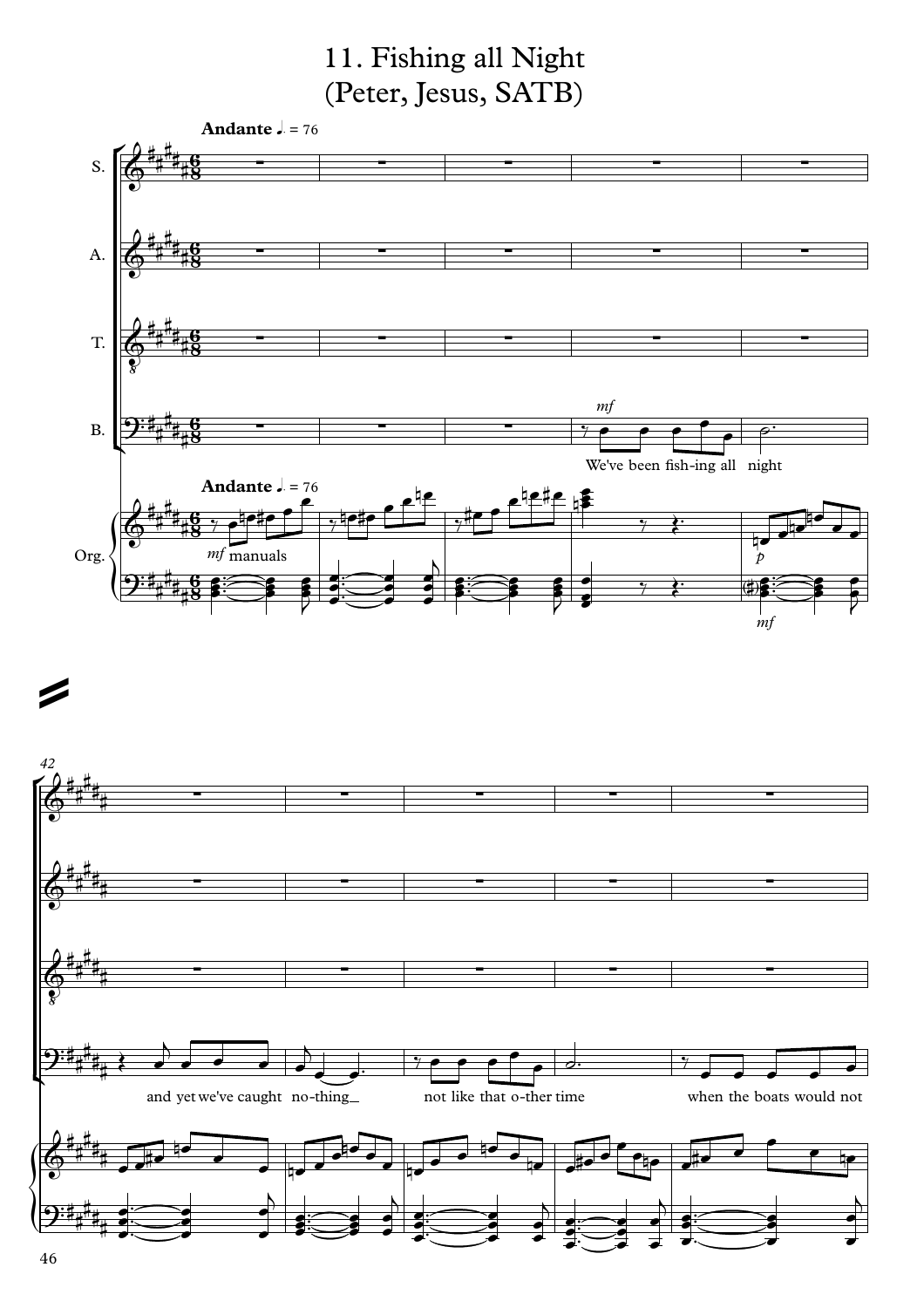

Í

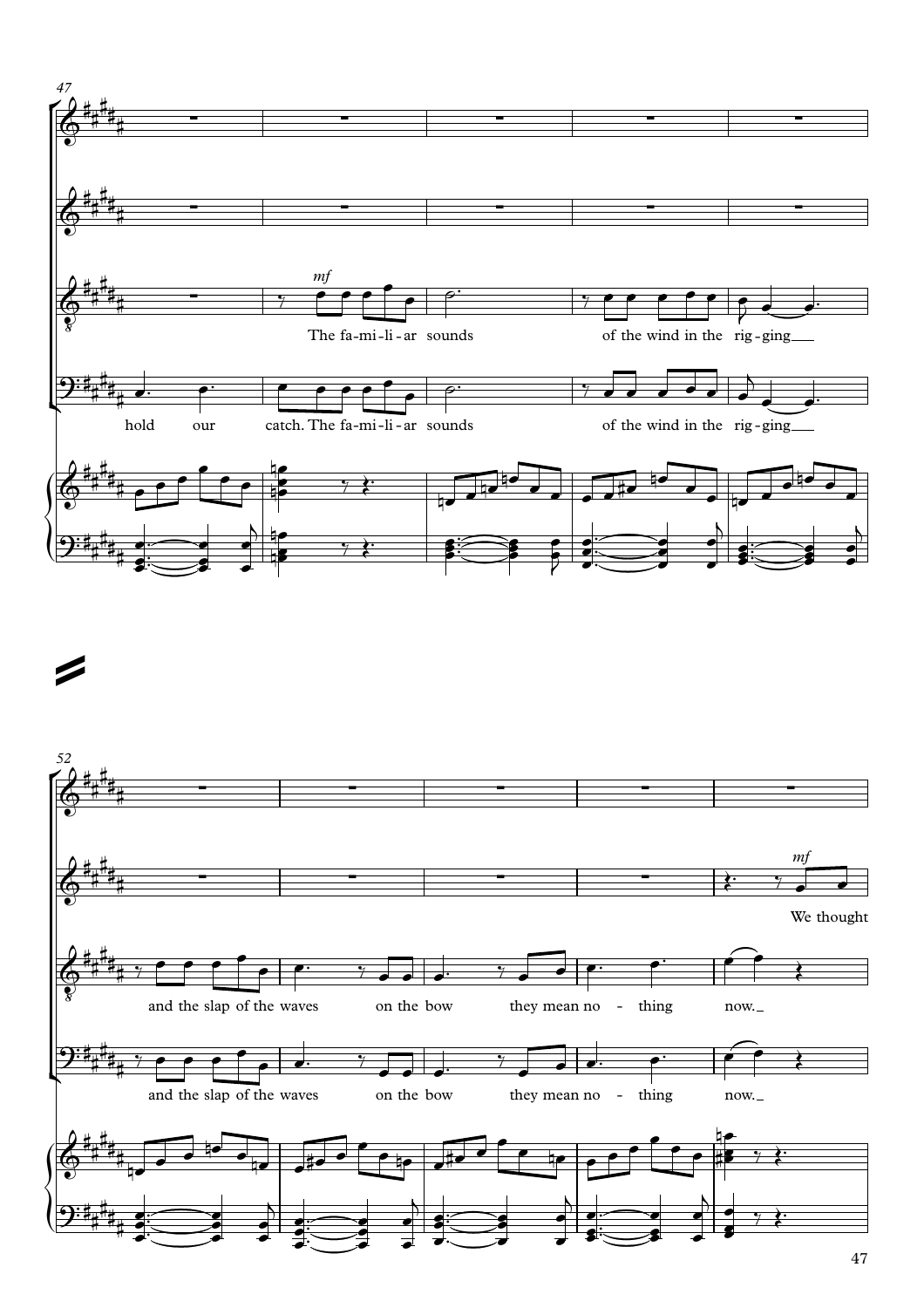

[TEXT]

Do you remember Legion?

Full of demons one minute and totally free the next. I wonder where he is now?

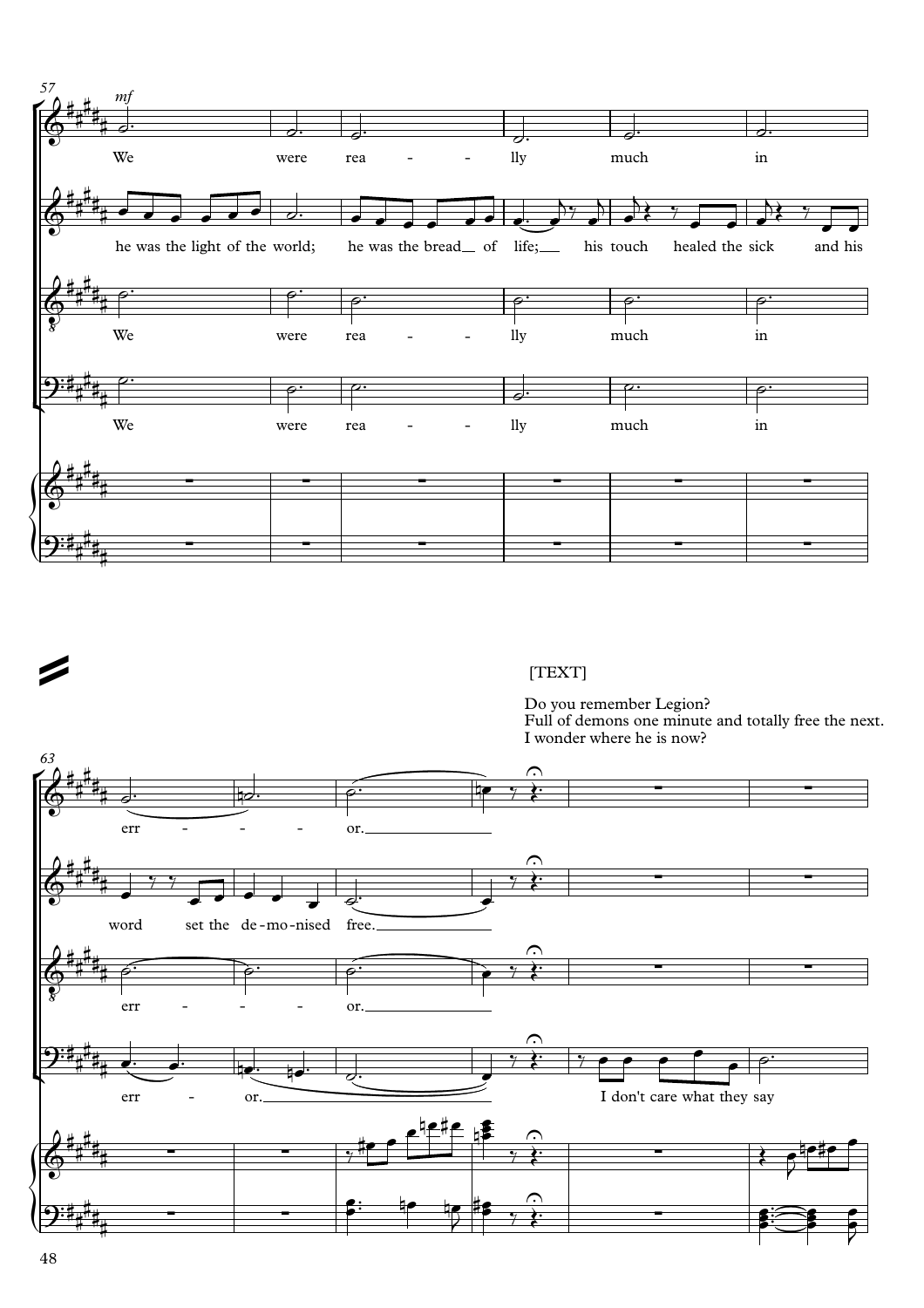



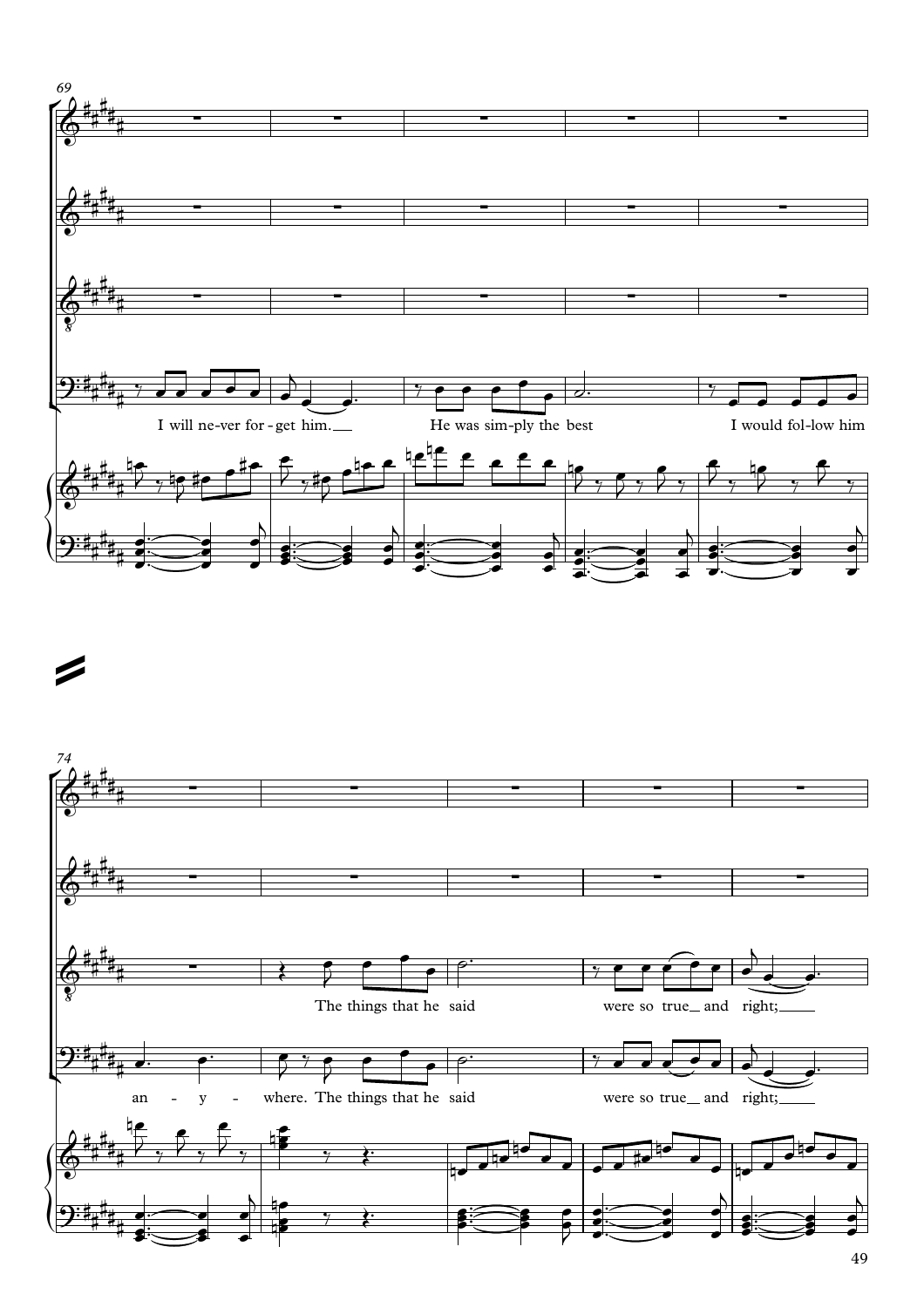

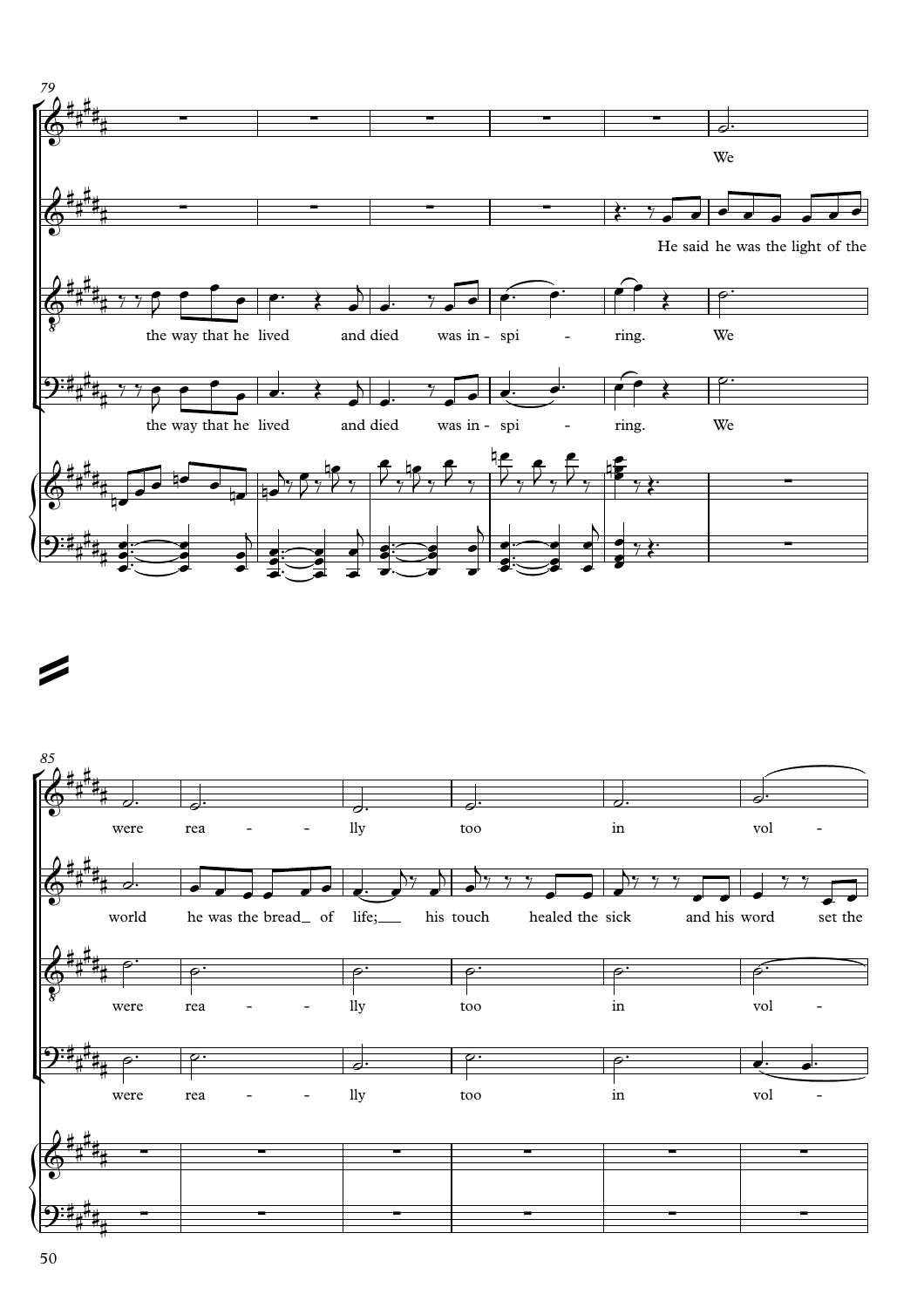[Jesus TEXT]

Throw your nets out on the other side of the boat!





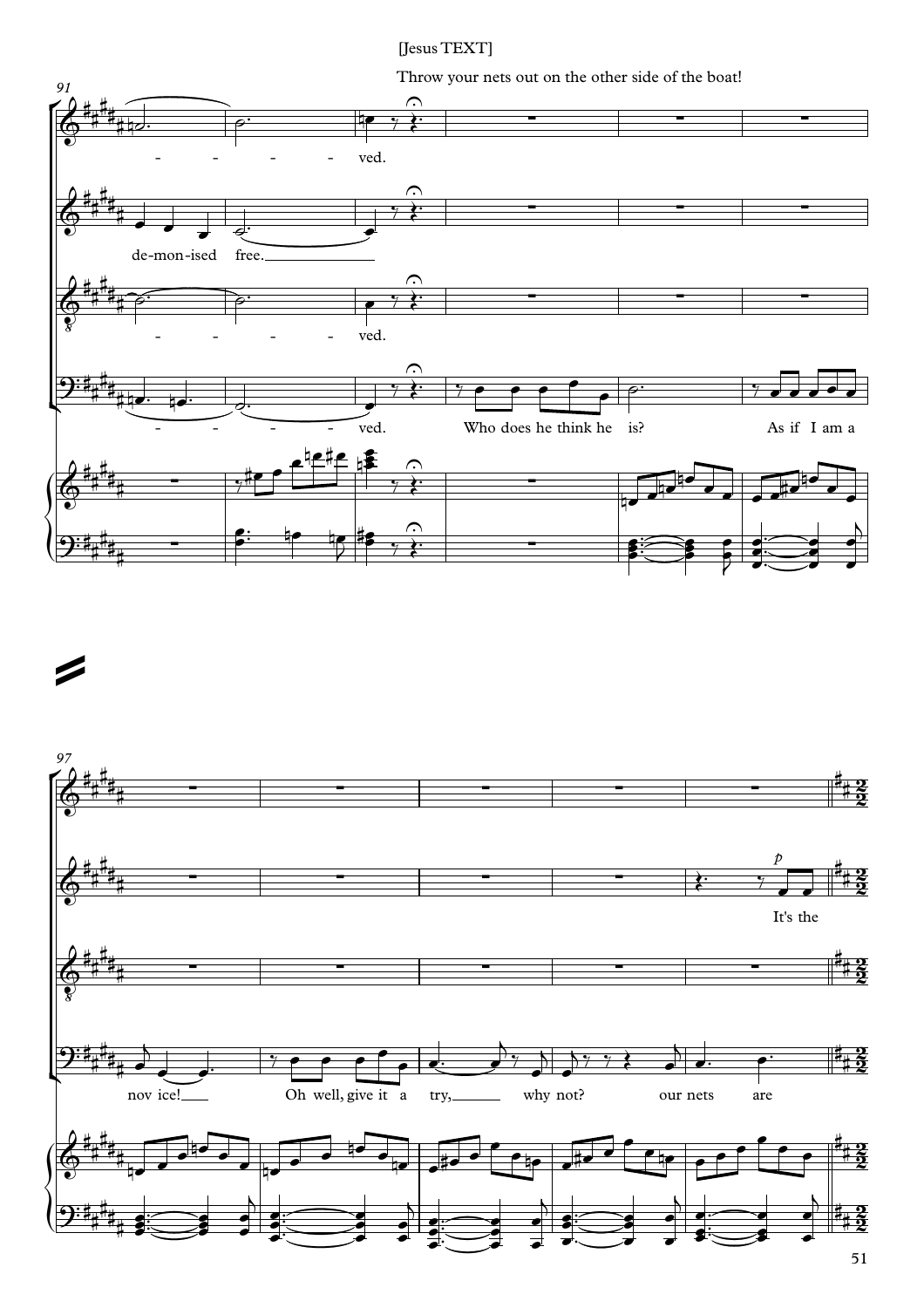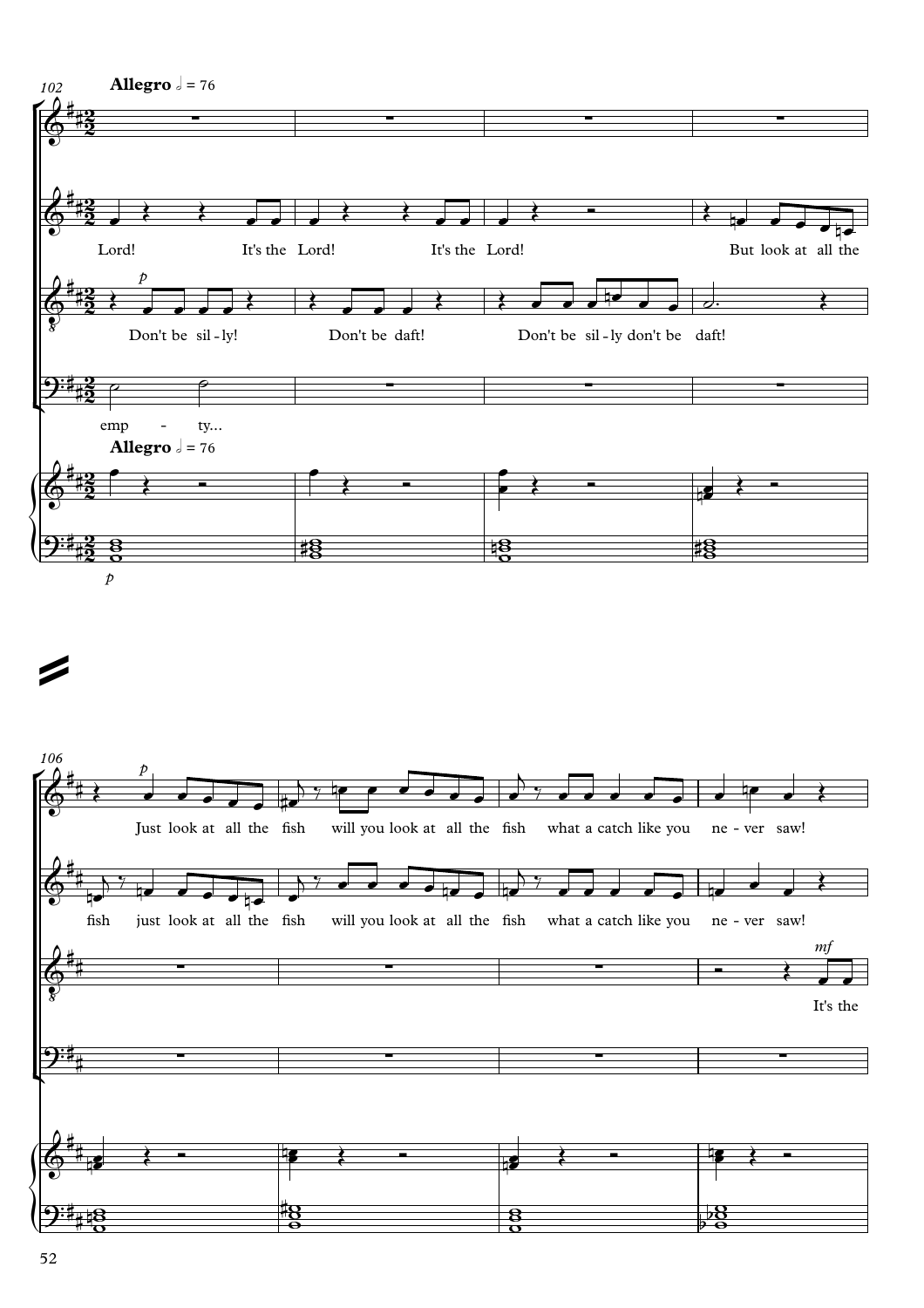

pedal bass note

## $\overline{\phantom{a}}$

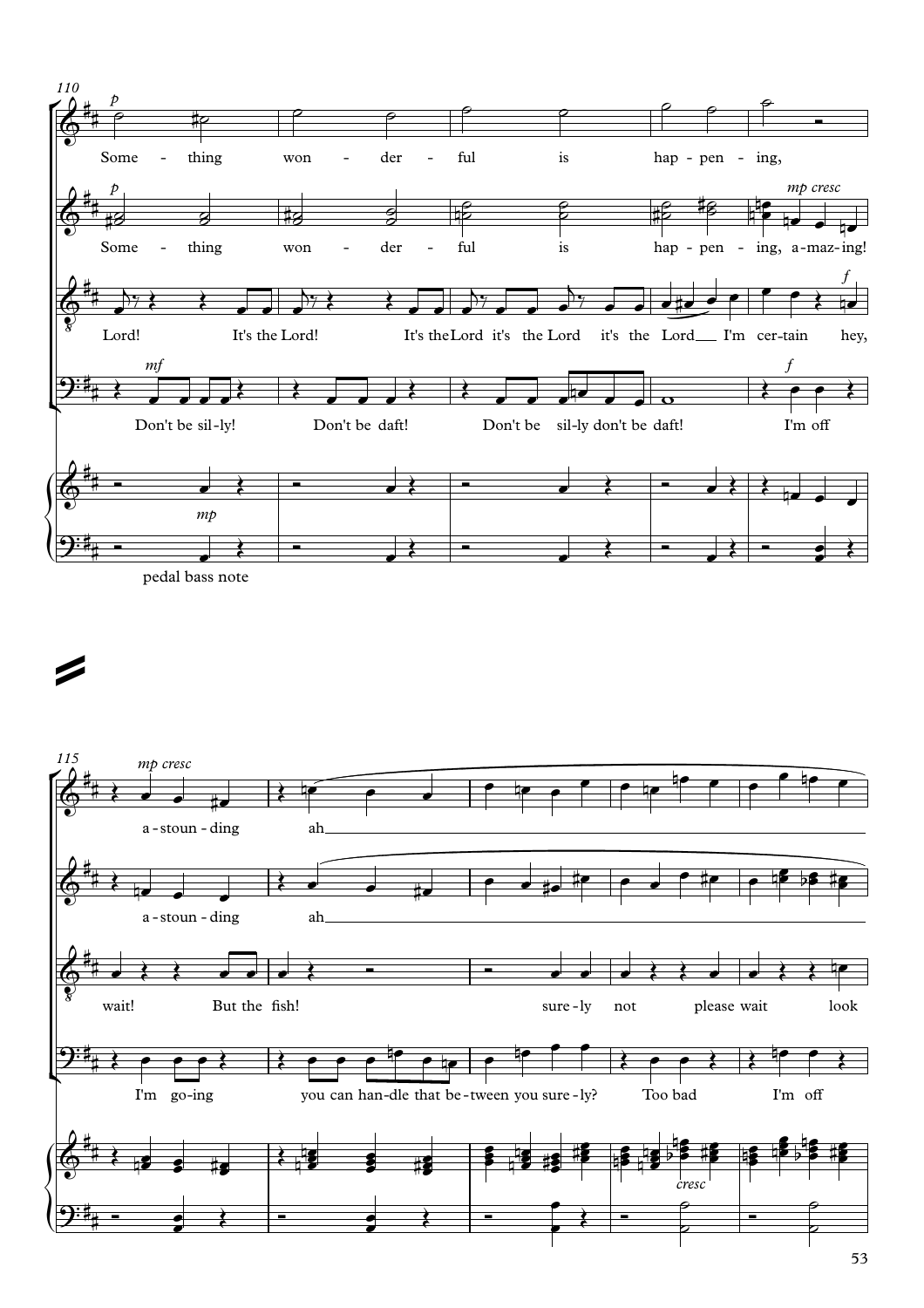

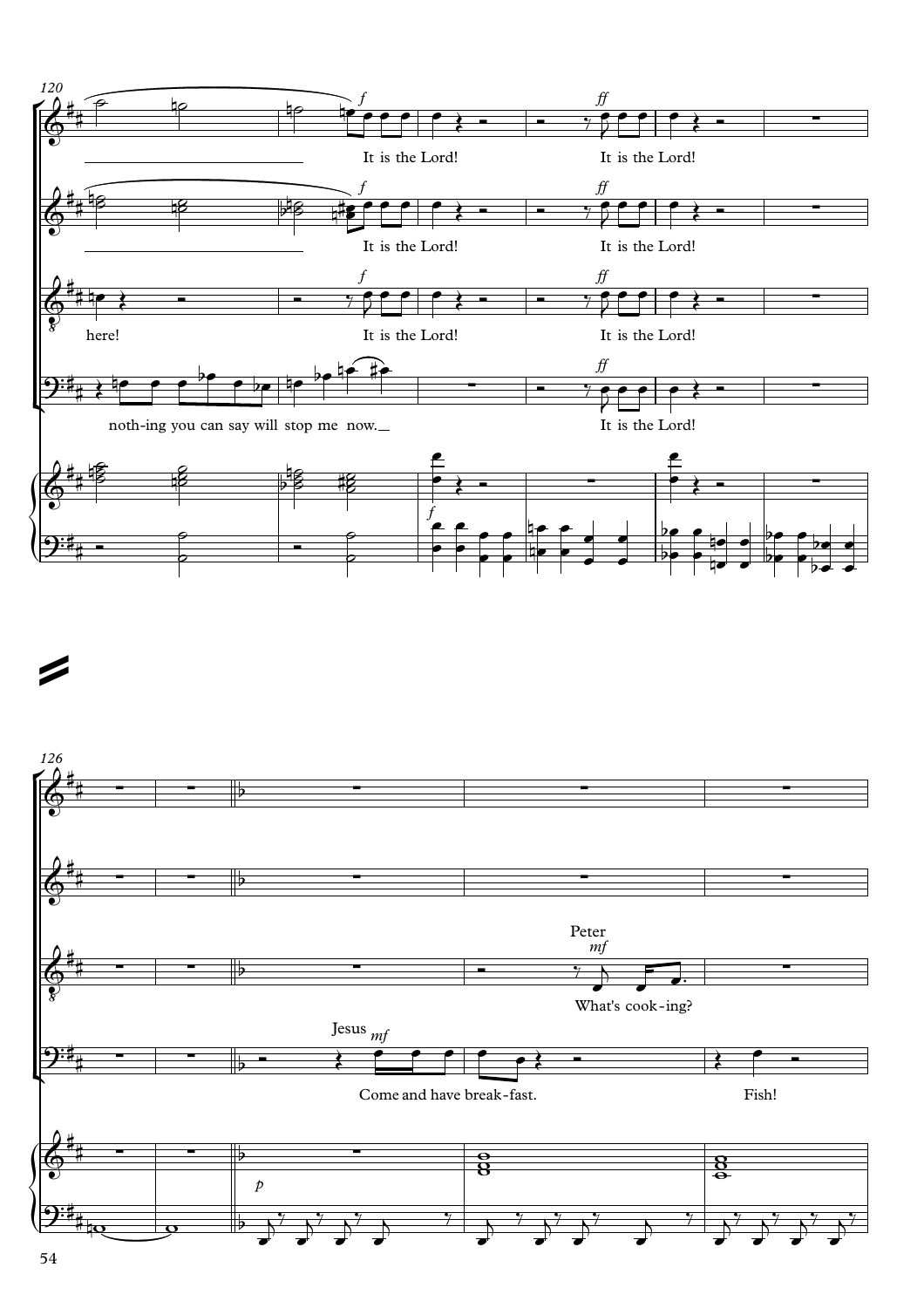

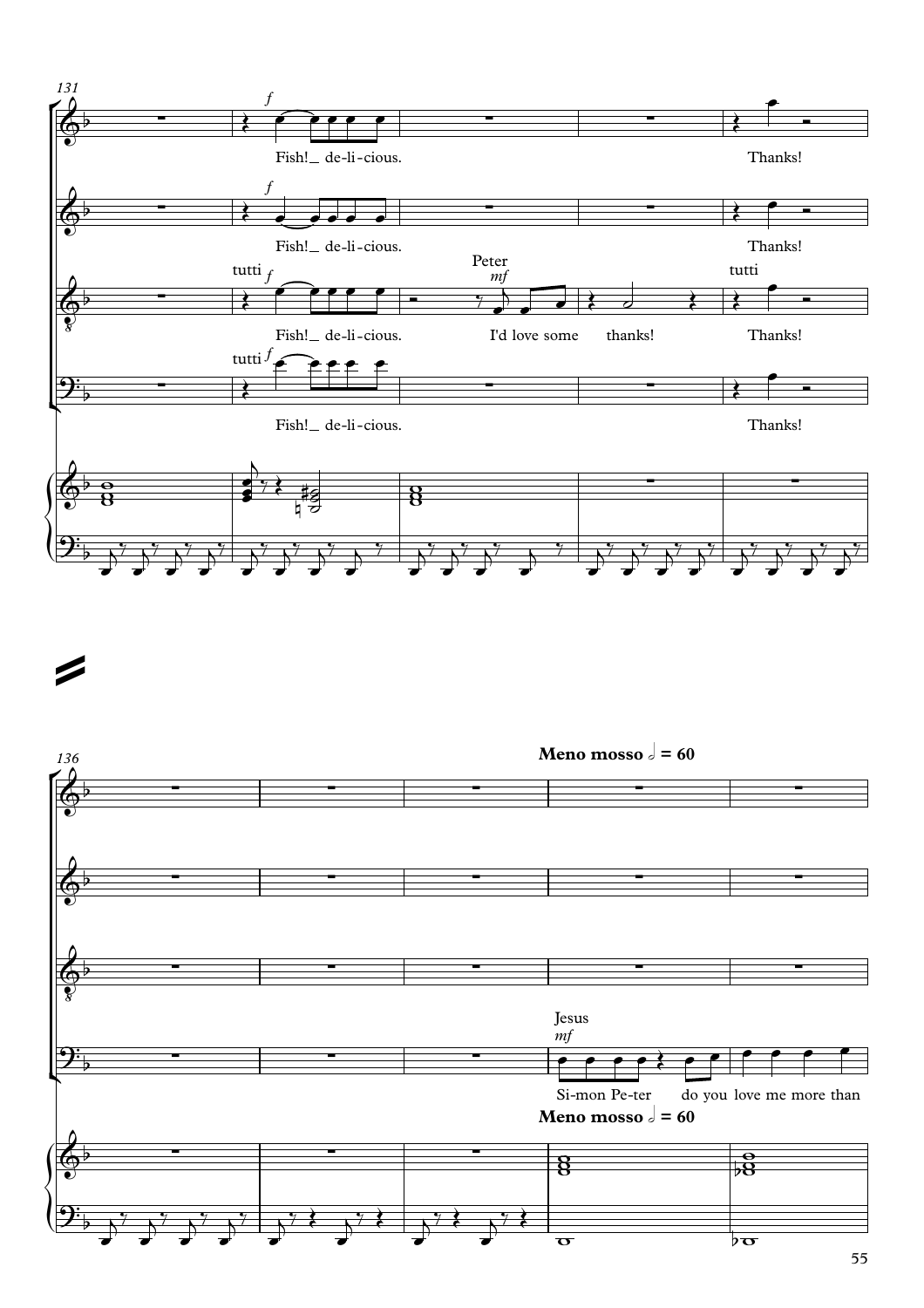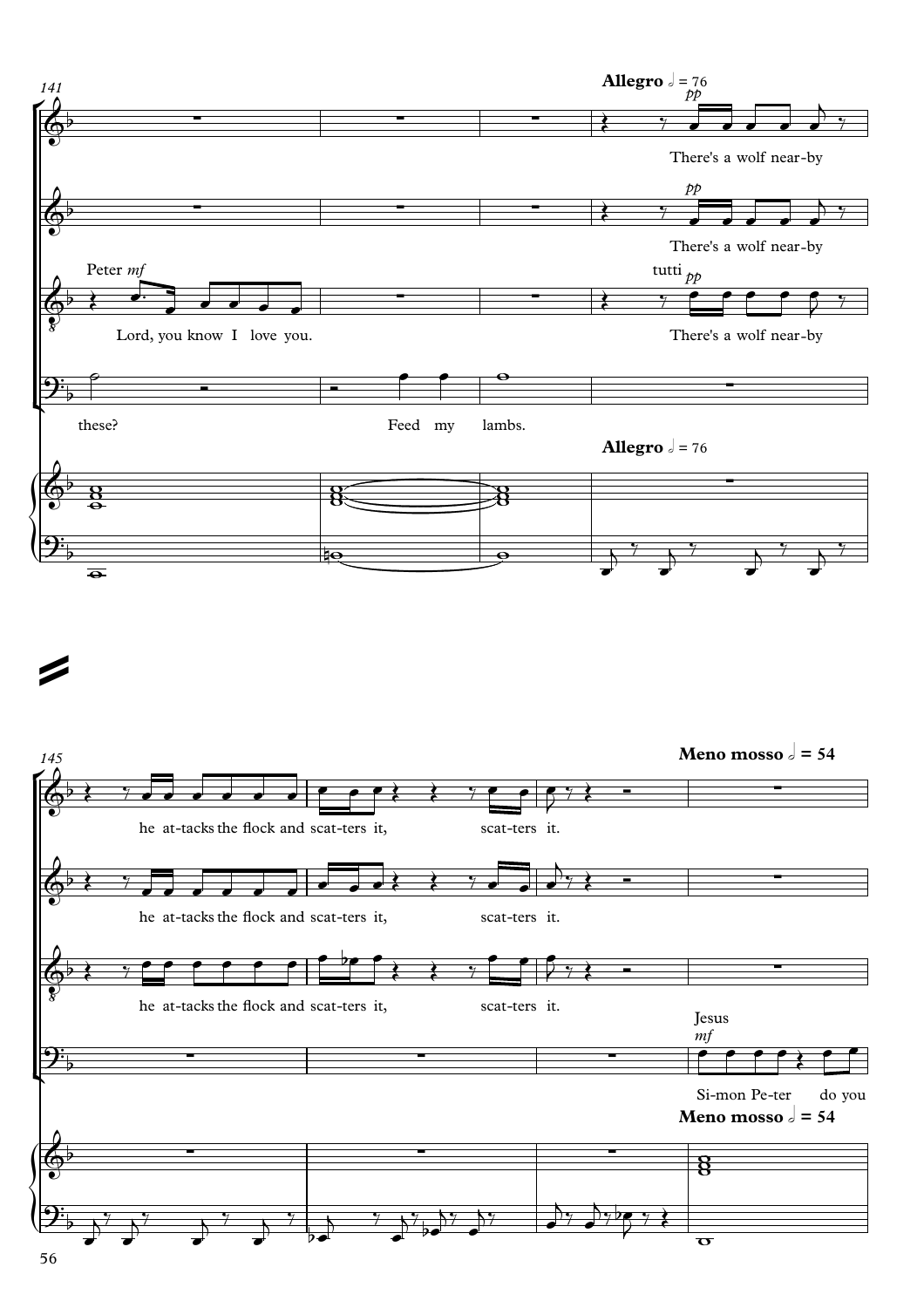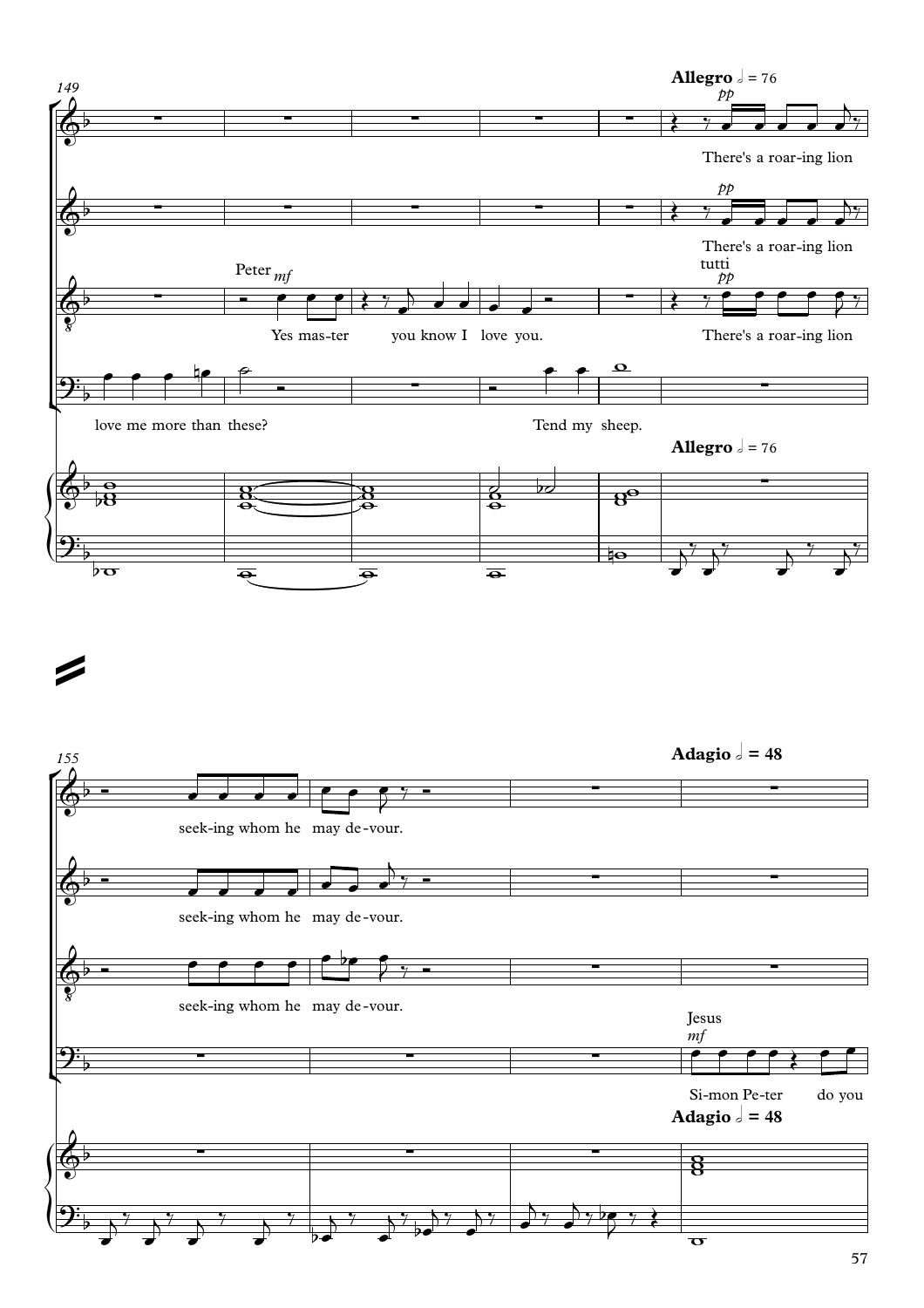

 $\overline{\phantom{a}}$ 

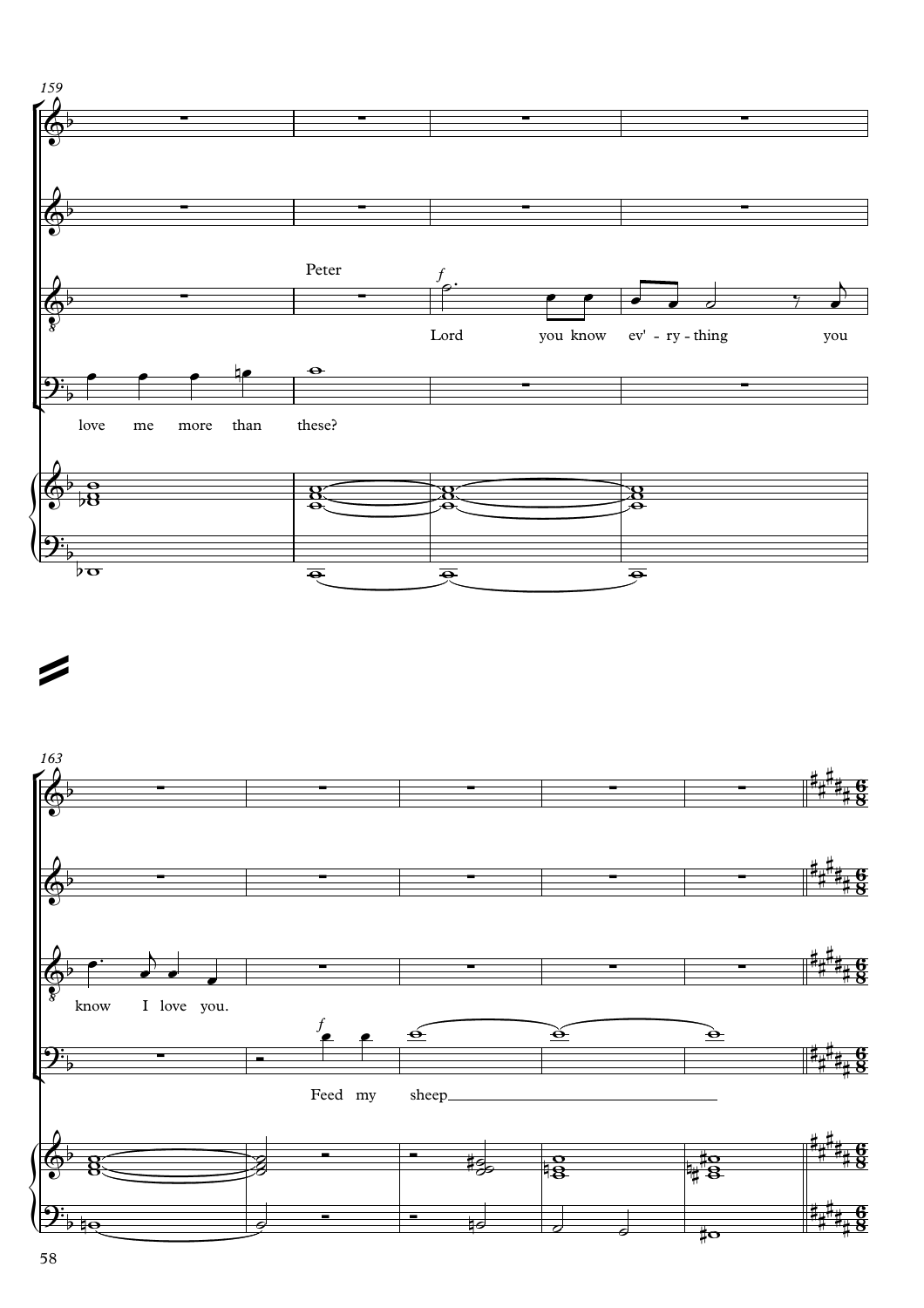



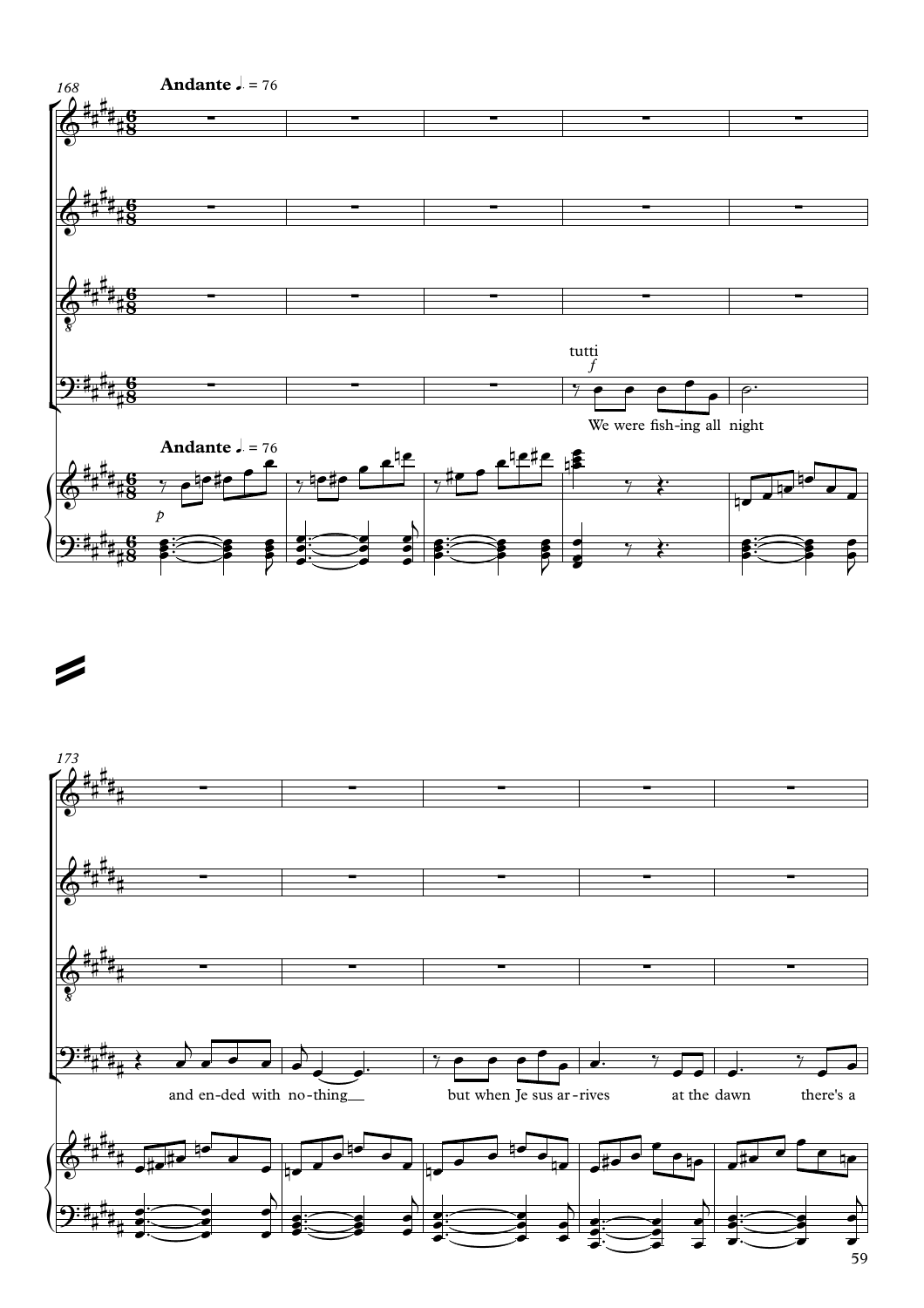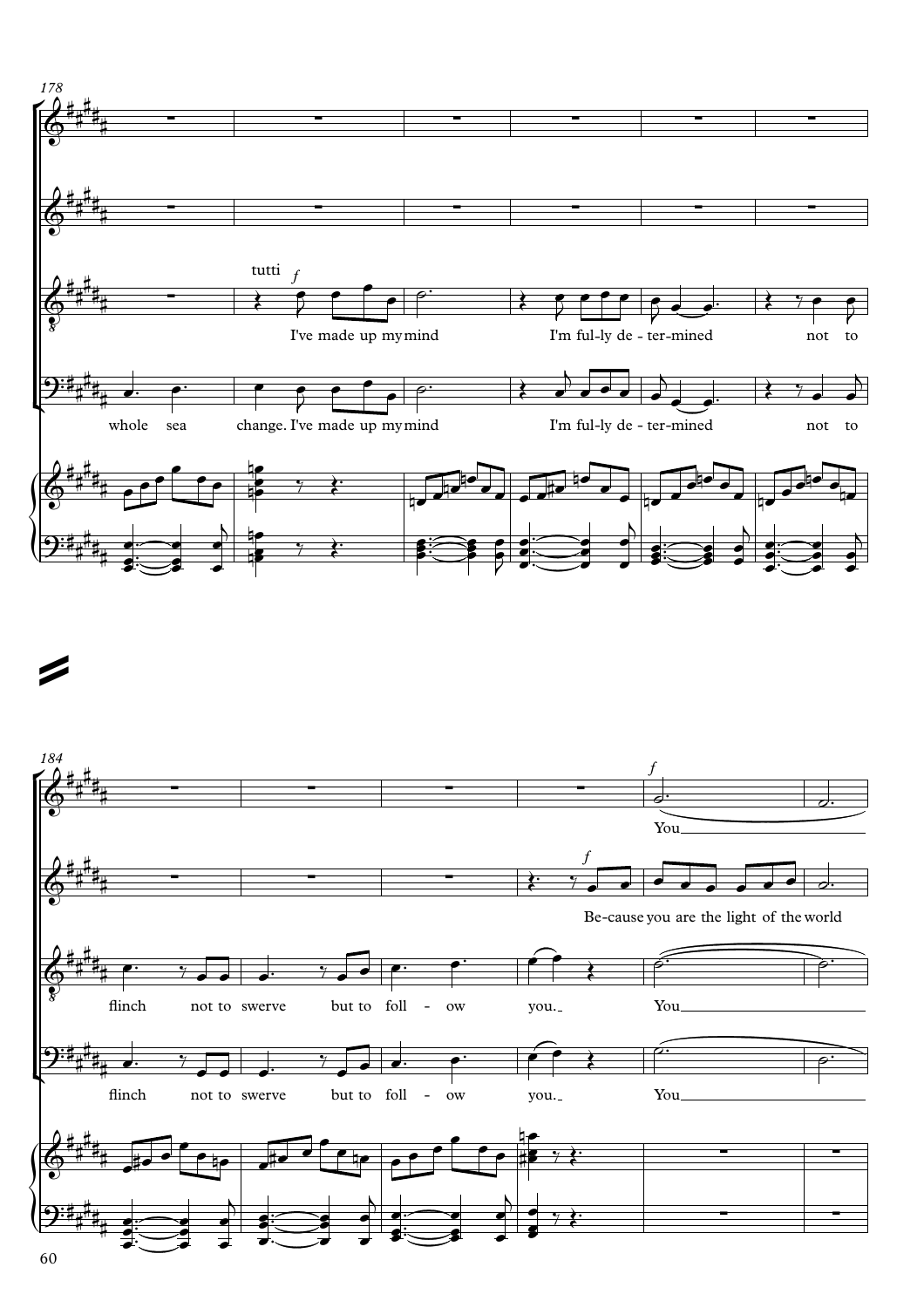

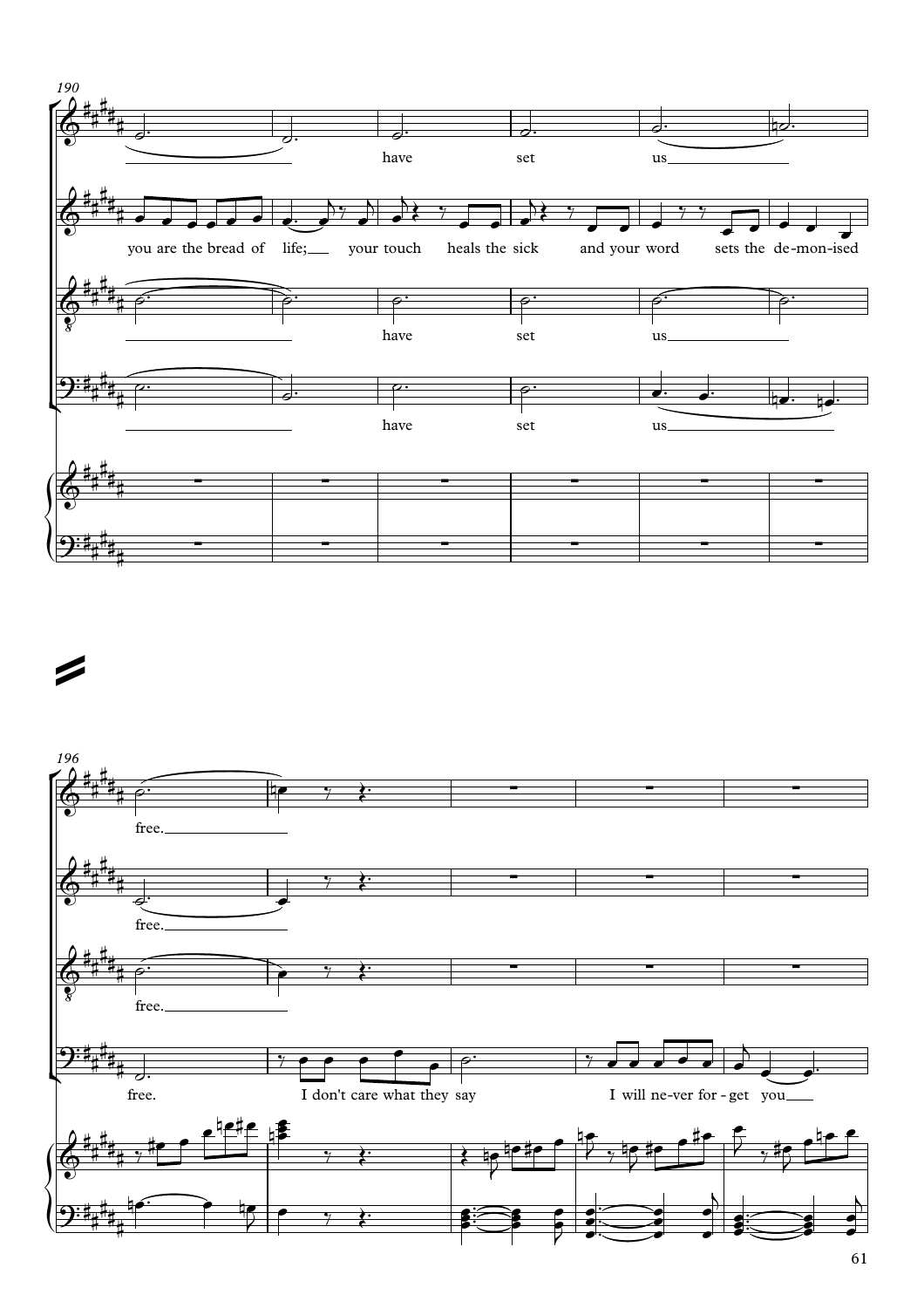

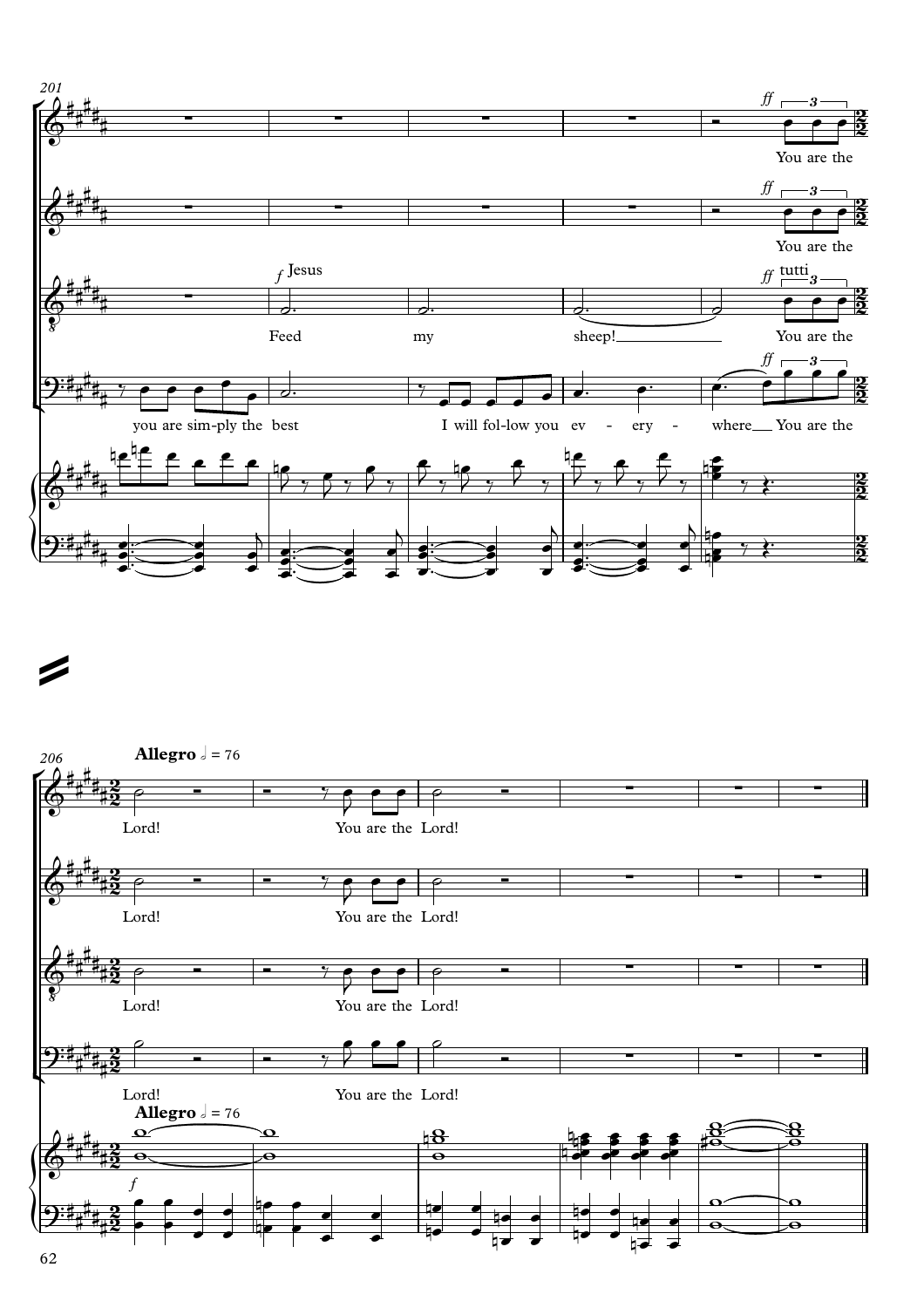#### 12. Making Plans (Evangelist, Priests)

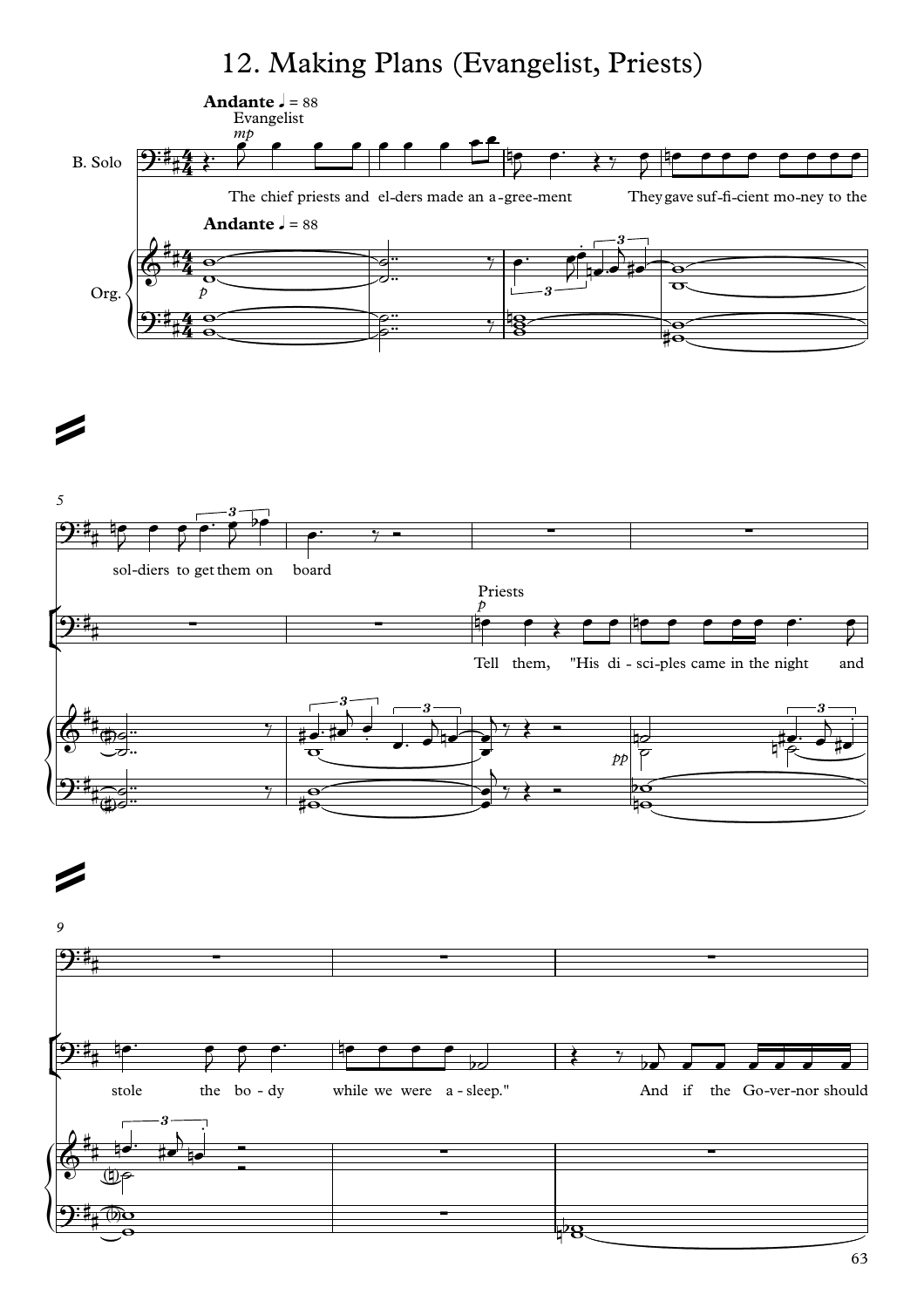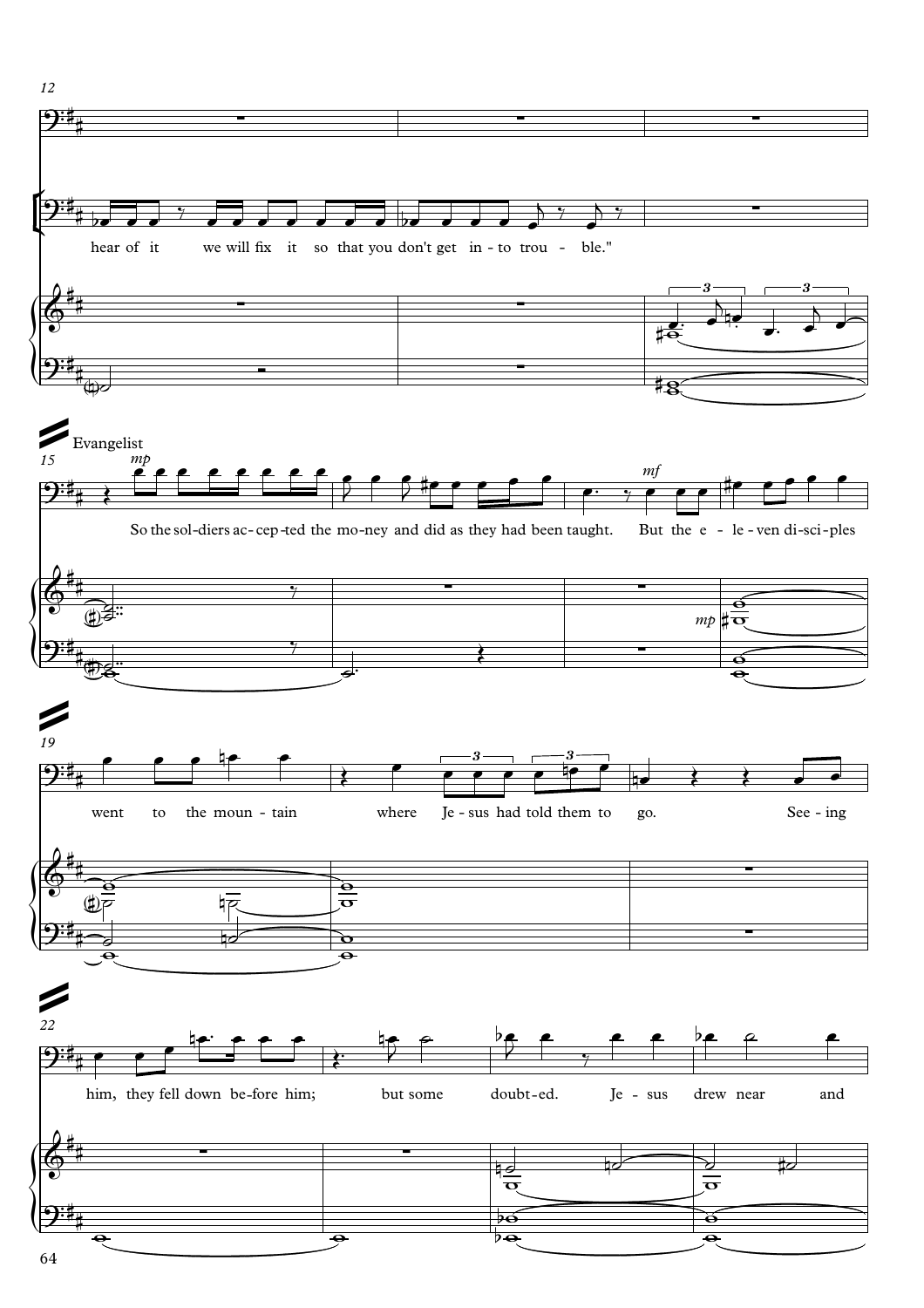#### 13. Go Forth (Jesus, SATB)

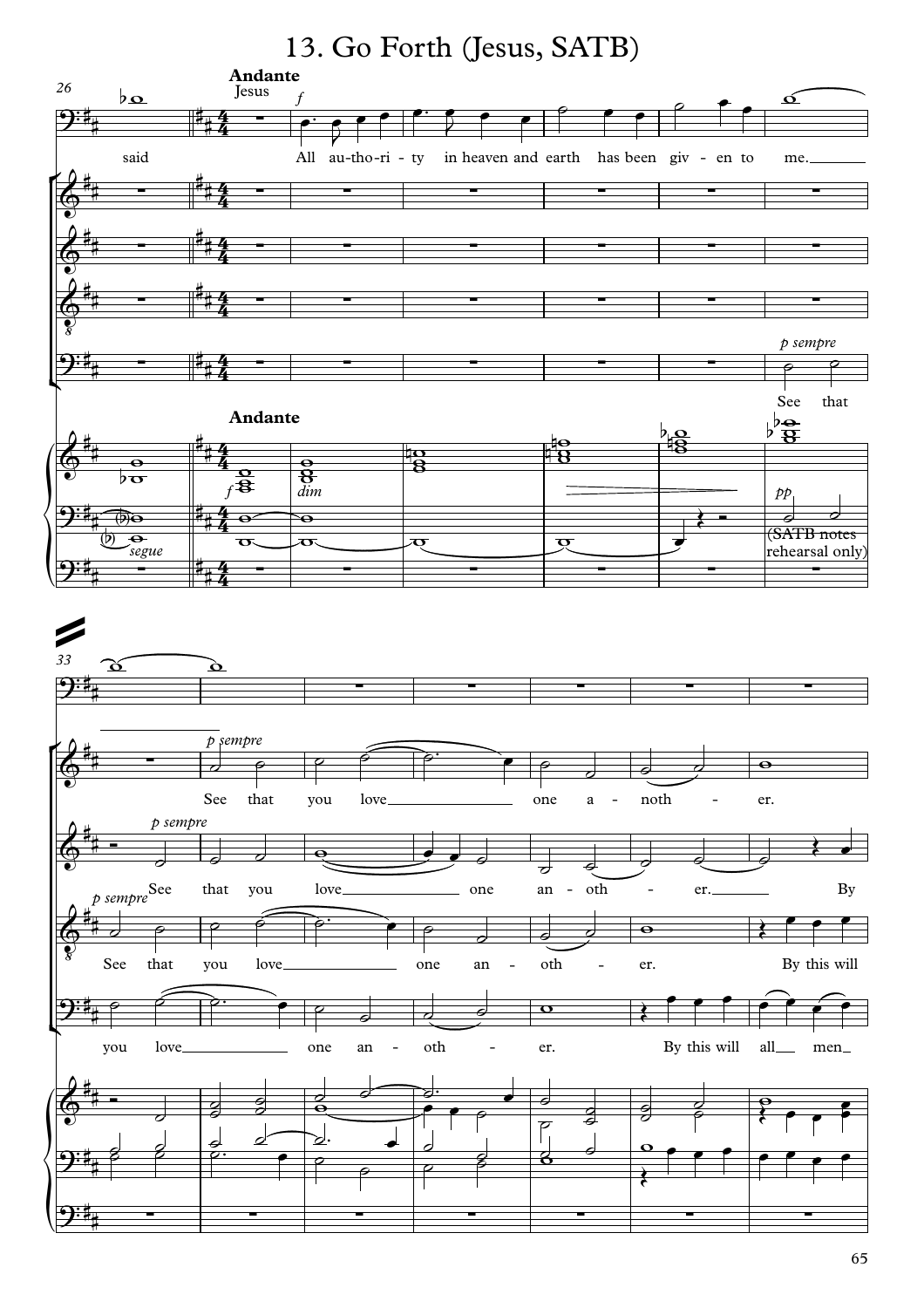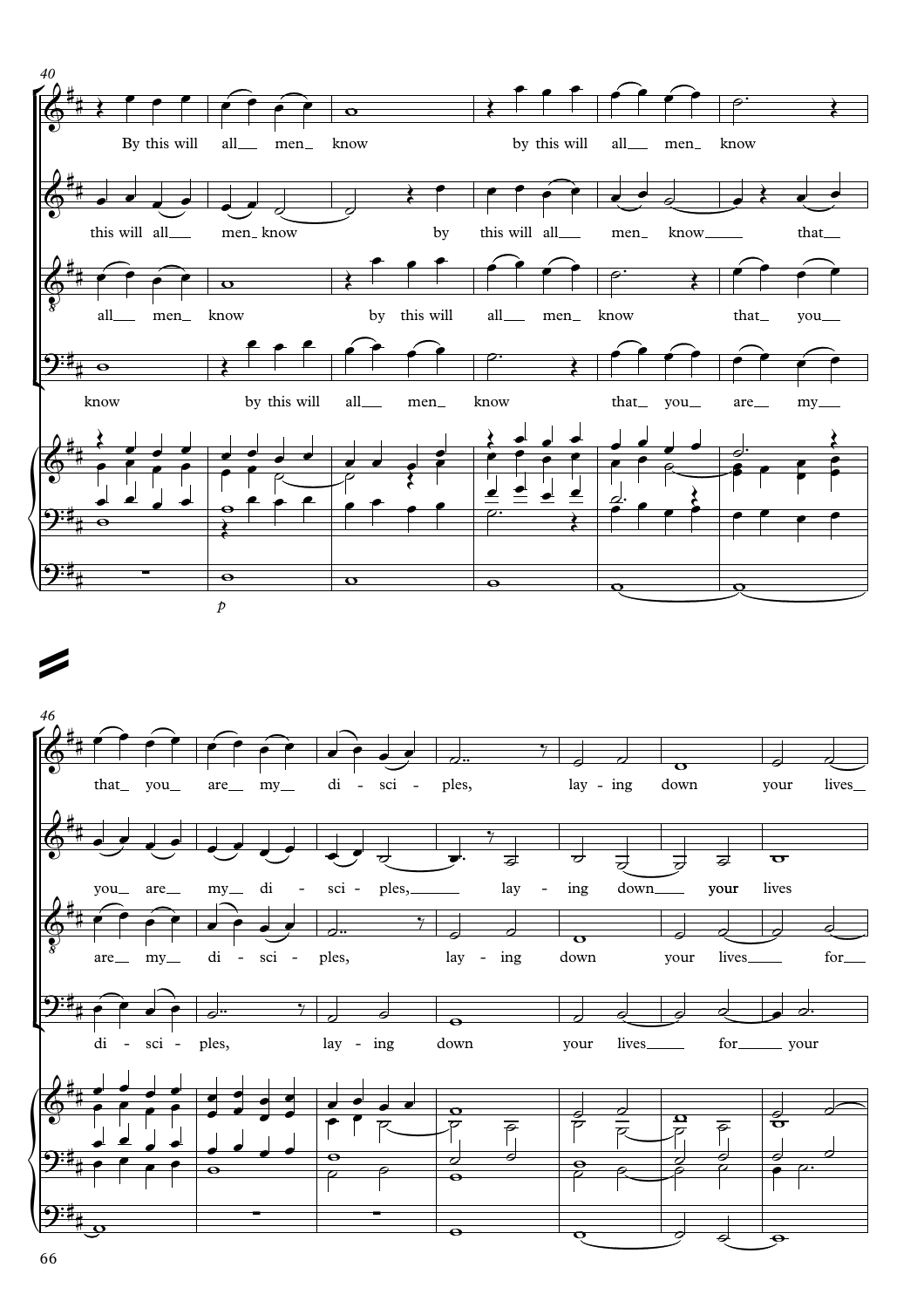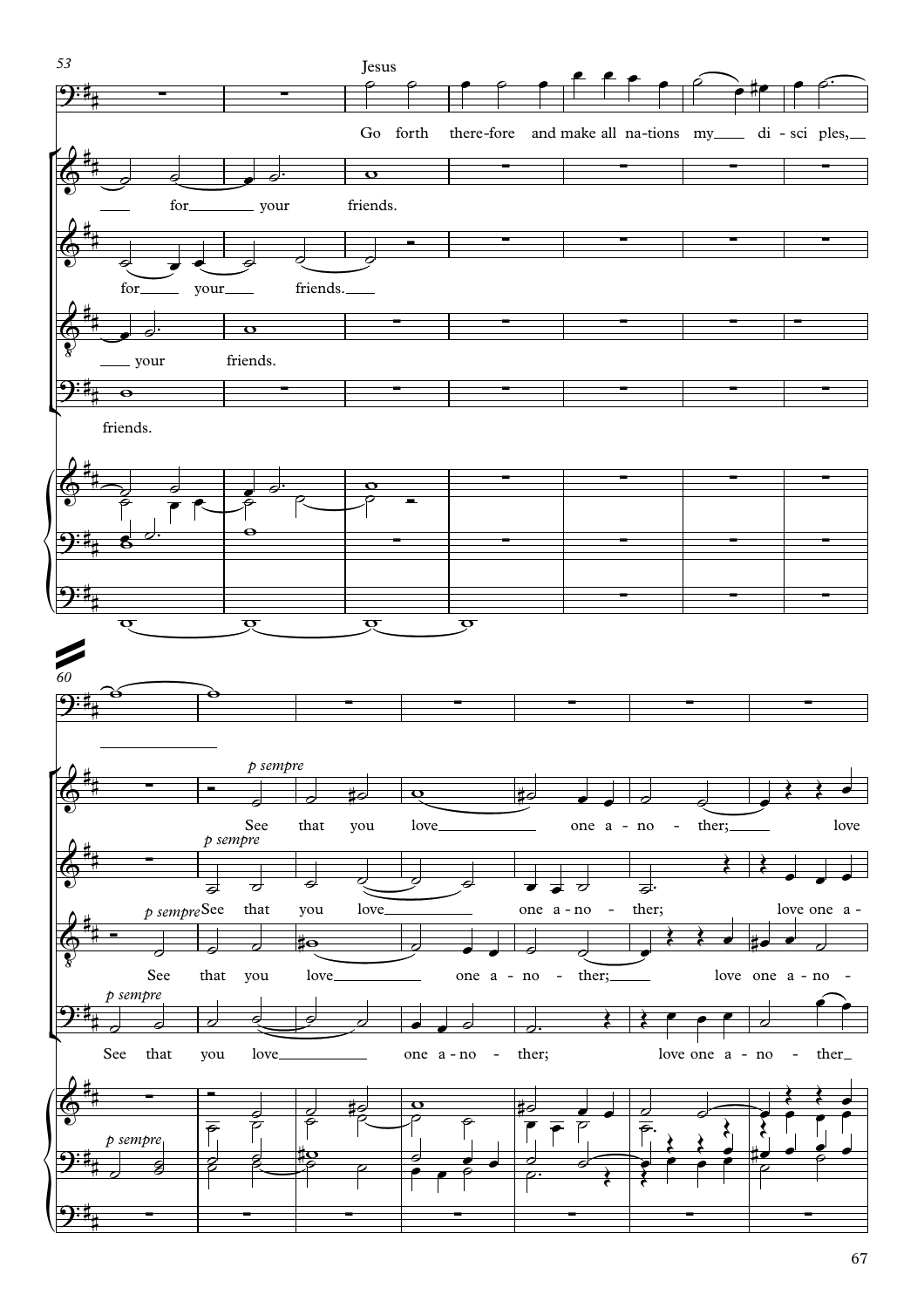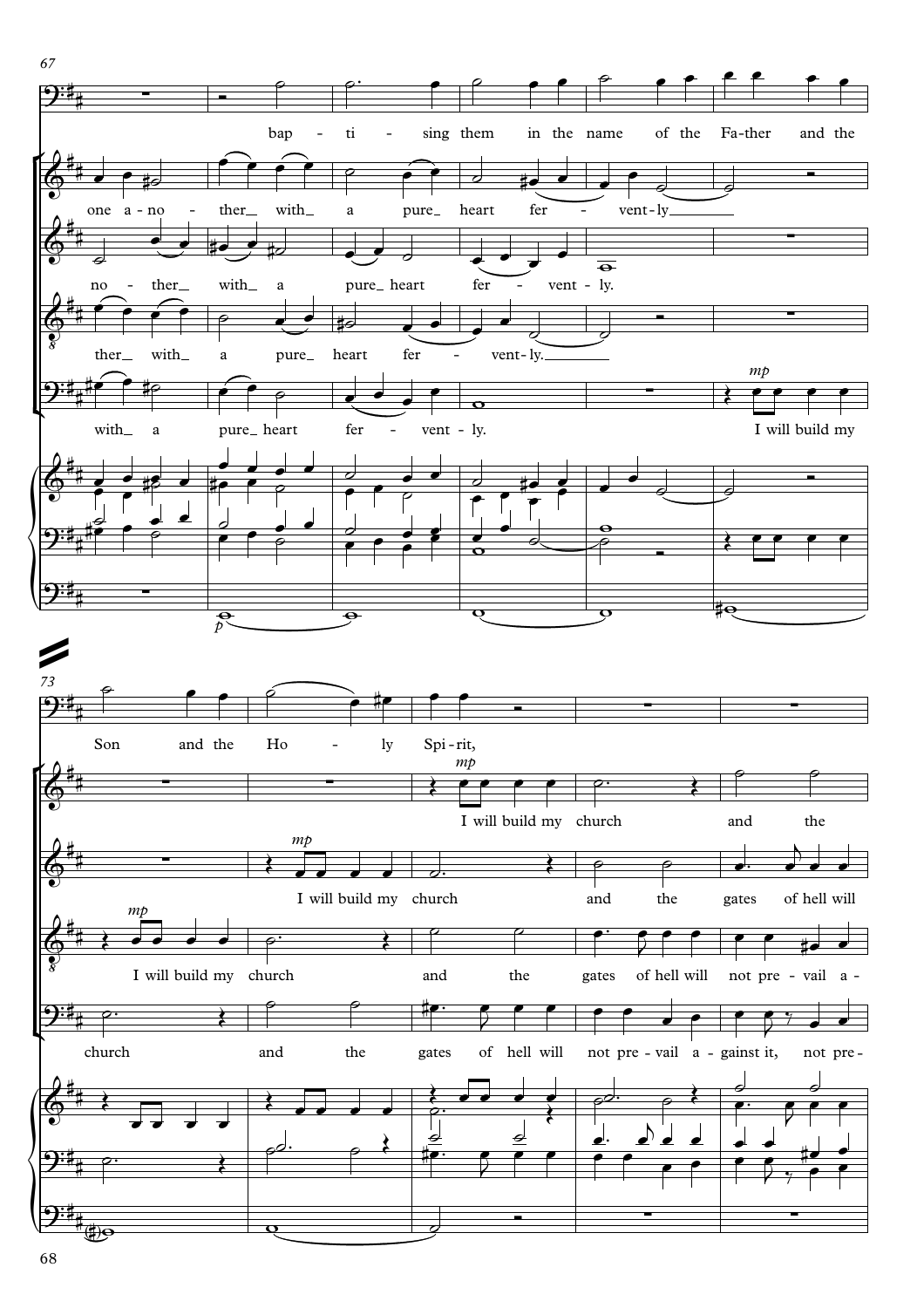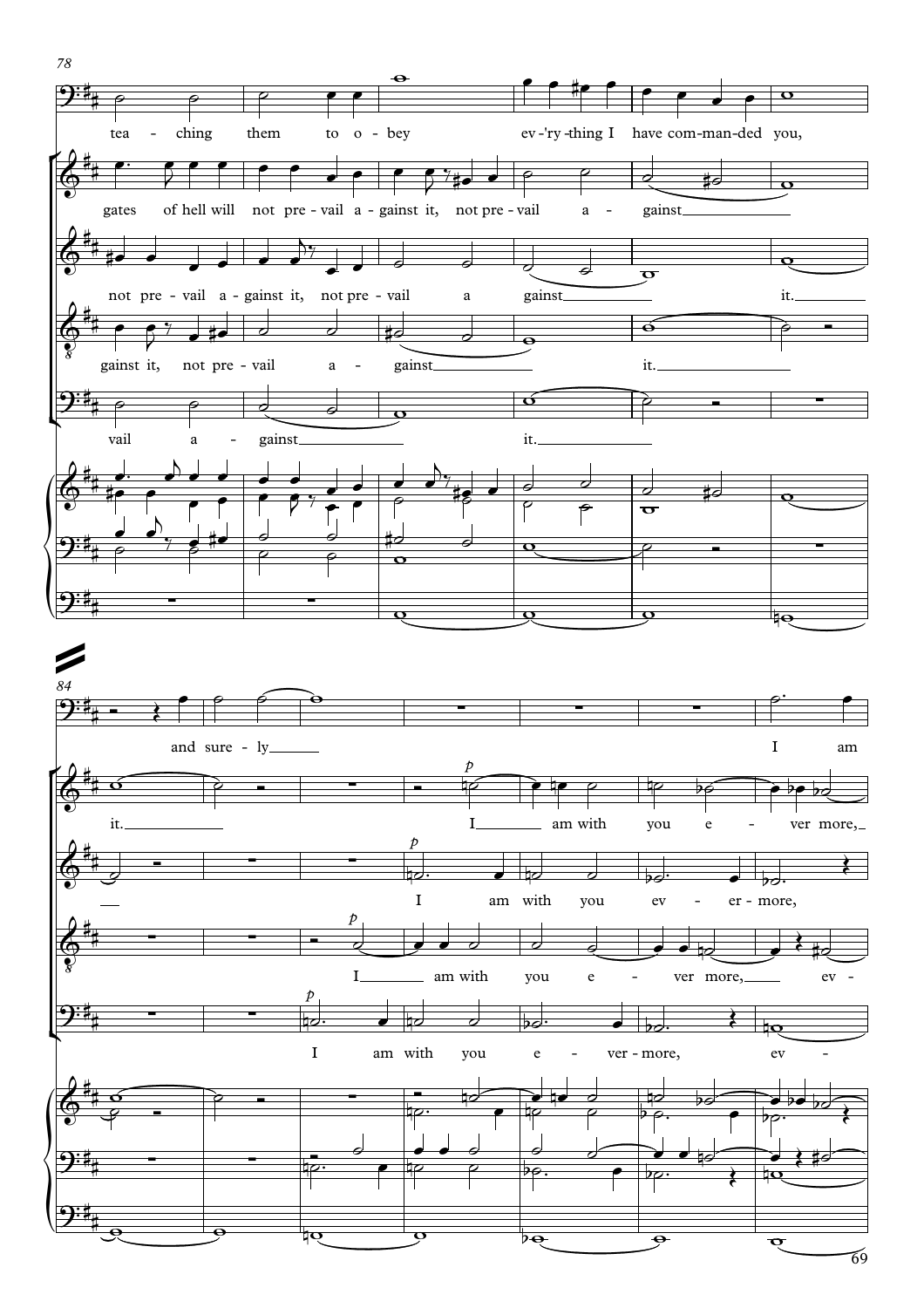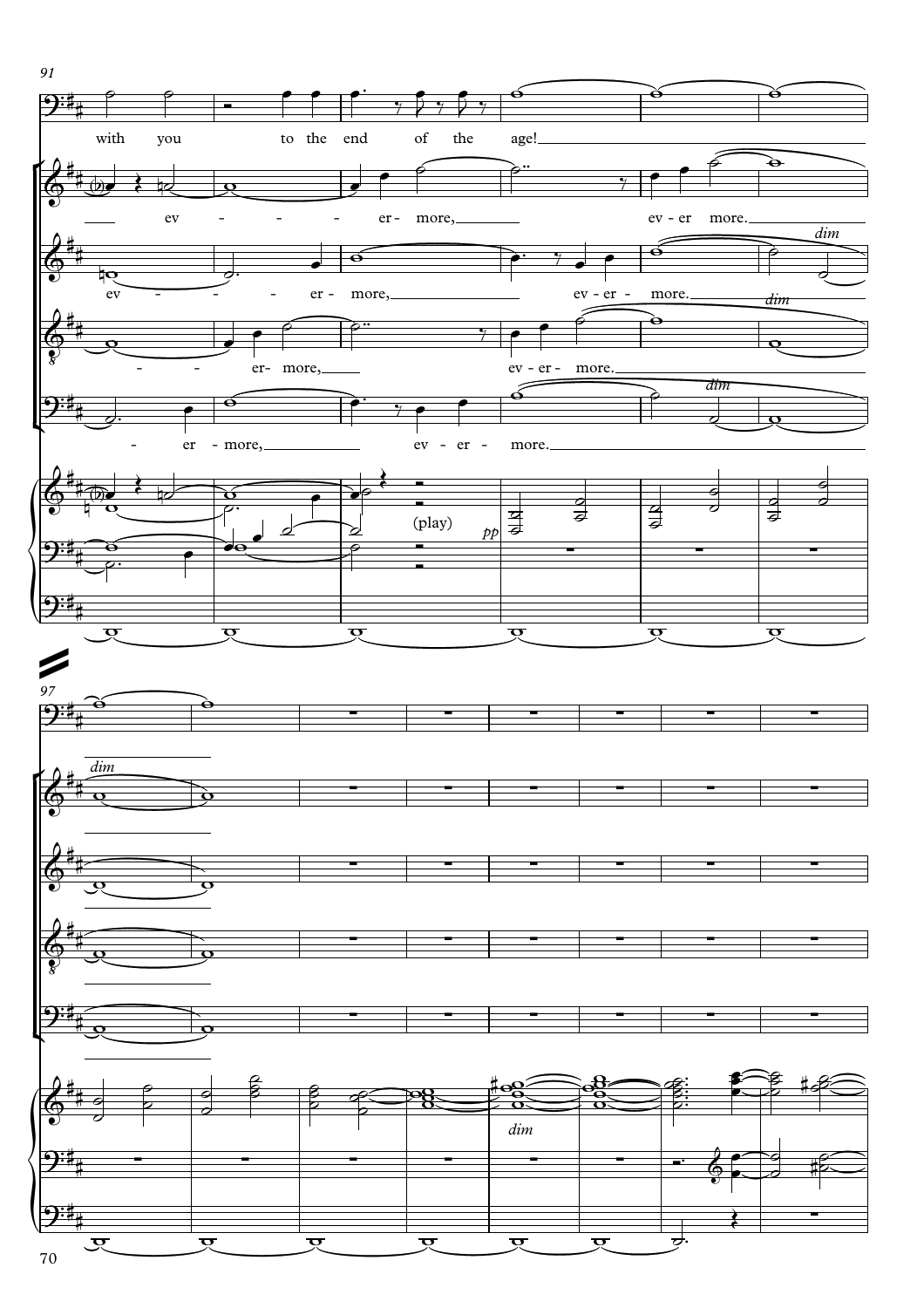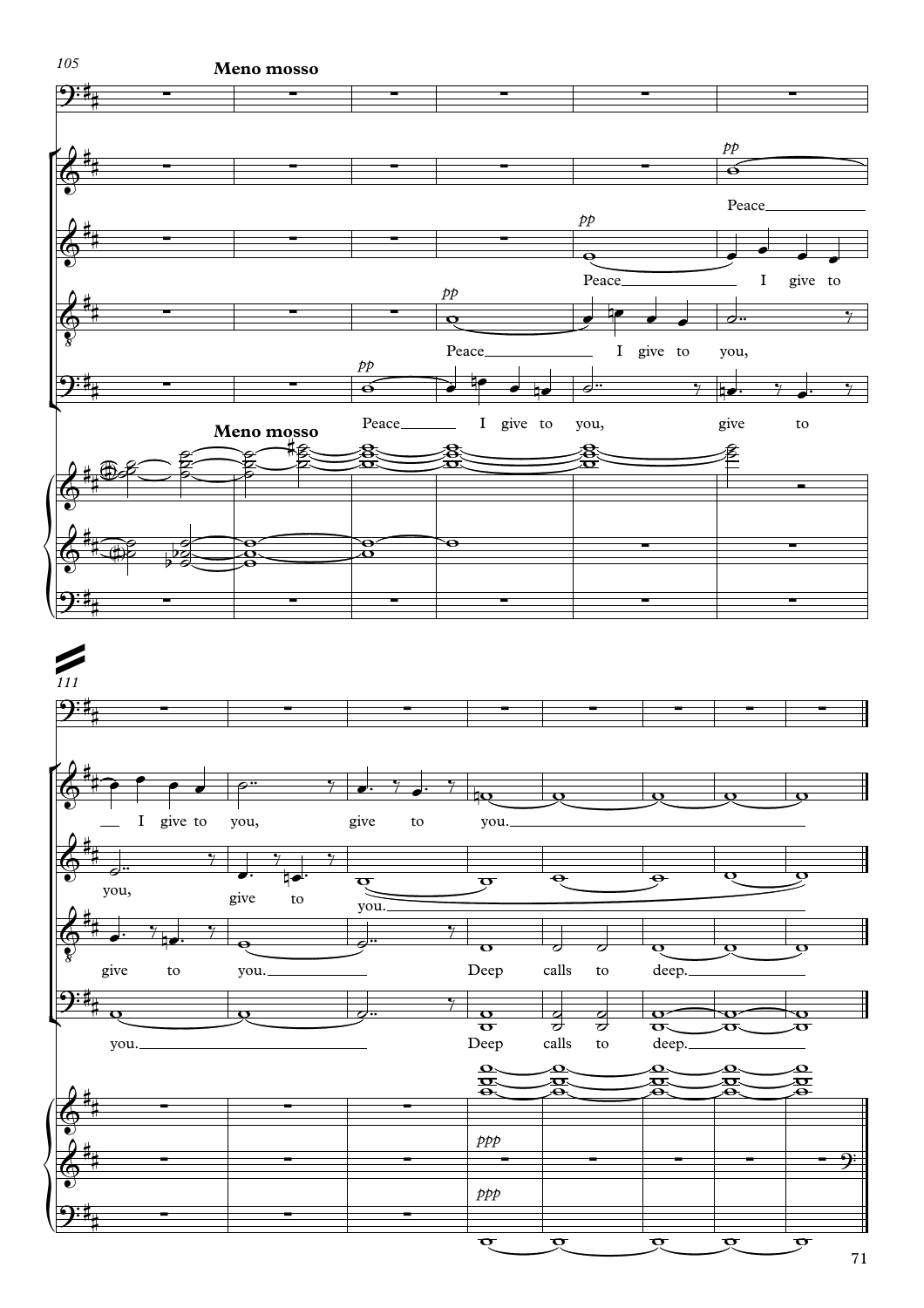#### 14. Hymn: My Eyes have Seen

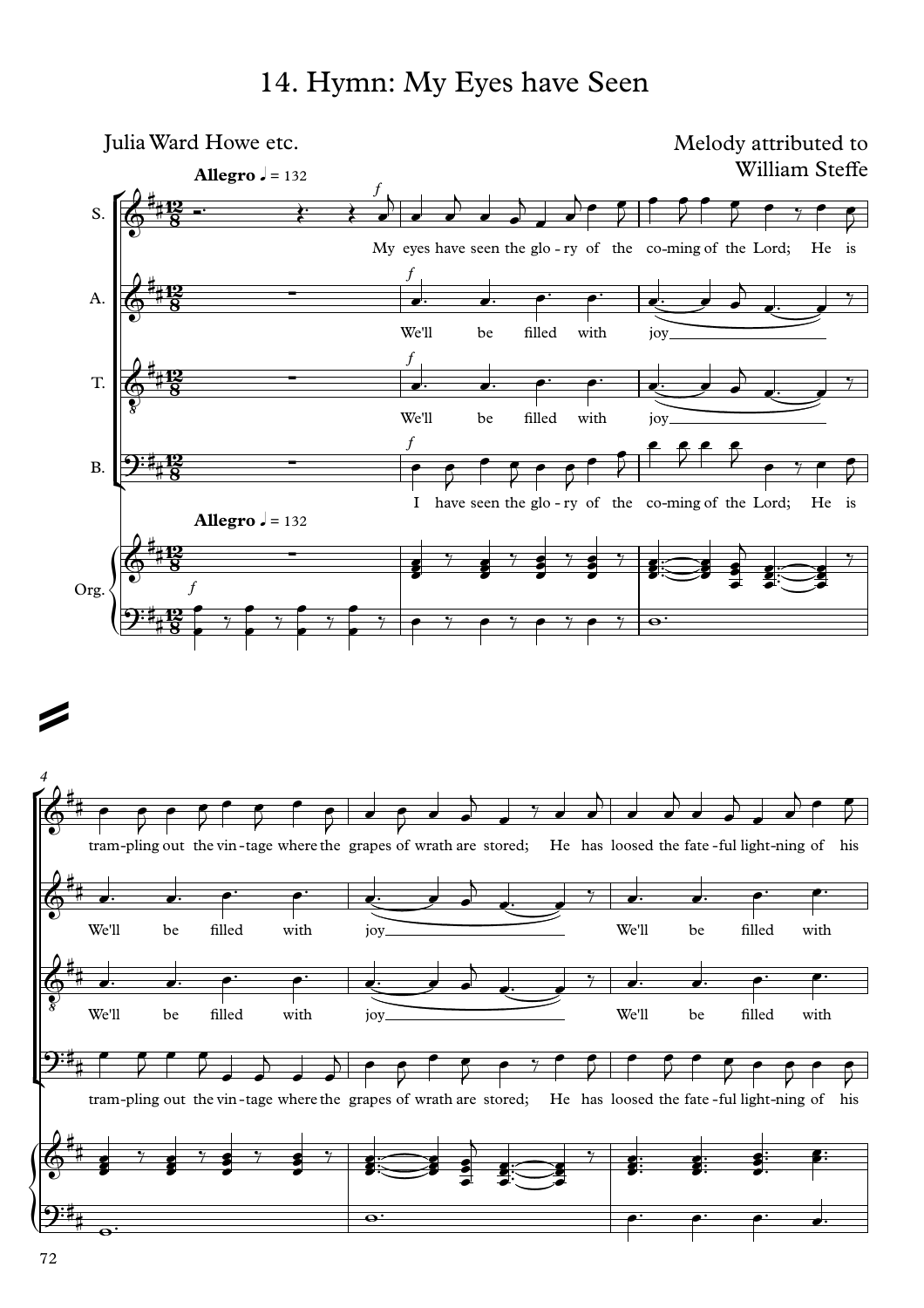